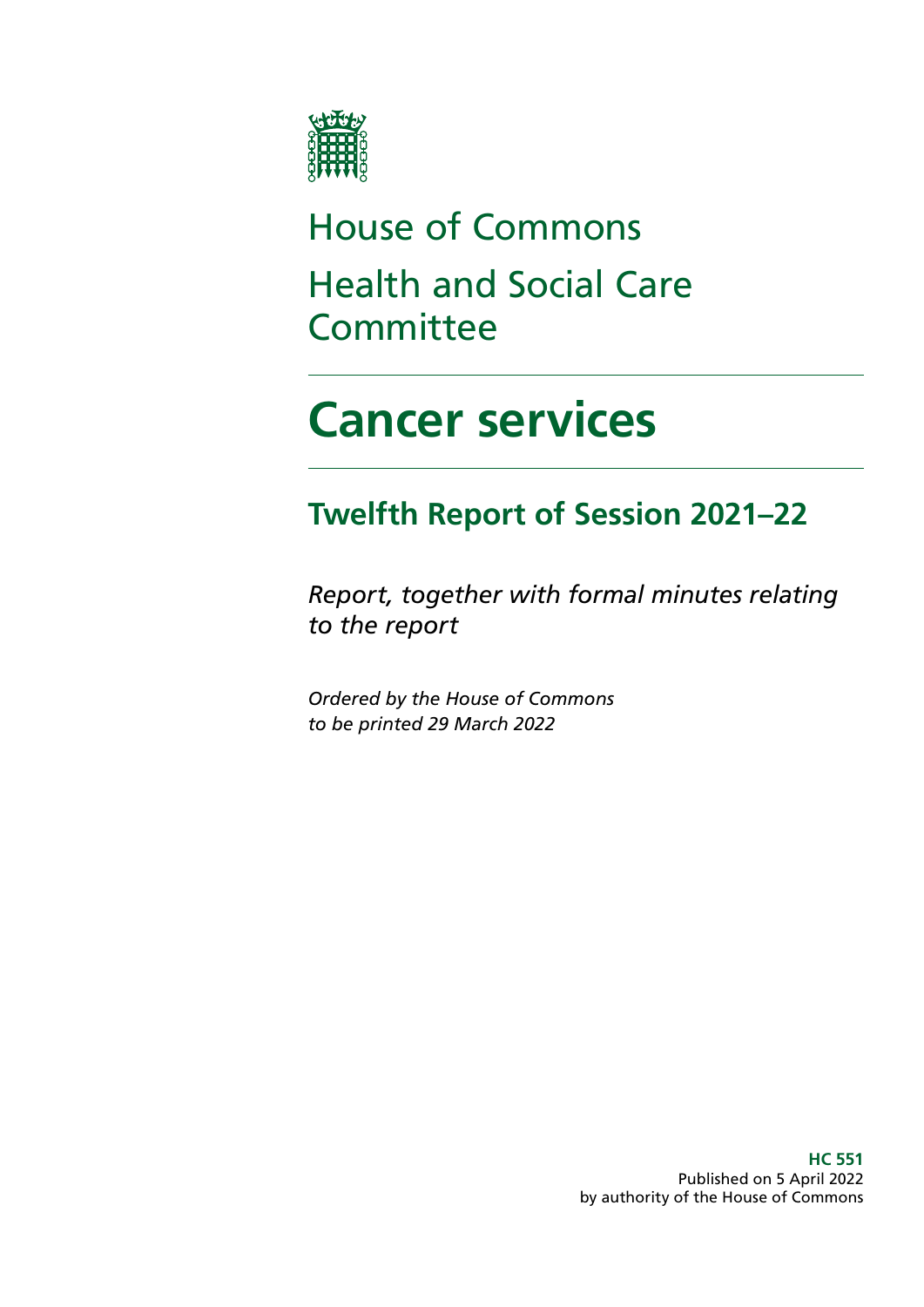#### **Health and Social Care Committee**

The Health and Social Care Committee is appointed by the House of Commons to examine the expenditure, administration, and policy of the Department of Health & Social Care.

#### **Current membership**

[Rt Hon Jeremy Hunt MP](https://members.parliament.uk/member/1572/contact) *(Conservative, South West Surrey)* (Chair) [Lucy Allan MP](https://members.parliament.uk/member/4411/contact) (*Conservative, Telford*) [Paul Bristow MP](https://members.parliament.uk/member/4792/contact) *(Conservative, Peterborough)* [Rosie Cooper MP](https://members.parliament.uk/member/1538/contact) *(Labour, West Lancashire)* [Martyn Day MP](https://members.parliament.uk/member/4488/contact) (*Scottish National Party, Linlithgow and East Falkirk*) [Dr Luke Evans MP](https://members.parliament.uk/member/4781/contact) *(Conservative, Bosworth)* [Barbara Keeley MP](https://members.parliament.uk/member/1588/contact) *(Labour, Worsley and Eccles South)* [Taiwo Owatemi MP](https://members.parliament.uk/member/4779/contact) *(Labour, Coventry North West)* [Sarah Owen MP](https://members.parliament.uk/member/4777/contact) *(Labour, Luton North)* [Dean Russell MP](https://members.parliament.uk/member/4812/contact) *(Conservative, Watford)* [Laura Trott MP](https://members.parliament.uk/member/4780/contact) *(Conservative, Sevenoaks)*

#### **Powers**

© Parliamentary Copyright House of Commons 2022. This publication may be reproduced under the terms of the Open Parliament Licence, which is published at [www.parliament.uk/site-information/copyright-parliament/](https://www.parliament.uk/site-information/copyright-parliament/).

The Committee is one of the departmental select committees, the powers of which are set out in House of Commons Standing Orders, principally in SO No 152. These are available on the internet via [www.parliament.uk.](http://www.parliament.uk/)

#### **Publication**

Committee reports are published on the Committee's website at [www.parliament.uk/hsccom](http://www.parliament.uk/hsccom) and in print by Order of the House.

#### **Committee staff**

The current staff of the Committee are Hasan Al-Habib (Academic Policy Fellow), Matt Case (Committee Specialist), Joanna Dodd (Clerk), Sandy Gill (Committee Operations Officer), Hannah Lewis (Fellow), James McQuade (Committee Operations Manager), Conor O'Neill (Clinical Fellow), Rebecca Owen-Evans (Committee Specialist), Anne Peacock (Senior Media and Communications Officer), and Yohanna Sallberg (Second Clerk).

#### **Contacts**

All correspondence should be addressed to the Clerk of the Health and Social Care Committee, House of Commons, London SW1A 0AA. The telephone number for general enquiries is 020 7219 6182; the Committee's email address is [hsccom@parliament.uk](mailto:hsccom%40parliament.uk?subject=).

You can follow the Committee on Twitter [@CommonsHealth](https://twitter.com/CommonsHealth)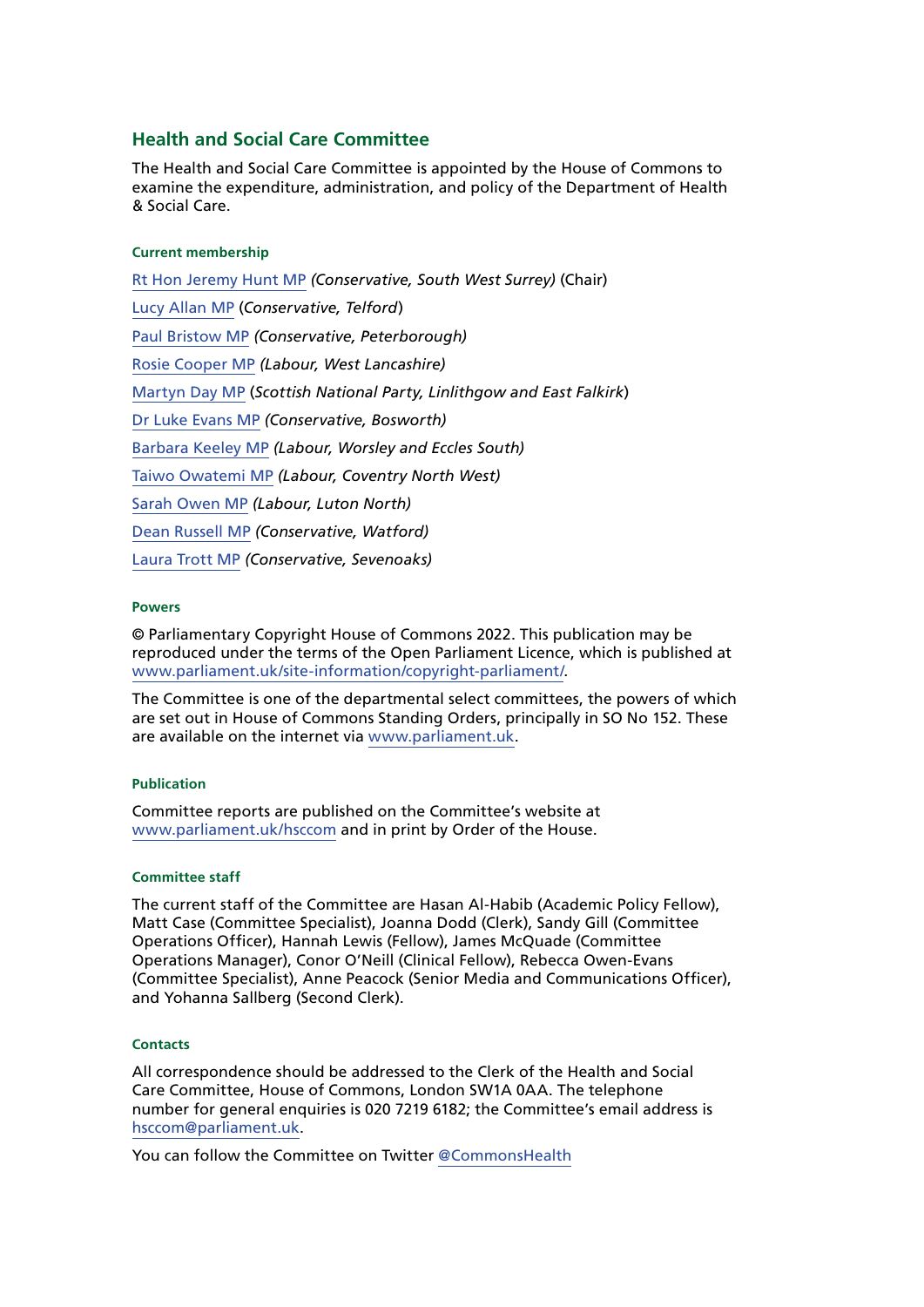### **Contents**

| <b>Executive Summary</b><br><b>Introduction</b>                  |                                                          | 3  |
|------------------------------------------------------------------|----------------------------------------------------------|----|
|                                                                  |                                                          | 7  |
| 1                                                                | <b>Early diagnosis</b>                                   | 9  |
|                                                                  | The impact of early diagnosis                            | 9  |
|                                                                  | Primary care                                             | 9  |
|                                                                  | Screening programmes                                     | 13 |
|                                                                  | Diagnostic capacity                                      | 14 |
|                                                                  | The Government's early diagnosis ambition                | 17 |
| 2                                                                | <b>Access to treatments</b>                              | 20 |
|                                                                  | Impact of Covid-19                                       | 21 |
|                                                                  | Access to chemotherapy                                   | 23 |
|                                                                  | Radiotherapy delivery                                    | 26 |
|                                                                  | Cancer surgery                                           | 27 |
|                                                                  | Workforce                                                | 29 |
| 3                                                                | <b>Variation</b>                                         | 31 |
|                                                                  | Variation by demographics and by Cancer Alliance regions | 31 |
|                                                                  | Rare and less common and less survivable cancers         | 34 |
| 4                                                                | <b>Research and innovation</b>                           | 37 |
|                                                                  | UK's leading position in research                        | 37 |
|                                                                  | <b>Barriers to research</b>                              | 37 |
|                                                                  | Lessons from Covid-19                                    | 39 |
| <b>Conclusions and recommendations</b>                           |                                                          | 41 |
|                                                                  | <b>Formal minutes</b>                                    | 46 |
| <b>Witnesses</b>                                                 |                                                          | 47 |
| <b>Published written evidence</b>                                |                                                          | 48 |
| List of Reports from the Committee during the current Parliament |                                                          | 50 |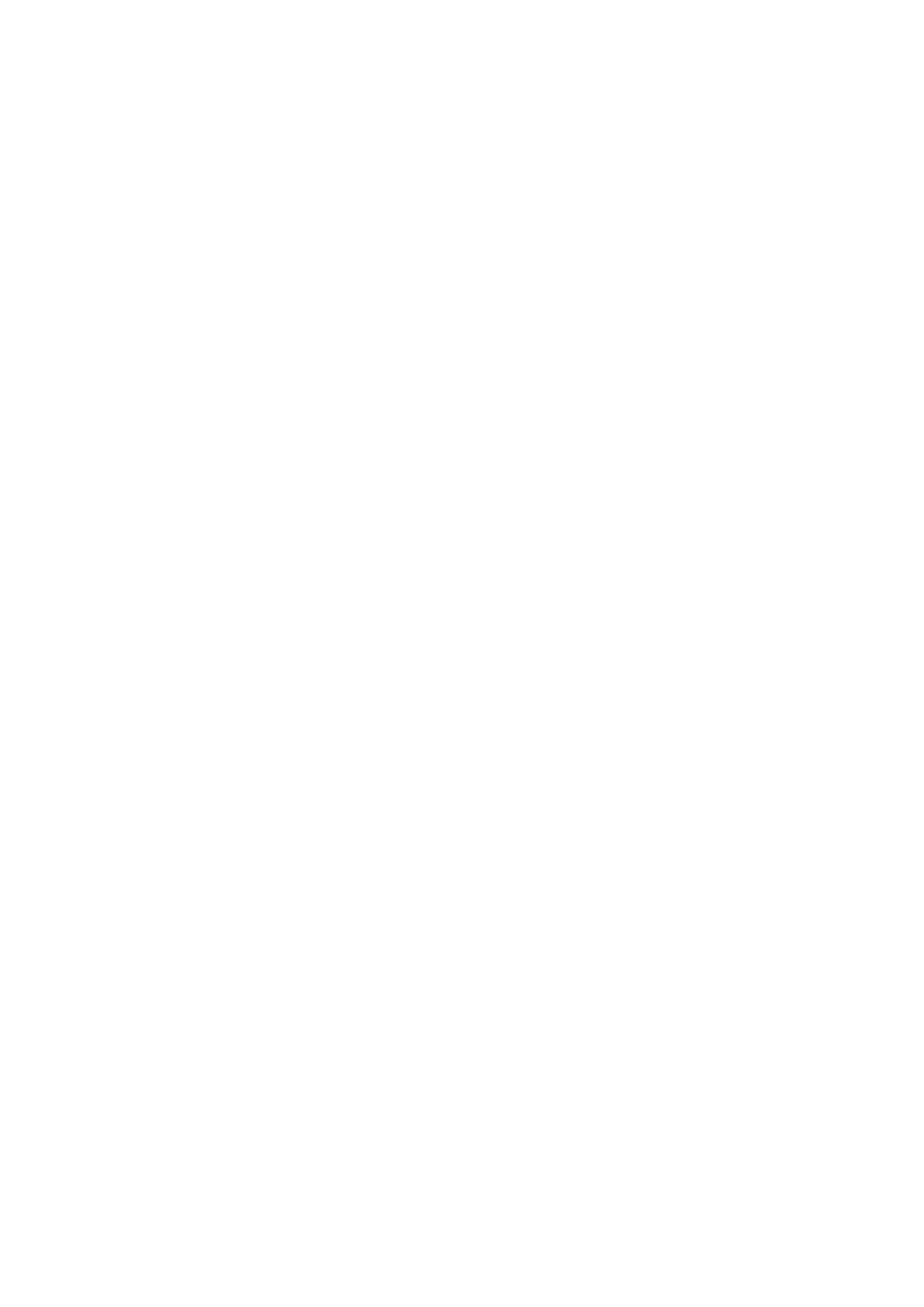## <span id="page-4-0"></span>Executive Summary

1. Cancer survival has improved significantly over the past half century: it is a story of progress which is a testament to both the progress of science and the efforts of the NHS under successive governments. In 1972 only 30% of people were expected to survive their cancer for five years or more: by 2011 this had risen to 54% of people. More recent data is available for one-year survival, which increased from 50% in 1972 to over 70% in 2017.

2. Despite such progress, cancer outcomes in England remain behind other comparable countries. 58.9% of people in England diagnosed with colon cancer will live for five years or more, compared to 66.8% in Canada and 70.8% in Australia. For people diagnosed with stomach cancer, 20.8% of those in England will live for five years or more compared to 29.8% in Canada and 32.8% in Australia. When it comes to other cancer types, such as breast cancer, the gap has shrunk but for many others including lung cancer, pancreatic cancer and liver cancer it remains stubbornly high. Some witnesses to our inquiry suggested that recent initiatives will lead to outcomes in England catching up with other countries but there is no evidence of that in any numbers we have seen.

3. We are also concerned at the damaging impact that the pandemic has had and is continuing to have on cancer services. Despite the efforts of NHS England to protect services and encourage patients to come forward, 36,000 fewer people in England and 45,000 fewer in the UK began cancer treatment during the pandemic compared to previous years.1 Witnesses described having to ration treatment, likening working in cancer services during the pandemic to working 25 years ago. The effect of reluctance to come forward, late diagnosis and delayed treatment will almost certainly mean that many lives will end prematurely.

4. The impact of the pandemic continues to be felt: 3 million fewer people in the UK were invited for cancer screening between March and September 2020, and between March 2020 and March 2021, 326,000 fewer people in England received an urgent referral for suspected cancer. 4.6 million fewer key diagnostic tests were carried out.2 Levels of urgent cancer referrals have begun to recover, but performance against key waiting times targets means there is a continued risk of greater numbers of late diagnoses. Disappointingly, even the recent omicron wave of Covid-19 has seen more cancellations of vital cancer treatments indicating the NHS is still not able to access sufficient Covid-free treatment capacity to safeguard treatments and address the backlog. Without significant additional efforts we conclude there is a real risk that the gains in cancer survival will reverse.

5. The single most effective way to improve overall survival rates would be to diagnose more cancers earlier. Diagnosing bowel cancer at stage 1 means that 90% of people will live for five years compared to just 10% of people diagnosed at stage 4. There is a similar story for other cancers such as breast cancer, where 98% of people diagnosed at stage 1

<sup>1</sup> Based on data from April 2020 – March 2021 compared to the same period in the years preceding the pandemic.

<sup>2</sup> Cancer Research UK [\(CSV0033\)](https://committees.parliament.uk/writtenevidence/38590/html/)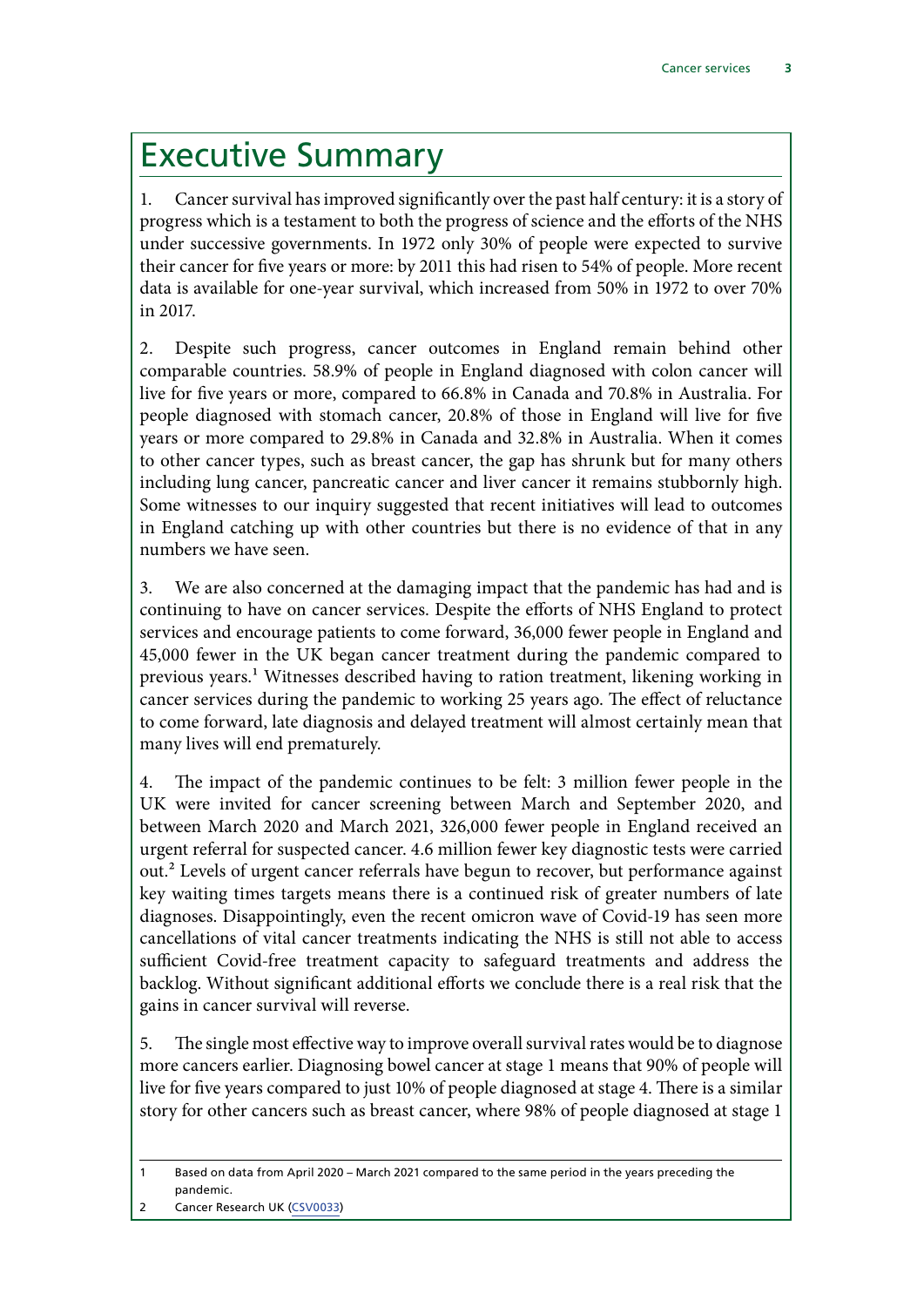will live for five years, compared to just 24% at stage 4; and prostate cancer, where 100% of people diagnosed at stage 1 will live for five years or more, compared to 40% at stage 4.

6. We therefore agree with the many witnesses who said that it is a key priority to achieve the NHS Long Term Plan target to diagnose 75% of cancers at stage 1 or 2 by 2028. In this context the recent announcement of a £2.3 billion investment in 100 new Community Diagnostic Centres is welcome. Our independent Expert Panel has also highlighted this investment in awarding the Government a 'Good' rating for the funding of the early diagnosis ambition.<sup>3</sup> This investment will also need to be matched with an appropriate scaling up of treatment pathways for the additional cancers identified: our Expert Panel gave the Government a 'Requires improvement' rating in this area overall.<sup>4</sup> Other initiatives that support early diagnosis such as FIT and colon capsule endoscopy are welcome but appear to be being introduced in a piecemeal rather than co-ordinated way.

7. Neither earlier diagnosis nor additional prompt cancer treatment will be possible without addressing gaps in the cancer workforce and we found little evidence of a serious effort to do this. While our independent Expert Panel acknowledged the shortterm progress made, rating progress against 2021 workforce targets as 'Good', they rated the appropriateness of these targets as 'Inadequate' because they are insufficient to address ongoing workforce shortages.<sup>5</sup> Whilst we recognise that the cancer workforce grew between 3–4% a year between 2016 and 2021, the incidence of cancer is growing by over 2% per year which makes this a relatively small increase for a big problem.<sup>6</sup>

8. Currently the NHS is estimated, on a full-time equivalent basis, to be short of 189 clinical oncologists, 390 consultant pathologists and 1,939 radiologists, and will be short of 3,371 specialist cancer nurses by 2030. There appears to be no detailed plan to address such shortages which threaten diagnosis, treatment and research equally. We have recommended many times the need for an overhaul of workforce planning with independent projections of need, something the Government continues to reject. We repeat this recommendation for the cancer workforce where more short-term increases are urgently needed to address the Covid backlog and meet the 2028 early diagnosis ambition.

9. On the basis of evidence supplied by the Government and the NHS, we do not believe the NHS is on track to meet the 75% early diagnosis ambition set by the Government. Our independent Expert Panel has also rated the Government's progress against this target as 'Inadequate'. The latest data shows that the proportion of people being diagnosed at stages 1 and 2 has been static for several years at around 54%. On current modelling we expect that the early diagnosis rate will remain static until 2028

<sup>3</sup> Health and Social Care Committee, Fourth Special Report of Session 2021–22, The Health and Social Care Committee's Expert Panel: Evaluation of the Government's progress against its policy commitments in the area of cancer services in England, HC 1025, page 11.

<sup>4</sup> Health and Social Care Committee, Fourth Special Report of Session 2021–22, The Health and Social Care Committee's Expert Panel: Evaluation of the Government's progress against its policy commitments in the area of cancer services in England, HC 1025, page 11.

<sup>5</sup> Health and Social Care Committee, Fourth Special Report of Session 2021–22, The Health and Social Care Committee's Expert Panel: Evaluation of the Government's progress against its policy commitments in the area of cancer services in England, HC 1025, page 11.

<sup>6</sup> [Letter from Dame Cally Palmer](https://committees.parliament.uk/publications/9505/documents/161681/default/), 28 March 2022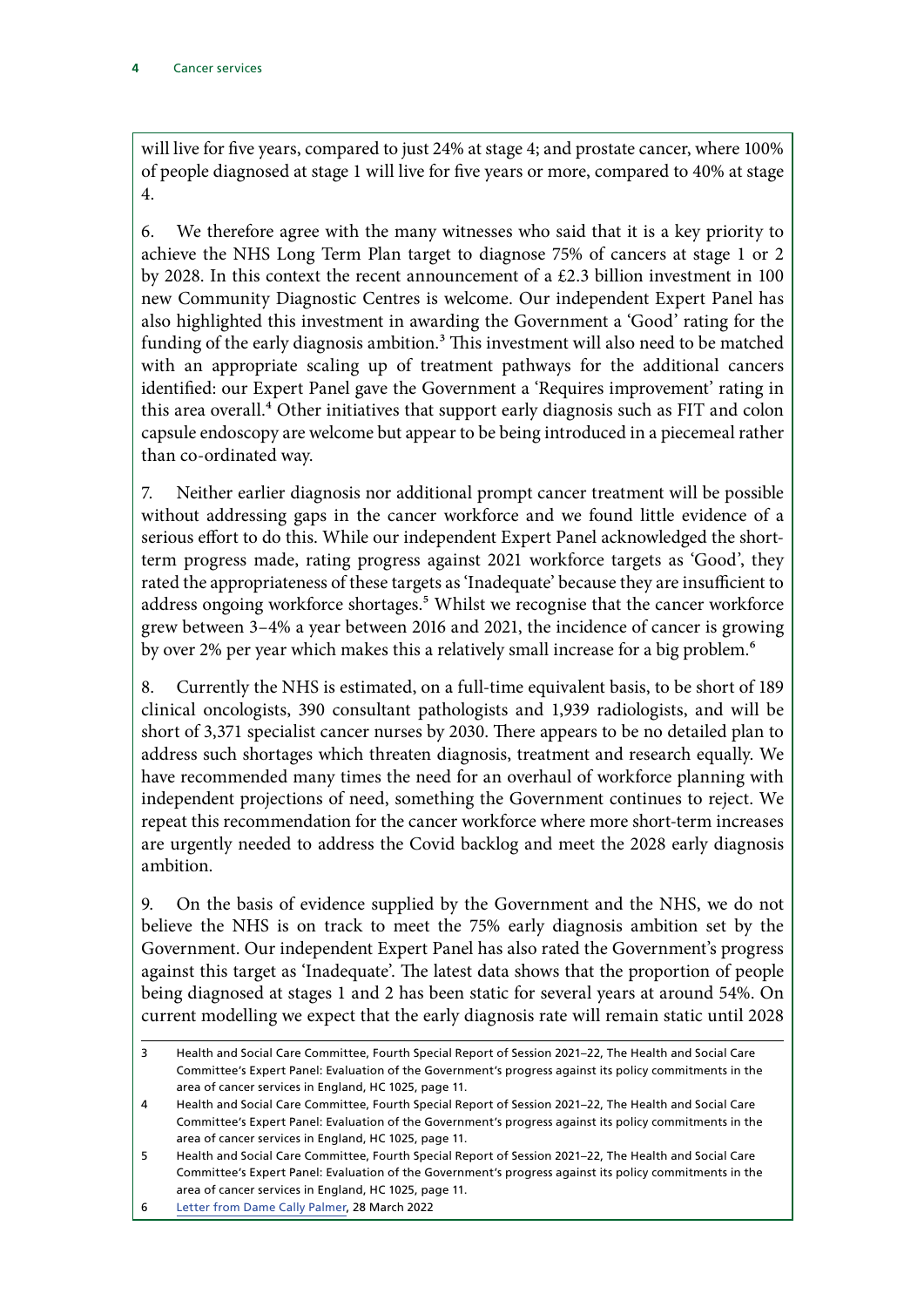which would mean 343,000 more people receiving a late diagnosis between 2019 and 2028 than if we meet the NHS ambition. In 2028 alone, 65,700 people would miss out on an early diagnosis.7

10. More than 60% of cancers are diagnosed following a GP referral, yet pressures on general practice, and its relationship to the wider NHS, increase the risk that cancers are missed in primary care. The NHS has lost 1,704 fully-qualified full-time GPs since 2015 despite repeated commitments to recruit more, including a pledge by this Government to recruit an additional 6,000 GPs by 2024. GPs also lack sufficient direct access to vital tests like CT scans. The development of Rapid Diagnostic Centres and Community Diagnostic Centres will offer GPs more options for referring patients with symptoms, but it is also vital that NHS England continues to educate GPs and patients on the signs and symptoms of cancer and encourages GPs and the wider NHS to move away from the gatekeeper model for cancer care which can discourage GPs from referring more people for tests.

11. A significant effort is also required to reduce variation in the standard of cancer care across the country and between cancer types. For example, the proportion of cancers diagnosed at stages 1 and 2 ranges from around 57.9% in the best-performing Cancer Alliance against this metric to 51.2% in the worst-performing Alliance. Separate analysis by Cancer Research UK suggests that if all Alliances matched the performance of the top one, 8,100 more people nationwide would receive an early diagnosis each year, increasing the proportion of people diagnosed at an early stage to 58%.<sup>8</sup>

12. Some but not all of this variation is driven by deprivation: for example, the rate of early diagnosis is 59% among the least deprived socioeconomic group, but just 48% in the most deprived group. We recommend the new Office for Health Improvement and Disparities conducts a rapid review of existing evidence of the impact of demographic factors on cancer outcomes and commits to developing a joint strategy with NHS England to address these disparities in outcomes.

13. Another factor is differential adoption of best practice. We recommend NHS England instructs Integrated Care Systems to appoint cancer leads, who would be responsible for working with their local Cancer Alliance to improve the operational adoption of best practice in their area. Cancer performance should be Ofsted-rated by Integrated Care Boards as a sub-domain to their main rating so there is clarity and transparency about where best practice is being followed and where support is needed.

<sup>7</sup> Cancer Research UK [\(CSV0065](https://committees.parliament.uk/writtenevidence/106932/html/)). The current trajectory assumes 54.4% of known stage cases diagnosed early (in stage 1 and 2) each year. The trajectory required for the 75% ambition would require a 2.06ppt increase year on year. For each year the difference in the percentage points between the ambition trajectory and the current trajectory was calculated, then applied to the projected incidence to calculate the shortfall in terms of patients. The sum of shortfalls between 2019 and 2028 resulted in 343,000 cases.

<sup>8</sup> Cancer Research UK [\(CSV0065](https://committees.parliament.uk/writtenevidence/106932/html/)). The Cancer Alliance with the highest proportion of early stage diagnoses was identified for each quarter in 2018, and the proportion applied to all other Cancer Alliances for that quarter, to determine the number of patients who could have been diagnosed early. Of note, the highest proportion of early diagnoses across all cancer sites for any given quarter in 2018 was 59%. This estimate does not take into account socio-demographic differences between Cancer Alliances, so could be an overestimate of the variation in stage at diagnosis that might be feasible for Cancer Alliances to avoid.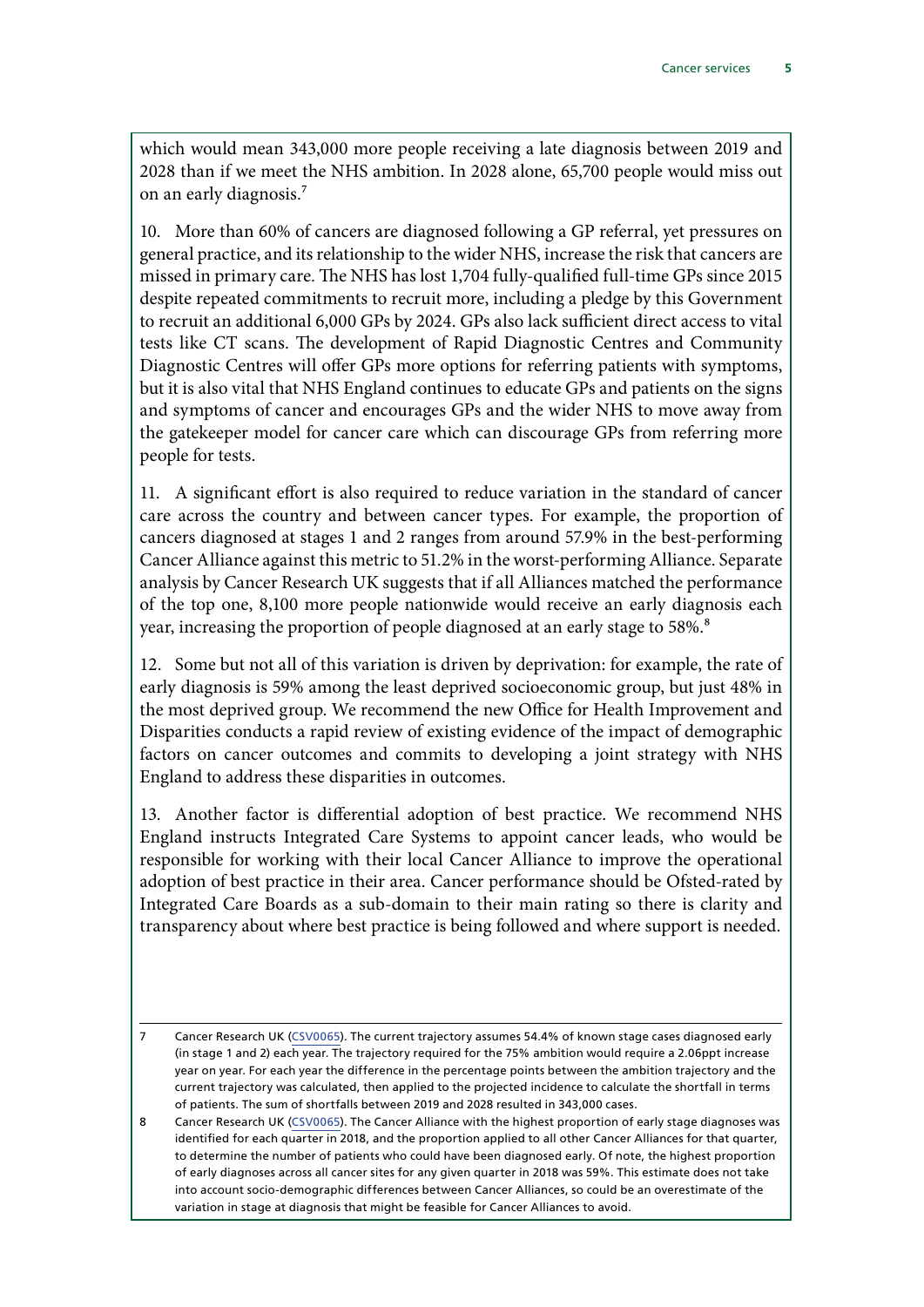14. There is huge potential in NHS cancer data, and a large amount of data from NHS cancer services is already collected and reported. However, there is significant room for improvement, particularly in reducing the two years it takes to collect and publish data on cancer stage. A major overhaul of data collection and timeliness is urgently needed.

15. Outcomes also differ by cancer type, and for cancers where average survival is worse, such as oesophageal, liver, brain, pancreatic, stomach and lung cancers, the UK performs particularly badly against comparable countries around the world. Rare and less common cancers, similarly, account for 55% of cancer deaths yearly but only 47% of diagnoses. We recommend NHS England produce an action plan for improving survival for both less survivable and less common cancers, which should include measures to improve available data for these cancers.

16. Even though its cancer outcomes are not the best, the UK remains a genuine worldleader in cancer research, with an excellent track record of developing new treatments and technologies which have saved many lives, such as the development of prostate cancer drug abiraterone or the discovery of PARP inhibitors to treat cancers caused by BRCA gene faults. New research, including the NHS-Galleri trial, should be prioritised as a way to pioneer innovative diagnosis and treatments that would allow the NHS to close the gap with other countries.

17. However, there is still too much red tape which makes it difficult to get research off the ground, particularly in regions which do not traditionally have a strong focus on research. Ensuring strong but agile regulation should be a further priority for the Government to help tackle cancer. The experience of developing Covid-19 vaccines shows that with the right incentives in place research can be conducted rapidly. We recommend the Government commits to removing barriers to research and builds up the required infrastructure to conduct research rapidly across the country, for example by making it easier for researchers to access vital health data and protecting time for research in NHS staff contracts.

18. The Government should look to aggressively expedite and roll out new treatments that have gone through trials and aim to innovate around the regulators to ensure a swift uptake in the UK.

19. The Government should improve the communications between health care professionals, organisations and patients during their cancer journey. The complexity of cancer care brings many contacts with health organisations and their professionals and more needs to be done to simplify and co-ordinate both the path and the communication of that treatment path. Better communication with patients about their treatment would help to improve the patient journey and reduce the waste of lost, missed or duplicated appointments.

20. We recognise that the Secretary of State for Health and Social Care has announced there will be a new cancer plan and hope it will account for the serious concerns about cancer treatment raised in this report.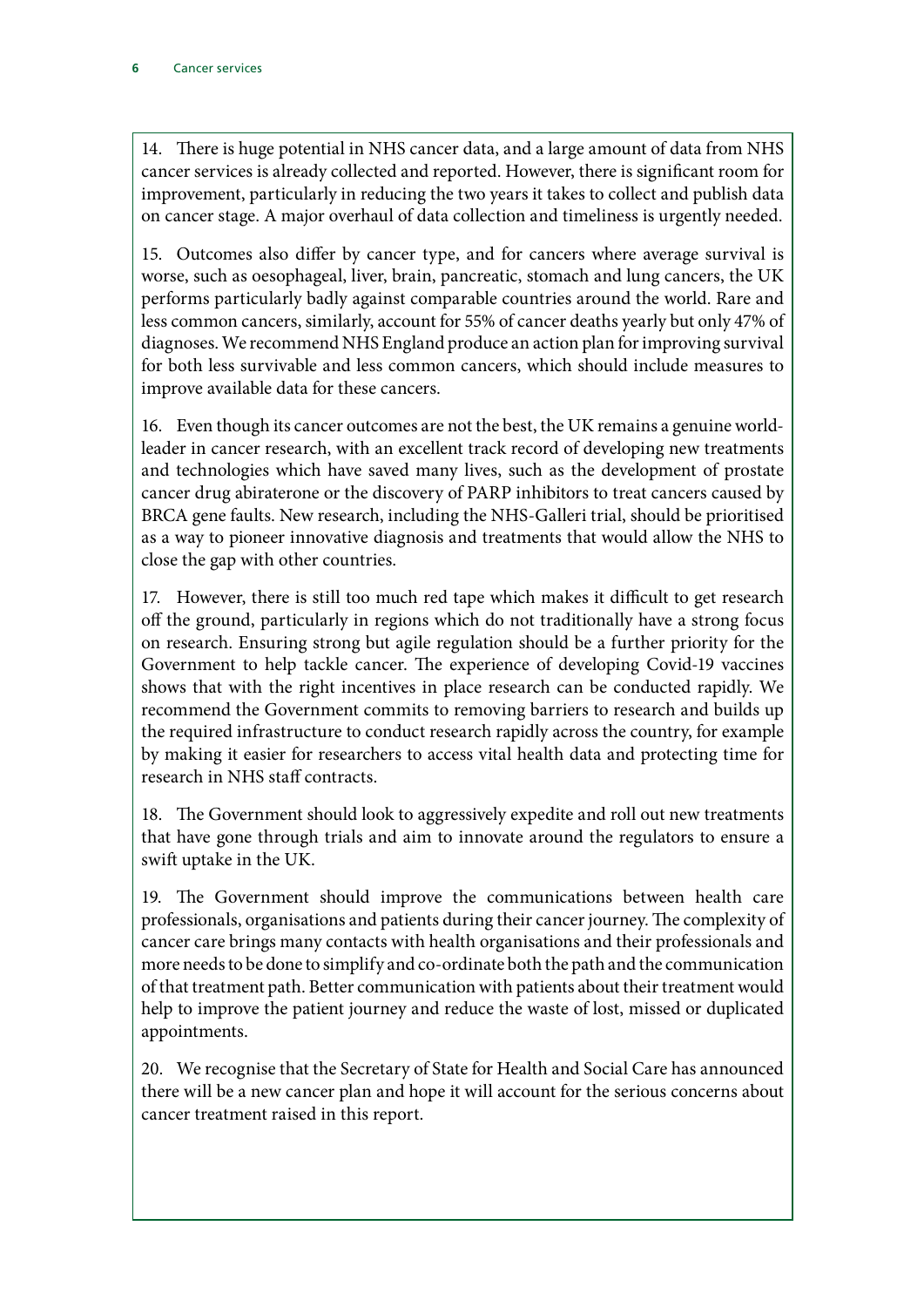### <span id="page-8-0"></span>Introduction

21. Cancer outcomes in England have been improving steadily in recent decades: the proportion of people expected to survive their cancer for 10 years or more has doubled over the past 40 years, and one-year survival has increased from 50% in 1972 to over 70% in 2017.<sup>9</sup> This progress is hugely welcome and is the result of both the progress of science and the efforts of the NHS under successive governments.

22. However, multiple studies have shown that despite this progress, England, and the rest of the UK, lag behind other countries worldwide. For example:

- The most recent International Cancer Benchmarking Partnership (ICBP) benchmark found that in 2010–2014 the UK "consistently had lower 1-year and 5-year survival estimates compared to the other ICBP countries".10
- The London School of Hygiene and Tropical Medicine found that UK survival rates for less survivable countries rank, among 28 other comparable countries: 14th for oesophageal cancer; 21st for liver cancer; 22nd for brain cancer, 25th for pancreatic cancer; 26th for stomach cancer, and 27th for lung cancer.<sup>11</sup>
- Analysis of OECD data by the Nuffield Trust found that five-year survival for cervical, breast and colon cancer in the UK lags behind many countries globally.12

23. Some of our witnesses questioned the importance of international comparisons on the grounds of the age of the data, and the difficulty of comparing health outcomes across countries with very different health systems.<sup>13</sup> However, given the number of studies with similar findings, we believe the comparisons are useful. Moreover, the International Cancer Benchmarking Partnership in particular is designed to take into account these differences in data and the comparability of health services.<sup>14</sup> The Secretary of State himself acknowledged the importance of international comparisons in announcing his new cancer plans, stating that we are "far behind" other countries on some cancers.<sup>15</sup>

24. Our inquiry was focused on asking how these differences have arisen and how the Government should resolve them. Therefore, the chapters of this Report focus on the different issues which we have heard contribute to lower cancer survival in England:

- Chapter 1 focuses on the importance of early diagnosis;
- Chapter 2 focuses on access to the best cancer treatments;
- Chapter 3 focuses on variation between cancer services, and different cancer types; and,

<sup>9</sup> Cancer Research UK [\(CSV0033\)](https://committees.parliament.uk/writtenevidence/38590/html/); Cancer Research UK, 'Cancer survival statistics for all cancers combined,' 29 April 2014; Gov.uk, ['Index of cancer survival for CCGs in England: adults diagnosed 2002 to 2017 and followed up to](https://www.gov.uk/government/statistics/cancer-survival-index-for-clinical-commissioning-groups/index-of-cancer-survival-for-clinical-commissioning-groups-in-england-adults-diagnosed-2002-to-2017-and-followed-up-to-2018)  [2018'](https://www.gov.uk/government/statistics/cancer-survival-index-for-clinical-commissioning-groups/index-of-cancer-survival-for-clinical-commissioning-groups-in-england-adults-diagnosed-2002-to-2017-and-followed-up-to-2018), 29 November 2019.

<sup>10</sup> Mr John Butler [\(CSV0046\)](https://committees.parliament.uk/writtenevidence/38715/html/)

<sup>11</sup> Less Survivable Cancers Taskforce [\(CSV0061\)](https://committees.parliament.uk/writtenevidence/41124/html/)

<sup>12</sup> Macmillan Cancer Support ([CSV0036\)](https://committees.parliament.uk/writtenevidence/38622/html/)

<sup>13</sup> Ian Vousden [\(Q324\)](https://committees.parliament.uk/oralevidence/2982/html/); Professor Mike Griffin [\(Q148\)](https://committees.parliament.uk/oralevidence/2886/html/)

<sup>14</sup> Mr John Butler [\(CSV0046\)](https://committees.parliament.uk/writtenevidence/38715/html/)

<sup>15</sup> Secretary of State for Health and Social Care, [World Cancer Day speech](https://www.gov.uk/government/speeches/health-and-social-care-secretary-savid-javid-world-cancer-day-speech), 4 February 2022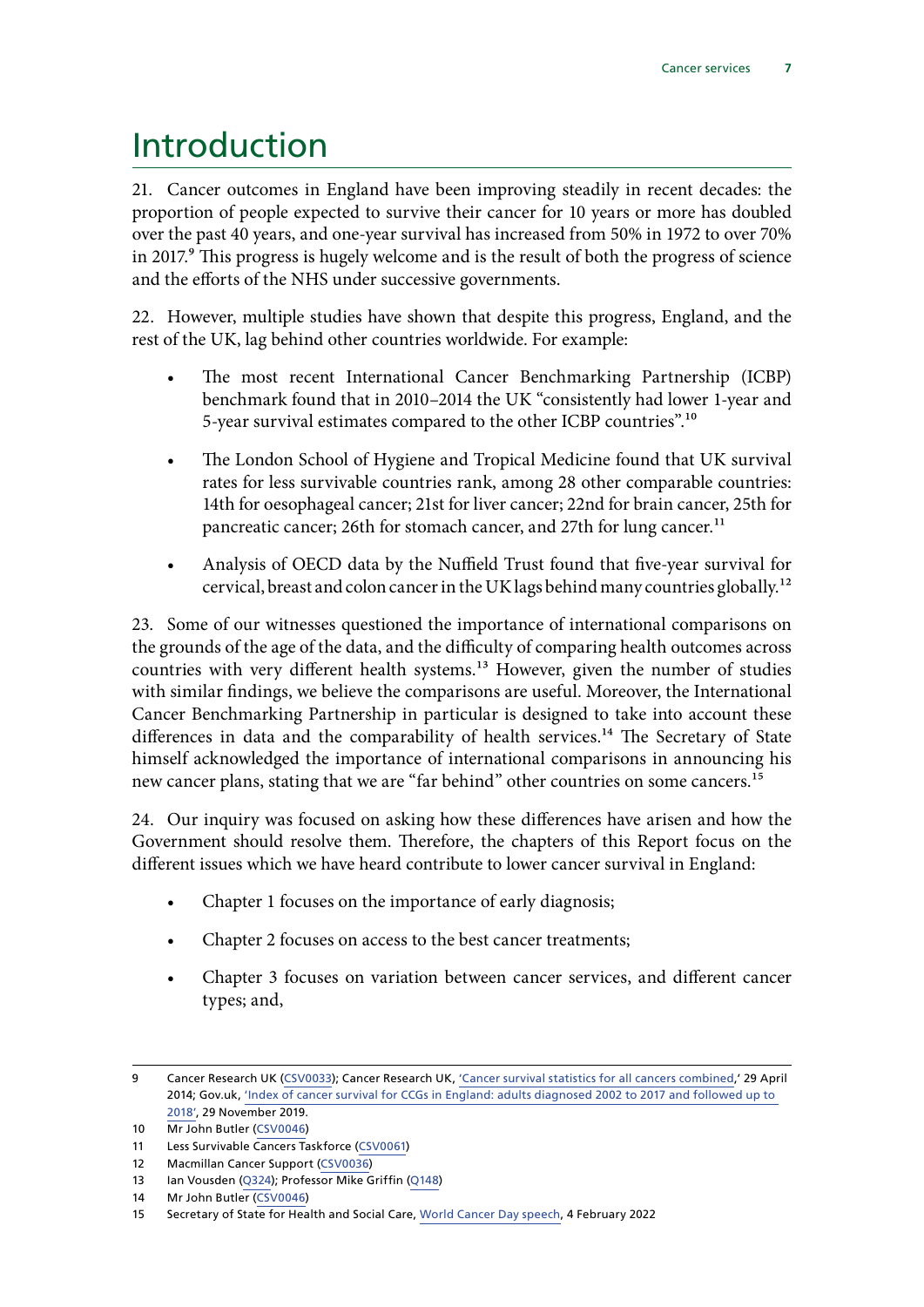• Chapter 4 focuses on the importance of research and innovation in catching up with the best countries in the world.

25. This Report focuses predominantly on cancer services in England and the recommendations relate to the NHS in England. Where possible we have referred specifically to English data; however, some data, particularly on international comparisons and historical survival data, includes UK figures. We have indicated where this is the case. The final chapter of the Report, which discusses cancer research, refers to clinical research across the UK and has findings relevant for all nations, but its recommendations relate specifically to clinical research in the NHS in England.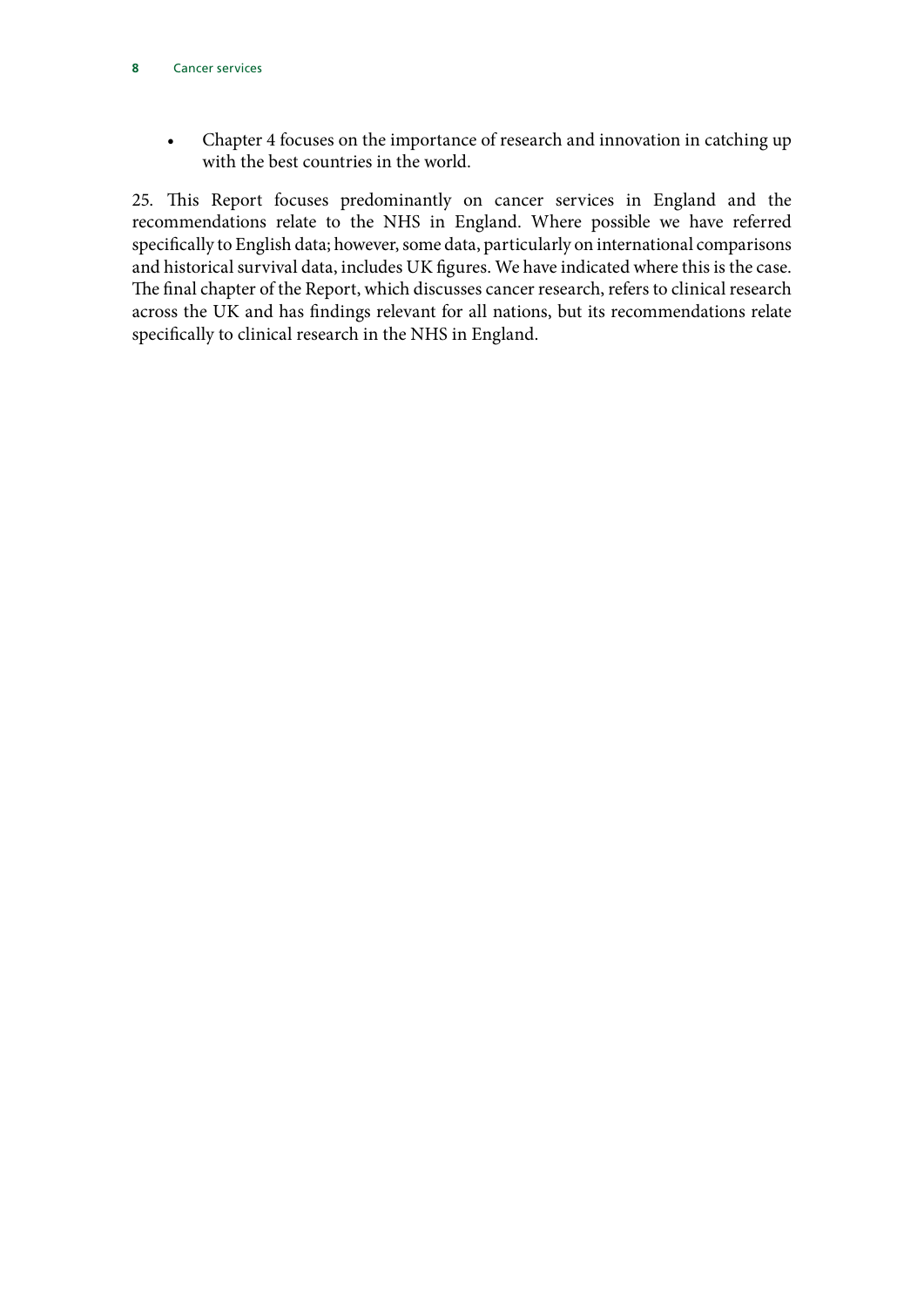## <span id="page-10-0"></span>**1** Early diagnosis

### **The impact of early diagnosis**

26. In our first evidence session Dame Cally Palmer, NHS England National Cancer Director, was categorical in stating that NHS England's focus in improving cancer services is on early diagnosis:

> What we have not focused on, and need to focus on, is speed of presentation case finding, early detection and diagnosis. We know that for most cancers that makes a huge difference. That is why we need to get to it.<sup>16</sup>

Cancer Research UK (CRUK) further explained the impact of early diagnosis in written evidence. CRUK stated that "the importance of reducing the incidence of advanced cancer and meaningfully improving early diagnosis cannot be overstated" and outlined that for the four most common cancers, the proportion of people who survive their cancer for 10 years or more is significantly higher when diagnosed at the earliest stage 1 than at the latest stage 4.<sup>17</sup>

27. The Government has set a target that 75% of people diagnosed with cancer will be diagnosed at the earliest stages 1 and 2 by 2028. Michelle Mitchell, Chief Executive of CRUK, stated that there is "no silver bullet" to achieving this target, while Dr Andrew Millar, a consultant gastroenterologist and cancer specialist, stated that the NHS needs "a whole range of different interventions in order to achieve the target."18 This chapter explores some of areas that we heard were important to improving early diagnosis.

### **Primary care**

28. Throughout our inquiry we heard about the importance of GPs to the early diagnosis of cancer, and this is borne out by the data: more than 60% of cancers are diagnosed following a GP referral, including urgent referrals for suspected cancer (39% of cancers), routine referrals for investigation which lead to a cancer diagnosis (23% of cancers), and a smaller proportion diagnosed following GP referrals to emergency departments.<sup>19</sup>

29. Dr Richard Roope, Royal College of General Practitioners (RCGP) clinical adviser for cancer, told us that GPs "are there to help our patients and to enable access to the best diagnostics and treatments in a timely fashion" and emphasised that "no GP gets up in the morning to miss a diagnosis."20 We are keenly aware of the pressures facing GPs, who are the lynchpin of the NHS, but it is clear that aspects of the current model of general practice, as well as the level of support provided to the service, inhibit the early diagnosis of cancer.

<sup>16</sup> [Q43](https://committees.parliament.uk/oralevidence/2570/html/)

<sup>17</sup> Cancer Research UK [\(CSV0033\)](https://committees.parliament.uk/writtenevidence/38590/html/)

<sup>18</sup> [Q110](https://committees.parliament.uk/oralevidence/2855/html/), [Q83](https://committees.parliament.uk/oralevidence/2855/html/)

<sup>19</sup> For example Dame Cally Palmer ([Q33\)](https://committees.parliament.uk/oralevidence/2570/html/); Professor Sir Mike Richards ([Q49](https://committees.parliament.uk/oralevidence/2570/html/)); Professor Jon Emery ([Q53\)](https://committees.parliament.uk/oralevidence/2570/html/); [Letter from](https://committees.parliament.uk/publications/8625/documents/87333/default/)  [Dame Cally Palmer and Professor Peter Johnson,](https://committees.parliament.uk/publications/8625/documents/87333/default/) 17 January 2022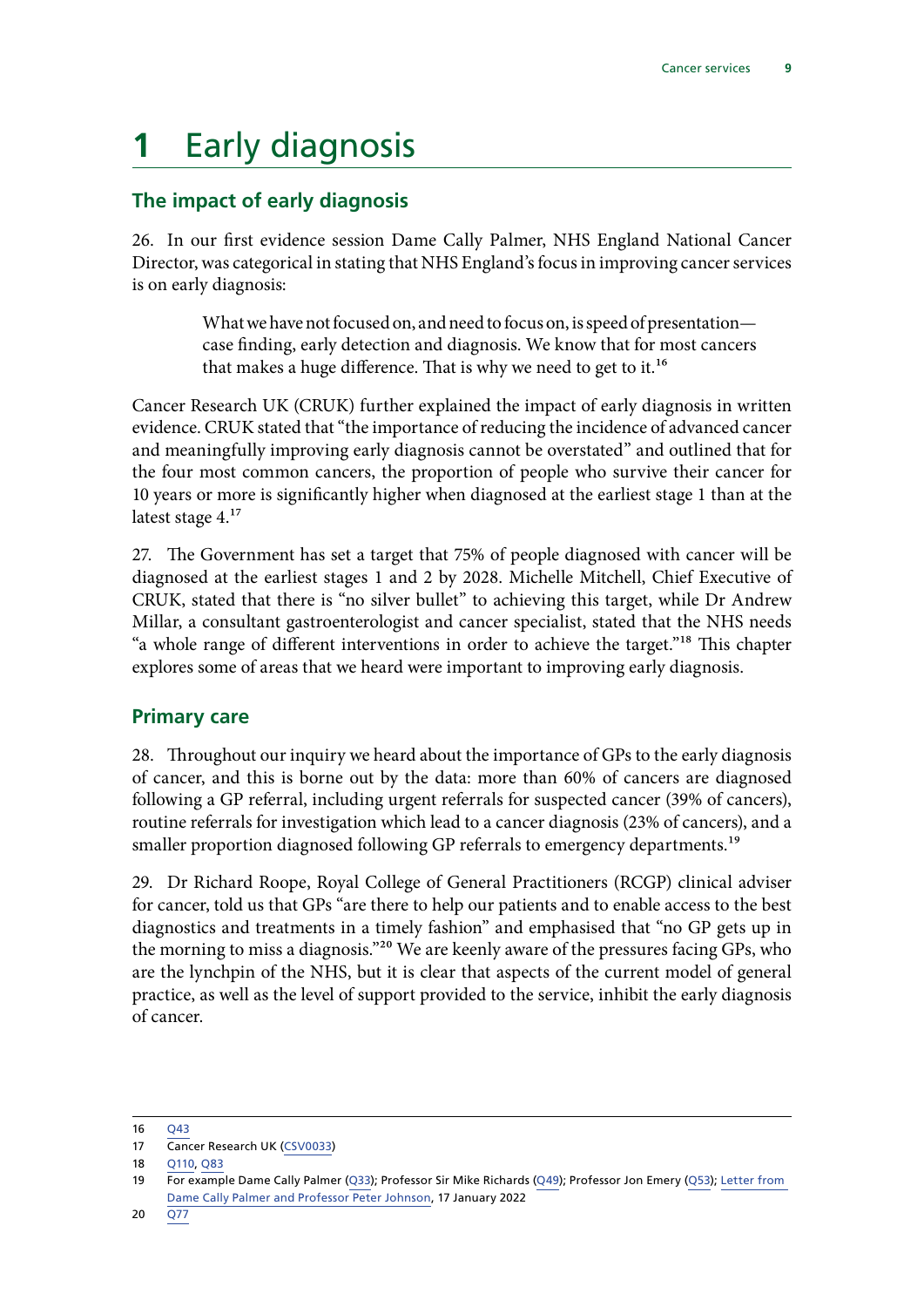30. We heard from Andrea Brady, whose daughter Jessica died at the age of 27 on 20 December 2020. Jess had been diagnosed with stage 4 adenocarcinoma in her lungs, bones, spine and liver three weeks earlier. Andrea told us about the difficulty Jess faced being taken seriously by her local GP practice, against the backdrop of the pandemic:

> It was incredibly challenging for Jess just to navigate the whole system of e-consult procedures. I am really sad to say that, unfortunately, receptionists were sometimes very dismissive, quite rude and a bit patronising. That was deeply upsetting for Jess because, as I said, she was really poorly. The most important thing is that we feel, and Jess felt, that nobody listened. Nobody took it seriously. More than anything, she needed a permitted face-to-face appointment really early on, with people making notes. $21$

31. Dame Cally Palmer acknowledged the importance of face-to-face GP appointments and stated that her team is "working with GP and primary care colleagues to make sure that there is sufficient face-to-face access for patients with signs and symptoms [of cancer]", but it is not clear to what extent possible signs and symptoms of cancer are being effectively prioritised in new models of triage being utilised in general practice.<sup>22</sup>

32. The recognition of signs and symptoms of cancer within primary care necessarily relies on GPs, and potentially other practice staff, being educated to recognise said signs. Professor William Hamilton, Professor of Primary Care Diagnostics at the University of Exeter, stated that there has been a "major expansion" of research into the cancer symptoms predominantly seen in primary care and that GP education and training has expanded as a result.<sup>23</sup> Nonetheless, for some more non-specific symptoms, Professor Hamilton called for the NHS to increase awareness among GPs. Some less common cancers also suffer from low awareness among GPs. For example, Target Ovarian Cancer stated that low awareness of symptoms among GPs was a driver of late diagnosis and called for improved education for GPs in the signs and symptoms of ovarian cancer. $^{24}$ 

33. Even when possible symptoms of cancer are identified, patients may not necessarily be referred for diagnostic tests. Andrea Brady described how Jess wasn't able to access diagnostic tests, with her GP initially prescribing her antibiotics for a kidney infection on the basis of an online consultation.<sup>25</sup> Yet while the shift away from physical consultations during the pandemic exacerbated the issue, low rates of referrals by GPs in England compared to their international counterparts is a pre-existing issue and is seen as a potential key driver of late diagnosis. John Butler, clinical lead for the International Cancer Benchmarking Partnership, explained:

> We did a piece of work with the ICBP, offering clinicians from around the world the same clinical vignette. It was an example of a patient with, say, ovarian cancer. We found that in lower-performing countries such as England and Wales only about 35% of GPs referred. In better-performing nations, with an identical clinical history, it was 60% or 70%.26

- 25 [Q68](https://committees.parliament.uk/oralevidence/2855/html/)
- $26 \overline{Q57}$  $26 \overline{Q57}$  $26 \overline{Q57}$

<sup>21</sup> [Q69](https://committees.parliament.uk/oralevidence/2855/html/)

<sup>23</sup> Professor William Hamilton ([CSV0005](https://committees.parliament.uk/writtenevidence/37987/html/))

<sup>24</sup> Target Ovarian Cancer ([CSV0040](https://committees.parliament.uk/writtenevidence/38661/html/))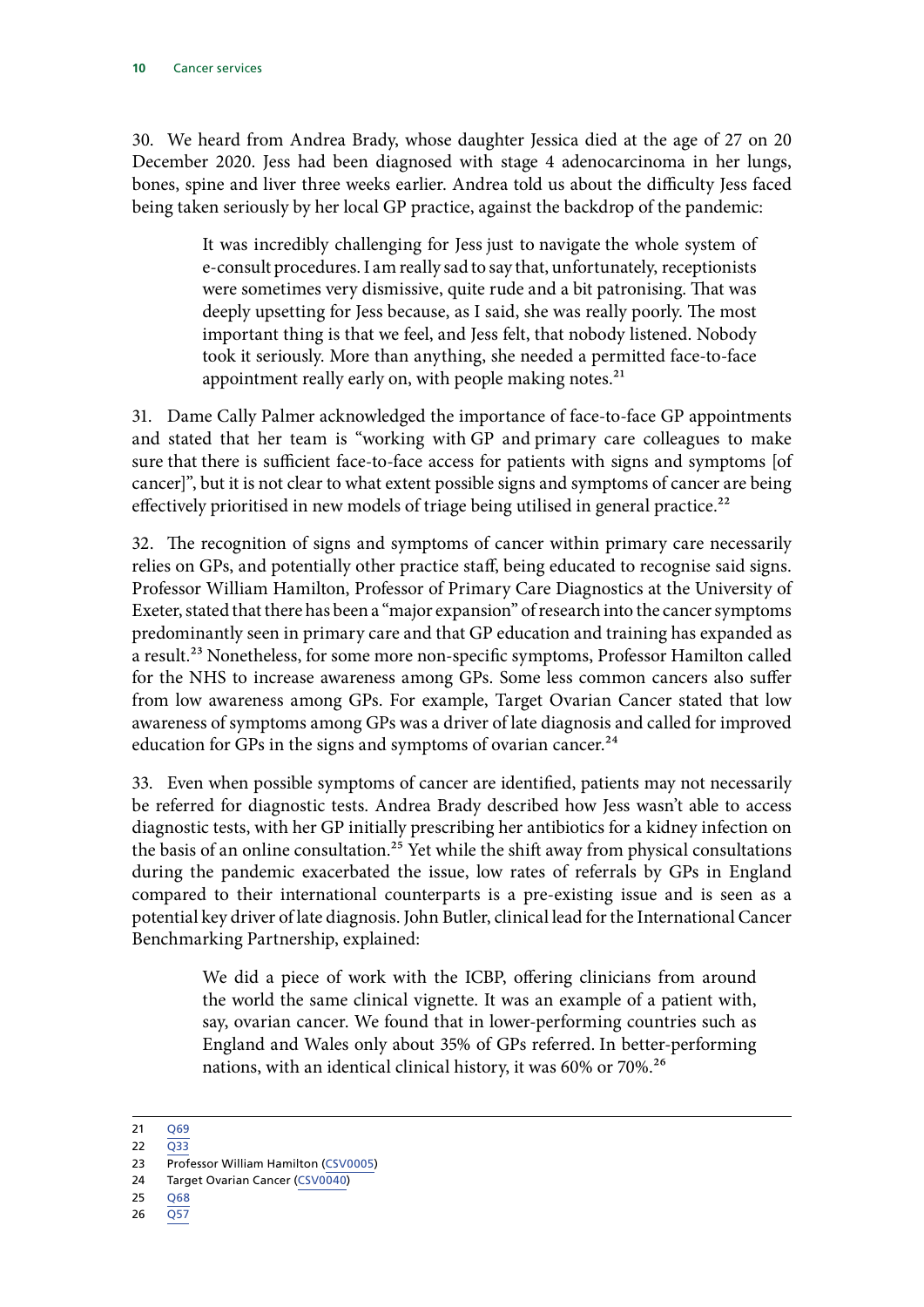34. There are several possible reasons for this relatively low willingness to refer among GPs in England. Several witnesses identified the traditional role of GPs as 'gatekeepers' in the NHS as being a driver of lower referral rates among GPs in and of itself, as GPs may see it as their responsibility to manage, rather than to enable, access to diagnostic tests.27 CRUK report that only 62% of GPs routinely use NG12 guidelines - a set of NICE guidelines for GPs to reduce the threshold at which patients are referred for tests and increase the early diagnosis of cancer.<sup>28</sup>

35. However, Dr Roope also told us that GPs feel pressure not to refer patients to secondary care and suggested this may be due to the weakening of relationships between GPs and their secondary care colleagues.<sup>29</sup> This was partly echoed by Professor Sir Mike Richards, who stated that low levels of referral by GPs are "because our diagnostic services are hugely under strain" and that building this capacity should make it easier for GPs to refer patients with suspected cancer. Professor Jon Emery, similarly, told us that "with GPs in Australia, where you have greater access to tests, inevitably the thresholds are lowered."30 We explore diagnostic capacity and attempts to increase it in more detail later in this chapter.

36. Even when GPs do make referrals, they report slow turnaround times in diagnostic services and a lack of options for referral.<sup>31</sup> This makes it challenging for GPs to manage potential signs and symptoms of cancer in primary care. However, there are some key developments which may improve the management of cancer symptoms in primary care if developed to their fullest extent.

37. Several witnesses and organisations highlighted the importance of direct access to diagnostic tests. For example, John Butler stated that direct access to CT (computerised tomography) and ultrasound imaging was found to be higher in countries with better cancer outcomes, and several others recommended that increasing the level of direct access, particularly to CT scans, would improve the diagnosis of some cancers such as lung cancer and pancreatic cancer.<sup>32</sup> Increasing direct access to tests for GPs would allow GPs to order tests directly and therefore better manage patients with a cancer risk in primary care, lowering the threshold for investigations.

38. Similarly, the development of new pathways such as Rapid Diagnostic Centres (RDCs) will offer GPs more options for referral, particularly by providing a route of referral for patients with non-specific but concerning symptoms (such as unexplained weight loss or fatigue) and for patients about whom the GP has a 'gut feeling' of cancer. Dr Roope explained how their development would benefit GPs, who have traditionally had to make referrals to specific pathways, even in the absence of clear 'red-flag' symptoms:

> [Referral] can be a challenge for us GPs because the whole system is set up such that we need to know who to refer to before we have reached the diagnosis. The development of the rapid investigation service and the rapid

<sup>27</sup> Pancreatic Cancer UK [\(CSV0010\)](https://committees.parliament.uk/writtenevidence/38481/html/) Dr S. Michael Crawford [\(CSV0006\)](https://committees.parliament.uk/writtenevidence/38080/html/)

<sup>28</sup> Cancer Research UK [\(CSV0033\)](https://committees.parliament.uk/writtenevidence/38590/html/)

<sup>29</sup> [Q85](https://committees.parliament.uk/oralevidence/2855/html/)

<sup>30</sup> [Q58](https://committees.parliament.uk/oralevidence/2570/html/)

<sup>31</sup> Professor William Hamilton ([CSV0005](https://committees.parliament.uk/writtenevidence/37987/html/)), Richard Roope

<sup>32</sup> Mr John Butler [\(CSV0046\)](https://committees.parliament.uk/writtenevidence/38715/html/), Professor William Hamilton [\(CSV0005\)](https://committees.parliament.uk/writtenevidence/37987/html/), Dr Stephen Bradley ([CSV0049](https://committees.parliament.uk/writtenevidence/38850/html/)), UK Clinical Expert Group for Lung Cancer and Mesothelioma [\(CSV0012\)](https://committees.parliament.uk/writtenevidence/38485/html/), Pancreatic Cancer Action ([CSV0018\)](https://committees.parliament.uk/writtenevidence/38529/html/)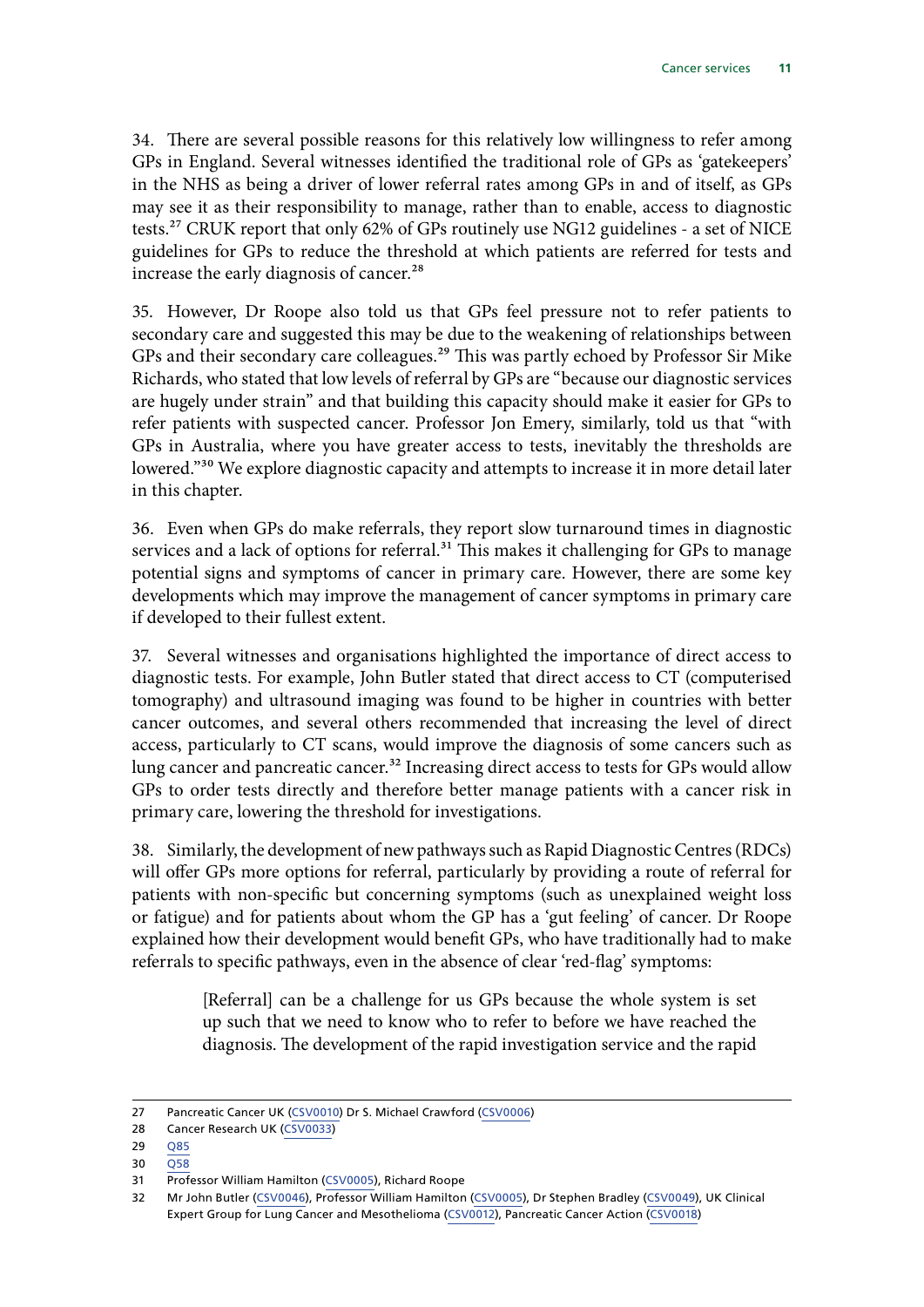diagnostic centres for once is actually looking through the telescope from the primary care end, in that we need symptomologists […] because we may not know who to refer to because we do not yet have a diagnosis.<sup>33</sup>

39. As noted above, the development of Rapid Diagnostic Centre pathways offers an important new pathway for GPs to refer patients with non-specific symptoms. NHS England has also suggested that self-referral to RDCs may be tested in the future.<sup>34</sup> According to the Department of Health and Social Care, by summer 2021 there were 102 live RDC pathways with ambitions to increase this number to 200.<sup>35</sup>

40. While Dr Andrew Millar, Clinical Lead for the North Central London Rapid Diagnostic Centre, agreed that the programme is "well under way," he also pointed out that there are many challenges to the development of the programme including the availability of scanners and other equipment, workforce, and efficient technology to manage referrals.<sup>36</sup> Similarly, Pancreatic Cancer Action describes the roll-out of RDCs as "patchy and slow" and highlights implementation delays caused by Covid-19.<sup>37</sup> Similarly, the Blood Cancer Alliance states that the pandemic has "slowed the growth" of RDCs, highlighting a 31% drop in referrals to the RDC at Guy's and St Thomas' hospital.<sup>38</sup>

41. While some Rapid Diagnostic Centres are physical centres, increasingly they are being developed as virtual pathways, partly because of capital constraints, as explained by Dame Cally Palmer.<sup>39</sup> This involves co-ordinating diagnostic services so that a patient can receive the tests they need with the minimum possible attendances, rather than colocating the required services in a physical centre which the patient attends.

42. Community Diagnostic Centres, by contrast, are intended to be physical centres located in community settings delivering MRI, CT and other diagnostic tests. The Government has committed to developing over 100 such centres across the country and in the Spending Review 2021 announced £2.3 billion investment to support their development of which we understand around £1.5 billion will go directly to setting up the new centres. We heard that the Community Diagnostic Centres could make a significant contribution to achieving the Government's early diagnosis ambition.

43. **We welcome the development of Rapid Diagnostic Centres and Community Diagnostic Centres, particularly in giving GPs more effective referral routes for possible cancer symptoms, especially those which are non-specific but concerning. However, we have heard differing accounts about the impact of the Covid-19 pandemic on the development of Rapid Diagnostic Centres in particular and would be concerned if there was a significant delay to their roll-out.**

44. Ultimately, an early diagnosis following a GP referral also depends on patients presenting early to their GP with symptoms. While we heard from patients and families who had consulted their GP with symptoms but not been referred, witnesses also told us that members of the public are on the whole much less likely to consult their GP with

<sup>33</sup> O86

<sup>34</sup> NHS England, [Rapid Diagnostic Centres 2019/20 Implementation Specification](https://www.england.nhs.uk/wp-content/uploads/2019/07/rdc-vision-and-1920-implementation-specification.pdf), 2019.

<sup>35</sup> Department of Health and Social Care [\(CSV0052](https://committees.parliament.uk/writtenevidence/39021/html/))

<sup>36</sup> [Q80, Q180](https://committees.parliament.uk/oralevidence/2855/html/)

<sup>37</sup> Pancreatic Cancer Action [\(CSV0018\)](https://committees.parliament.uk/writtenevidence/38529/html/)

<sup>38</sup> Blood Cancer Alliance [\(CSV0020](https://committees.parliament.uk/writtenevidence/38538/html/))

<sup>39</sup> [Q15](https://committees.parliament.uk/oralevidence/2570/html/)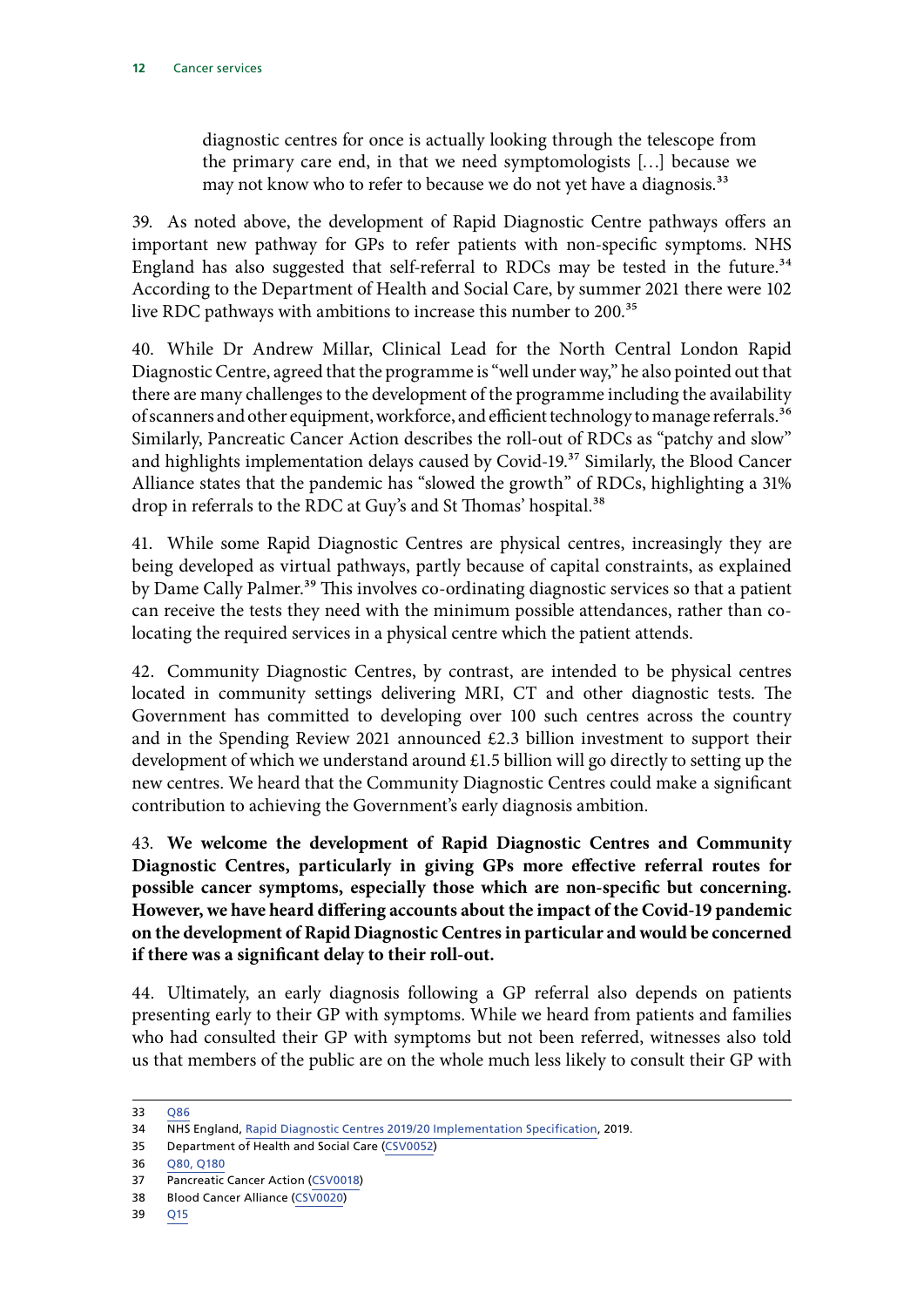<span id="page-14-0"></span>symptoms than in other countries.<sup>40</sup> Several explanations were offered for this, including a sense of fatalism and fear of receiving a cancer diagnosis, as well as a desire not to waste the doctor's time, which was particularly observed amongst the UK public.<sup>41</sup> Professor Jon Emery highlighted in particular the different incentives in the Australian system, where the fee-for-service model in general practice (as opposed to population funding) means that GP practices are incentivised to consult more. As Professor Emery put it, "Australian receptionists actually welcome you making an appointment."42

45. In March 2021 NHS England published new contractual guidance (a directed enhanced service) on early cancer diagnosis for primary care networks (PCNs). PCNs are groups of GP practices generally covering 30–50,000 registered patients. The guidance includes several requirements such as requiring PCNs to review the use of NG12 guidance for cancer recognition and referral and support local uptake of cancer screening. However, the guidance does not explicitly consider access to general practice for people who have possible cancer symptoms.43

46. *NHS England has been focusing on encouraging people to come forward with cancer symptoms during the pandemic, which is welcome, and has recently launched a marketing campaign to encourage people to overcome their reluctance to visit their GP to discuss symptoms. However, NHS England should continue to use marketing campaigns to increase public awareness of specific cancer symptoms. NHS England should also work with Primary Care Networks to build on the recent Early Cancer Diagnosis directed enhanced service and explore options to incentivise practices to encourage patients with possible cancer symptoms to consult with them early.*

#### **Screening programmes**

47. The NHS runs screening programmes in England which can detect three types of cancer at an early stage: breast cancer, bowel cancer and cervical cancer.<sup>44</sup> Around 35% of breast cancers and 40% of cervical cancers are diagnosed via screening routes, along with 10% of colorectal cancers, and around 63% of cancers diagnosed via screening are diagnosed at the earliest stage 1, compared to only 31% diagnosed following an urgent suspected cancer GP referral and 38% following a routine GP referral.<sup>45</sup>

48. However, screening programmes have been significantly disrupted by the pandemic. Across the UK, 3 million fewer people were invited for screening for cancer between March and September 2020, and in England specifically 42% fewer people began treatment for cancer following a screening test between March 2020 and March 2021 compared with pre-pandemic.<sup>46</sup> The number of people being referred for treatment from screening programmes has largely recovered, with 2,008 people referred in September 2021, compared to 1,864 in the same month in 2019 and just 722 in 2020.<sup>47</sup> However, it is not clear whether a recovery of previous performance alone will be able to address the backlog in screening services.

<sup>40</sup> [Q49, Q53](https://committees.parliament.uk/oralevidence/2570/html/;)

<sup>41</sup>  $\overline{049}$ 

<sup>42</sup> [Q53](https://committees.parliament.uk/oralevidence/2570/html/)

<sup>43</sup> NHS England, '[Network Contract Directed Enhanced Service: Early Cancer Diagnosis Guidance,'](https://www.england.nhs.uk/wp-content/uploads/2021/03/B0431-network-contract-des-early-cancer-diagnosis-guidance-21-22.pdf) 31 March 2021

<sup>44</sup> NHS England, [Screening and earlier diagnosis,](https://www.england.nhs.uk/cancer/early-diagnosis/screening-and-earlier-diagnosis/) Accessed 9 February 2022

<sup>45</sup> National Cancer Registration and Analysis Service, ['Routes to Diagnosis: 2006–2017'](http://www.ncin.org.uk/publications/routes_to_diagnosis), 14 July 2020.

<sup>46</sup> Cancer Research UK [\(CSV0033\)](https://committees.parliament.uk/writtenevidence/38590/html/)

<sup>47</sup> NHS England, ['Monthly provider based cancer waiting times',](https://www.england.nhs.uk/statistics/statistical-work-areas/cancer-waiting-times/) Accessed 10 February 2022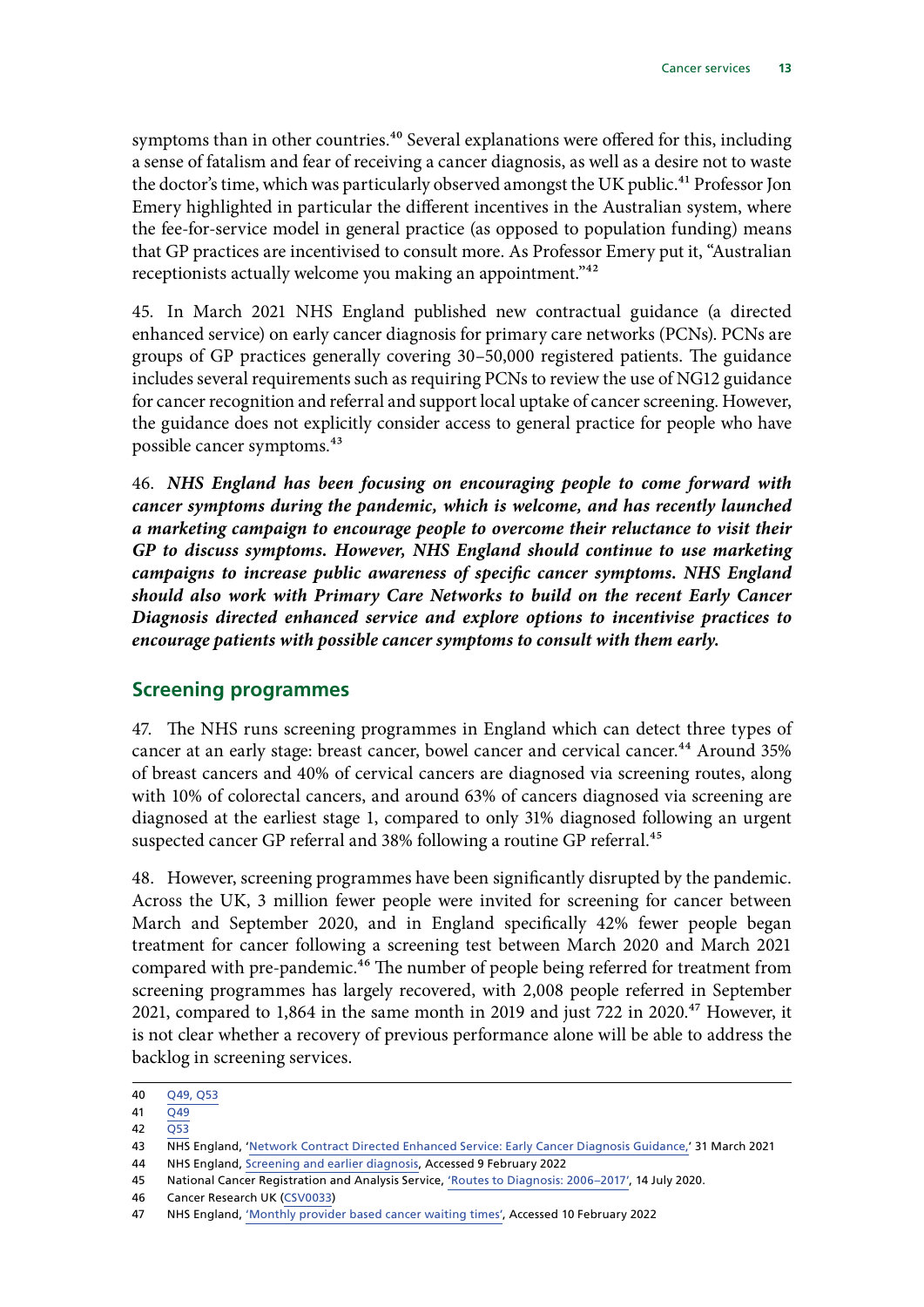<span id="page-15-0"></span>49. Moreover, we heard that even before the pandemic screening services were not operating as effectively as they could have been. Issues with equipment, IT, workforce and the length of time taken to introduce innovations, such as the Faecal Immunochemical Test (FIT) in the bowel screening programme, meant that NHS screening services were already identifying fewer early-stage cancers than they could.<sup>48</sup> In 2019 Professor Sir Mike Richards published an independent review of adult screening programmes, which was commissioned in November 2018 by NHS England as part of the NHS Long Term Plan.<sup>49</sup> The review made several recommendations to improve governance, IT systems, capacity and uptake of screening programmes, and concluded that "there is a sense that we are now slipping... each [screening programme] could undoubtedly also do better."<sup>50</sup>

50. We also heard about the continuing roll-out of the NHS England Lung Health Checks programme, which involves delivering CT scans to people at high risk of lung cancer, but without symptoms, in order to find early-stage cancers. Dame Cally Palmer told us this work was "accelerating" and Professor David Baldwin was positive about this project, stating:

> I can tell you that, on the international stage, it is actually the envy of the world as a national implementation programme. We are still waiting for the UK National Screening Committee to sanction that programme and to tell us exactly how far it can go in terms of cost-effectiveness. Nevertheless, it is a world leader we can be proud of.<sup>51</sup>

51. **Cancer screening is a vital tool for early diagnosis, but even before the pandemic there were serious concerns about the effectiveness of national cancer screening services, particularly over IT systems and the speed at which innovations have been implemented. New programmes like the Lung Health Check programme offer some reason for optimism, but the pandemic has had a seriously disruptive impact on screening services.**

52. *The Government should implement the recommendations of Professor Sir Mike Richards' review of cancer screening as a priority and ensure that there is a clear plan in place to rapidly conduct appointments missed during the pandemic.*

### **Diagnostic capacity**

53. As noted above, GPs may face pressure not to refer because of the strain on diagnostic services, and there is evidence that where diagnostic capacity is greater, GPs are more willing to refer. Shortages in diagnostic capacity can also lengthen the time it takes for a patient to receive a diagnosis of cancer, whether from a screening referral or a GP referral. The new 28-day faster diagnosis standard measures the proportion of people who were either informed of a cancer diagnosis, or that cancer had been definitively excluded, within four weeks of an urgent GP referral. Since its introduction in April 2021 the target

<sup>48</sup> Cancer Research UK [\(CSV0033\)](https://committees.parliament.uk/writtenevidence/38590/html/), Sir Harpal Kumar ([Q114](https://committees.parliament.uk/oralevidence/2855/html/))

<sup>49</sup> NHS England[, 'Cancer screening to be overhauled as part of NHS long term plan to improve care and save lives',](https://www.england.nhs.uk/2018/11/cancer-screening-to-be-overhauled-as-part-of-nhs-long-term-plan-to-improve-care-and-save-lives/) November 2018

<sup>50</sup> Professor Sir Mike Richards, ['Report of the independent review of adult screening programmes in England',](https://www.england.nhs.uk/wp-content/uploads/2019/02/report-of-the-independent-review-of-adult-screening-programme-in-england.pdf) October 2019

<sup>51</sup> Dame Cally Palmer ([Q31\)](https://committees.parliament.uk/oralevidence/2570/html/;), Professor Baldwin ([Q291\)](https://committees.parliament.uk/oralevidence/2982/html/)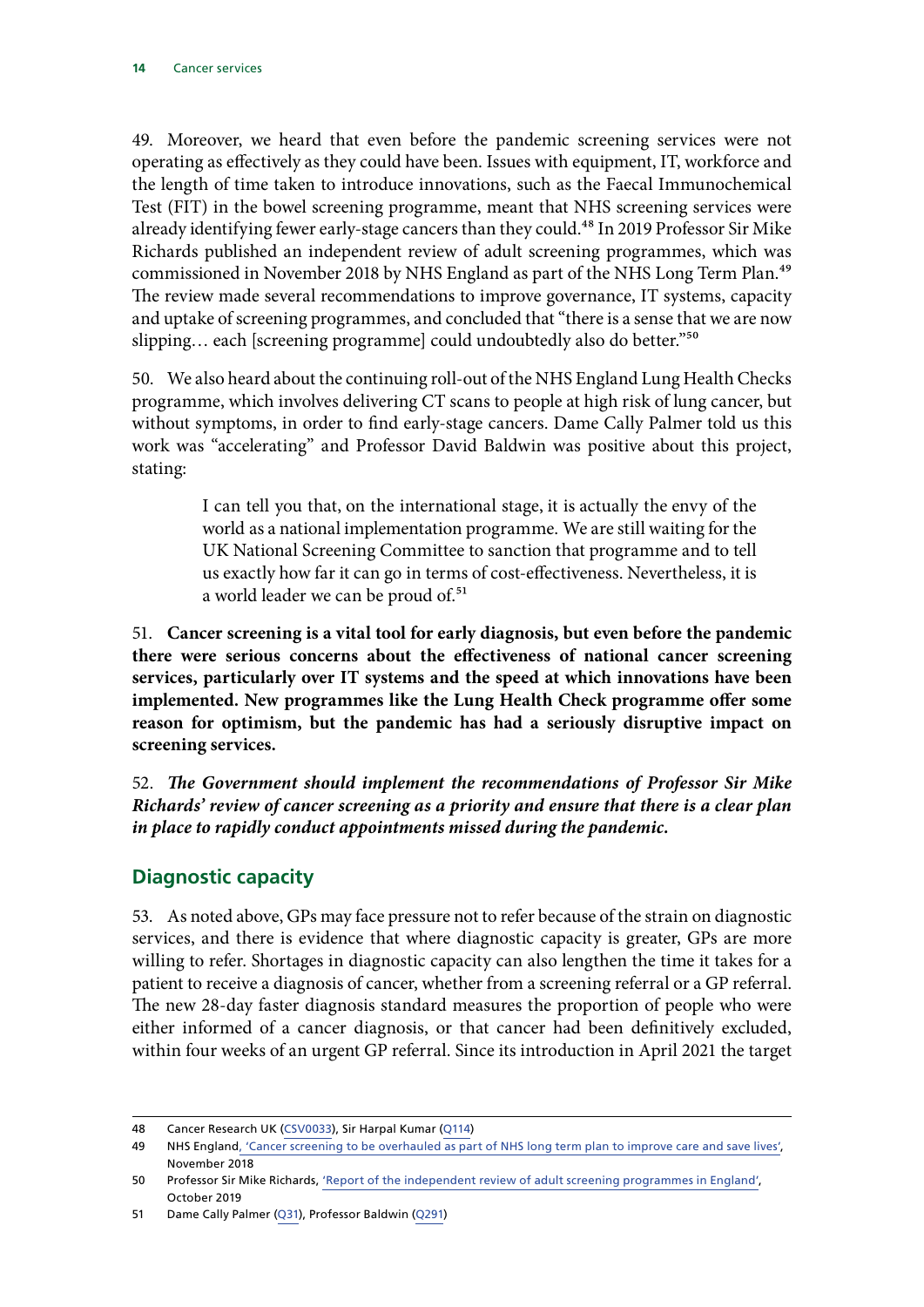for 75% of people to have cancer diagnosed or ruled out within 4 weeks has not been met, suggesting shortages in diagnostic capacity.<sup>52</sup> Our independent Expert Panel awarded this target an overall rating of 'Requires improvement' on this basis.<sup>53</sup>

54. NHS England recently announced the results of a consultation into the operation of Cancer Waiting Times standards.<sup>54</sup> NHS England has proposed a significant simplification of the standards, with the current nine standards reduced to three: the 28-day faster diagnosis standard, the existing 62-day wait to first treatment following an urgent GP referral or screening referral, and the 31-day wait to first treatment following a decision to treat. The performance standard for the faster diagnosis standard has been set at 75%, with diagnostic capacity cited as a specific challenge to achieving this target.<sup>55</sup> When it was initially proposed, it was recommended that the Faster Diagnosis Standard should have a 95% target attached.<sup>56</sup>

55. Shortages in diagnostic capacity were consistently highlighted by witnesses to our inquiry. Dr Jeanette Dickson, President of the Royal College of Radiologists (RCR), told us: "If we want to diagnose cancer earlier, we have to do more imaging investigations and diagnostic tests. We do not have the capacity for that." Sir Harpal Kumar, President of GRAIL Europe, described his priorities for achieving the 75% early diagnosis ambition as "definitely diagnostic capacity. I would say definitely investment in workforce, which partly overlaps with diagnostic capacity".<sup>57</sup> Professor Peter Johnson, NHS England Clinical Director for cancer, agreed:

> As we have seen, the numbers of people with cancer continue to rise, and the numbers of people being referred for investigation of possible cancer continues to rise even faster. We have to make sure that we are keeping pace [...] The number of referrals has to go up much faster than that because we have not yet found the magic way to find cancer at an earlier stage. […] We absolutely need to continue building that capacity.<sup>58</sup>

56. We also heard that Covid-19 has had a significant impact on the performance of diagnostic services. While a major problem for cancer diagnosis during the pandemic was members of the public not presenting with symptoms, diagnostic services were still significantly disrupted by the pandemic due to factors such as re-deployment of staff and infection control regulations. We heard from several patients who had experienced delays in receiving diagnostic tests, and Dame Cally Palmer told us that the number of 'long waiters' waiting more than 2 months for a cancer diagnosis or their first treatment had risen to 16,000 people during the pandemic.<sup>59</sup> Maria Caulfield MP, the Minister

<sup>52</sup> Based on the latest available data from April 2021-January 2022. NHS Digital, [2021/22 Monthly Provider Cancer](https://www.england.nhs.uk/statistics/statistical-work-areas/cancer-waiting-times/monthly-prov-cwt/2021-22-monthly-provider-cancer-waiting-times-statistics/)  [Waiting Times Statistics.](https://www.england.nhs.uk/statistics/statistical-work-areas/cancer-waiting-times/monthly-prov-cwt/2021-22-monthly-provider-cancer-waiting-times-statistics/)

<sup>53</sup> Health and Social Care Committee, Fourth Special Report of Session 2021–22, The Health and Social Care Committee's Expert Panel: Evaluation of the Government's progress against its policy commitments in the area of cancer services in England, HC 1025, page 11.

<sup>54</sup> NHS England, ['Clinically-led review of NHS cancer standards: Models of care and measurement.'](https://www.england.nhs.uk/wp-content/uploads/2022/03/B1320-clinically-led-review-of-nhs-cancer-standards-models-of-care-and-measurement_090322.pdf) 9 March 2022

<sup>55</sup> NHS England, ['Clinically-led review of NHS cancer standards: Models of care and measurement.'](https://www.england.nhs.uk/wp-content/uploads/2022/03/B1320-clinically-led-review-of-nhs-cancer-standards-models-of-care-and-measurement_090322.pdf) 9 March 2022

<sup>56</sup> Independent Cancer Taskforce[, 'Achieving world-class cancer outcomes: a strategy for England 2015–2020.'](https://www.cancerresearchuk.org/sites/default/files/achieving_world-class_cancer_outcomes_-_a_strategy_for_england_2015-2020.pdf) July 2015

<sup>57</sup> Dr Jeanette Dickson ([Q78\)](https://committees.parliament.uk/oralevidence/2855/html/); Sir Harpal Kumar ([Q135\)](https://committees.parliament.uk/oralevidence/2855/html/)

<sup>58</sup> [Q25](https://committees.parliament.uk/oralevidence/2570/html/;)

<sup>59</sup> For example Katy Hall ([Q277](https://committees.parliament.uk/oralevidence/2982/html/)), Philippa Hetherington [\(Q138](https://committees.parliament.uk/oralevidence/2886/html/)); Cancer Research UK [\(CSV0033](https://committees.parliament.uk/writtenevidence/38590/html/))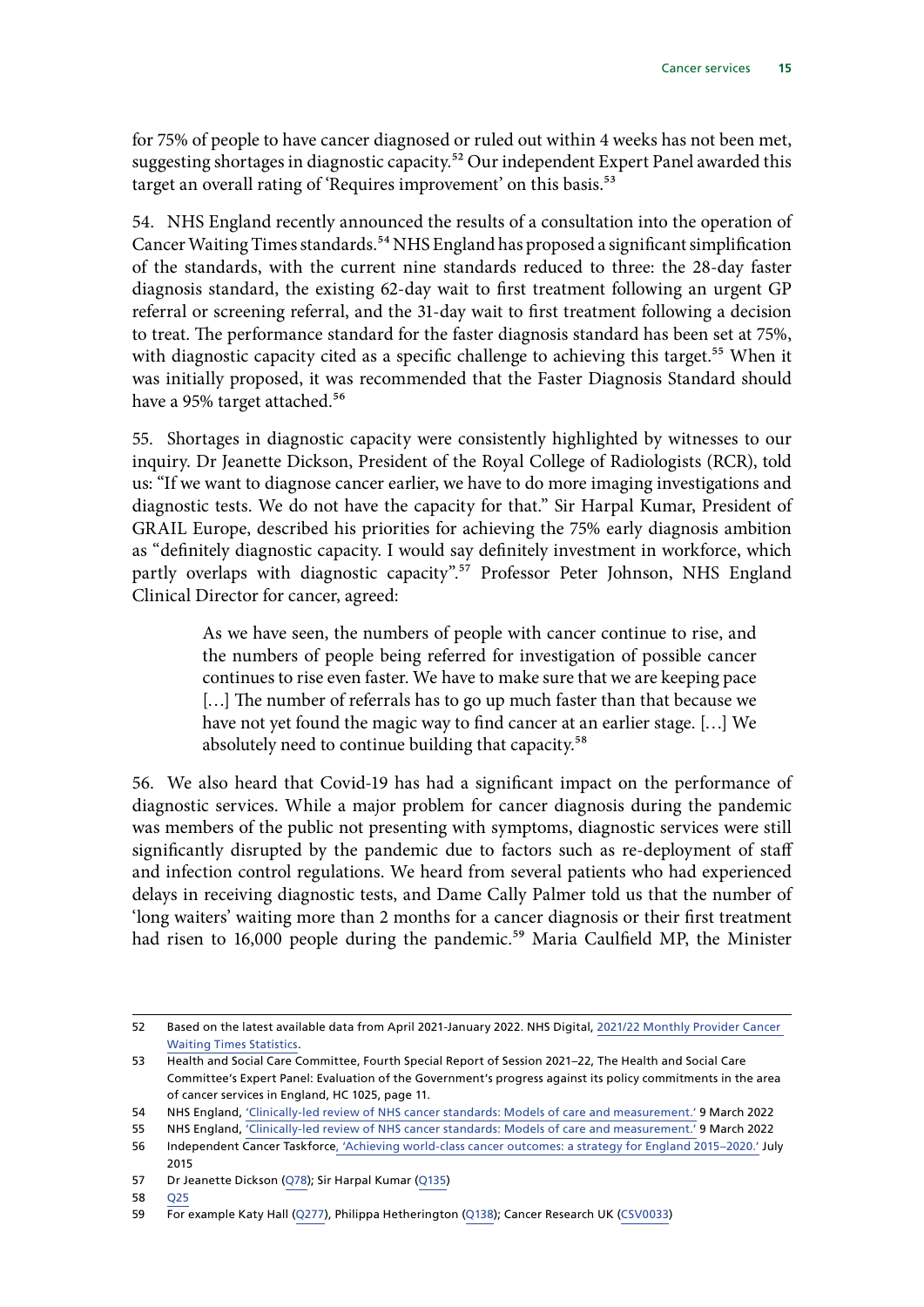responsible for cancer services, also told us that there was now "a tsunami of patients" coming forward with symptoms who did not do so during the pandemic, and that this was "obviously putting pressure at the diagnostic end."60

57. Diagnostic capacity is fundamentally made up of two related components: the machines and equipment to perform diagnostic tests, and the staff required both to carry out the tests and interpret and report the results of those tests. At the same time as he was commissioned to review screening services, Professor Sir Mike Richards was also commissioned to conduct a review of wider diagnostic capacity in the NHS, which was published in 2020.<sup>61</sup> Reflecting on the findings of his review, he told us:

> We are at the bottom of the league table of developed countries when it comes to the number of scanners we have. We need to double the amount of CT activity, and to do that we need more scanners. We can then work out how much more workforce we need.<sup>62</sup>

58. Specifically, Professor Sir Mike Richards' report into diagnostic capacity found that England had the lowest number of CT scanners per 10,000 population and the thirdlowest number of MRI scanners per 10,000 population, having, for example, fewer than 0.1 CT scanners per 10,000 population compared to over 0.7 CT scanners per 10,000 population in Australia. Other infrastructure required includes endoscopy suites for preparing patients for and performing procedures such as colonoscopies. The Richards' review estimates the NHS needs an additional 200 of these facilities.<sup>63</sup>

59. As John Butler, clinical lead for the International Cancer Benchmarking Partnership, noted in his evidence to us, "you cannot have a scanner unless you have someone to read the scans".<sup>64</sup> Building physical capacity in diagnostic services is important, but it is equally important to ensure that there is sufficient staffing in place to operate equipment and interpret and report the results of tests. The evidence we have received is clear that workforce shortages are undermining diagnostic capacity, with estimates suggesting that the NHS is short of 1,939 consultant clinical radiologists, 4,000 radiographers and 290 consultant pathologists. The number of fully-qualified full-time GPs working in the NHS has reduced by 1,704 since 2015, and the NHS will also be short of 3,371 specialist cancer nurses by 2030 - some of whom work in the diagnostic pathway.<sup>65</sup>

60. Dame Cally Palmer did highlight that 1,700 additional staff had been recruited against a target of 1,500 in the Long Term Plan. However, she reiterated that longer-term investment would be required:

> We need confirmation of funding for our priority professions for the next three years, quite frankly. You need confirmation and confidence about the trajectory of investment in the cancer workforce. That is important.<sup>66</sup>

<sup>60</sup> [Q351](https://committees.parliament.uk/oralevidence/3317/html/)

<sup>61</sup> Professor Sir Mike Richards, ['Diagnostics: Recovery and Renewal',](https://www.england.nhs.uk/wp-content/uploads/2020/10/BM2025Pu-item-5-diagnostics-recovery-and-renewal.pdf) October 2020

<sup>62</sup> [Q51](https://committees.parliament.uk/oralevidence/2570/html/;); Professor Sir Mike Richards, ['Diagnostics: Recovery and Renewal'](https://www.england.nhs.uk/wp-content/uploads/2020/10/BM2025Pu-item-5-diagnostics-recovery-and-renewal.pdf), October 2020

<sup>63</sup> Professor Sir Mike Richards, ['Diagnostics: Recovery and Renewal',](https://www.england.nhs.uk/wp-content/uploads/2020/10/BM2025Pu-item-5-diagnostics-recovery-and-renewal.pdf) October 2020

<sup>64</sup> [Q52](https://committees.parliament.uk/oralevidence/2570/html/)

<sup>65</sup> Royal College of Radiologists ([CSV0015](https://committees.parliament.uk/writtenevidence/38516/html/)); Breast Cancer Now [\(CSV0034](https://committees.parliament.uk/writtenevidence/38599/html/)); Prostate Cancer UK [\(CSV0045](https://committees.parliament.uk/writtenevidence/38714/html/)); Royal College of Pathologists (Written evidence to Clearing the backlog caused by the pandemic inquiry, [CBP0011\)](https://committees.parliament.uk/writtenevidence/38399/html/); Macmillan Cancer Support ([CSV0036\)](https://committees.parliament.uk/writtenevidence/38622/html/); BMA, ['Pressures in general practice data analysis',](https://www.bma.org.uk/advice-and-support/nhs-delivery-and-workforce/pressures/pressures-in-general-practice-data-analysis) Accessed 9 February 2022.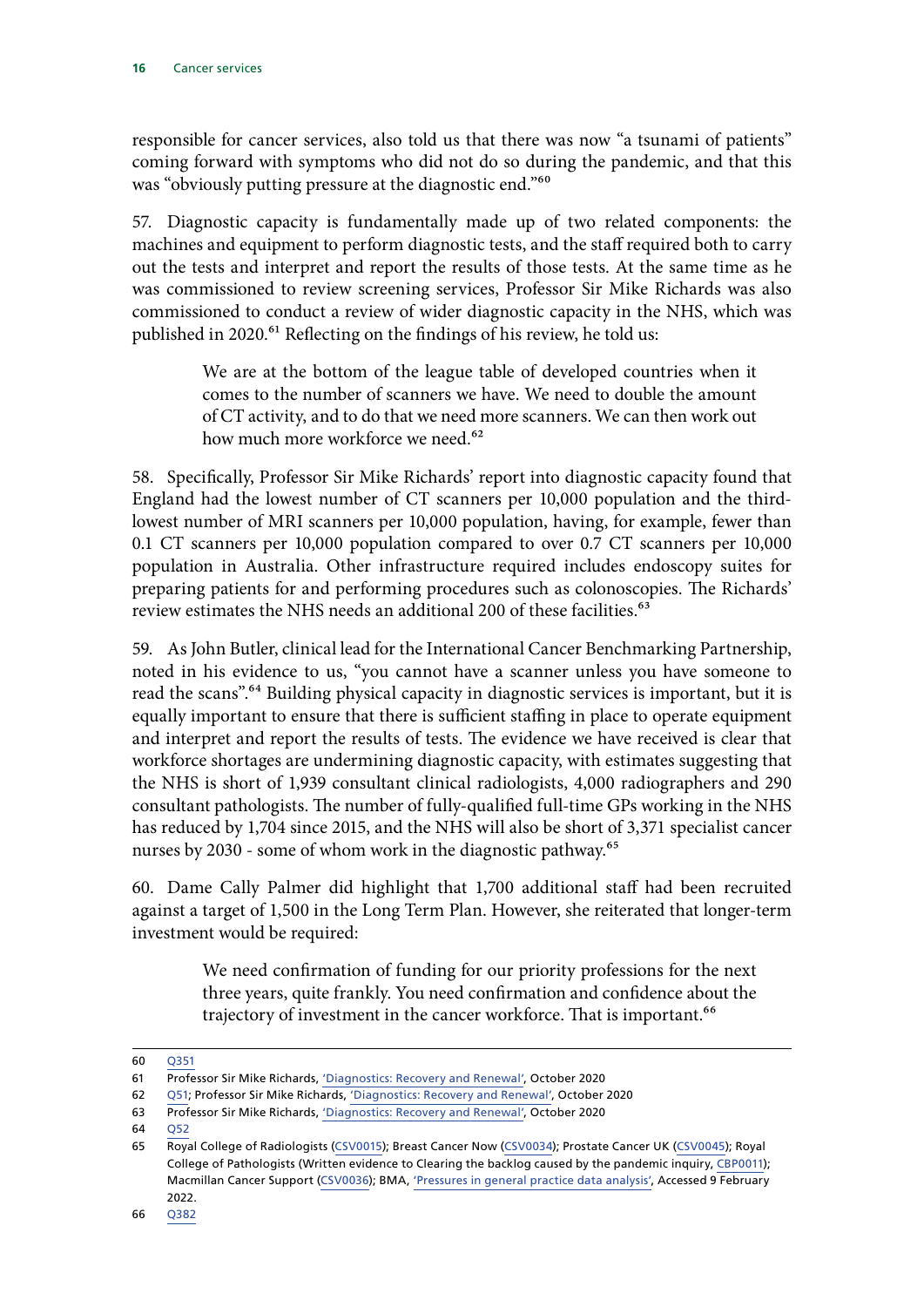<span id="page-18-0"></span>61. **We understand the rationale for simplifying the Cancer Waiting Times standards. It is important that NHS cancer services are given a clear set of targets to achieve and that these targets are the ones that are most important to patients. However, we note that there are no current plans to increase the target for 28-day faster diagnosis standard performance from 75% to 95%, given the importance of providing patients with a quick diagnosis of cancer.**

62. **The Government's recent announcement of a £2.3 billion investment in 100 new Community Diagnostic Centres is welcome and could provide a significant increase in physical diagnostic capacity. However, it is not yet clear how much additional capacity this investment will yield and whether it will allow England to catch up with other countries in terms of numbers of scanners per patient. Moreover, while there is a commitment to invest in diagnostic equipment, there appears to be no detailed plan to address gaps in the diagnostic workforce.**

63. *The Government and NHS England must set out detailed plans for how the £2.3 billion investment in Community Diagnostic Centres will be utilised, in particular detailing how many additional CT, MRI and PET-CT scanners and endoscopy suites the investment will provide.*

64. *The Government and NHS England must also develop a specific plan to address gaps in the diagnostic workforce, setting out how it will address both short-term and longterm shortages in key professions, and particularly what investment will be required to deliver sustainable long-term increases in these key professions.*

### **The Government's early diagnosis ambition**

65. The Government has set an important target to diagnose 75% of cancers at the earliest stages 1 or 2 by 2028, compared to  $54\%$  today.<sup>67</sup> Witnesses told us that if this target were achieved then it would likely mean that cancer survival in England would catch up with comparator countries: John Butler said he was "sure" this was the case while Professor Peter Johnson told us that "If we can achieve [it] we will be up there with the best of our European comparators."68

66. Professor Johnson told us he was "cautiously optimistic" that the target could be achieved, and Dame Cally Palmer later stated she was "absolutely committed to getting there by 2028".<sup>69</sup> The Minister agreed with Professor Johnson and told us she was also cautiously optimistic about reaching this target.<sup>70</sup>

67. However, witnesses outside the Government and NHS England have been much more sceptical that the target can be reached. John Butler said achieving it was "extremely unlikely," Professor Sir Mike Richards agreed that it was "most unlikely [on current trajectories]," Michelle Mitchell was "not confident" that the target would be met, and Sir Harpal Kumar said that "there is no trajectory [in early diagnosis] other than a flat line right now."<sup>71</sup> Dr Jeanette Dickson went further in telling us: "If we are being frank, we are doing

<sup>67</sup> NHS England, ['Areas of work: Cancer',](https://www.longtermplan.nhs.uk/areas-of-work/cancer/) Accessed 9 February 2022; NHS Digital, ['Case-mix adjusted percentage of](https://digital.nhs.uk/data-and-information/publications/statistical/case-mix-adjusted-percentage-cancers-diagnosed-at-stages-1-and-2-by-ccg-in-england/2019)  [cancers diagnosed at stages 1 and 2 by CCG in England',](https://digital.nhs.uk/data-and-information/publications/statistical/case-mix-adjusted-percentage-cancers-diagnosed-at-stages-1-and-2-by-ccg-in-england/2019) December 2021

<sup>68</sup> [Q63, Q6](https://committees.parliament.uk/oralevidence/2570/html/;)

<sup>69</sup> [Q9,](https://committees.parliament.uk/oralevidence/2570/html/;) [Q366](https://committees.parliament.uk/oralevidence/3317/html/)

<sup>70</sup> [Q366](https://committees.parliament.uk/oralevidence/3317/html/)

<sup>71</sup> [Q62; Q64](https://committees.parliament.uk/oralevidence/2570/html/;); [Q111; Q112](https://committees.parliament.uk/oralevidence/2855/html/)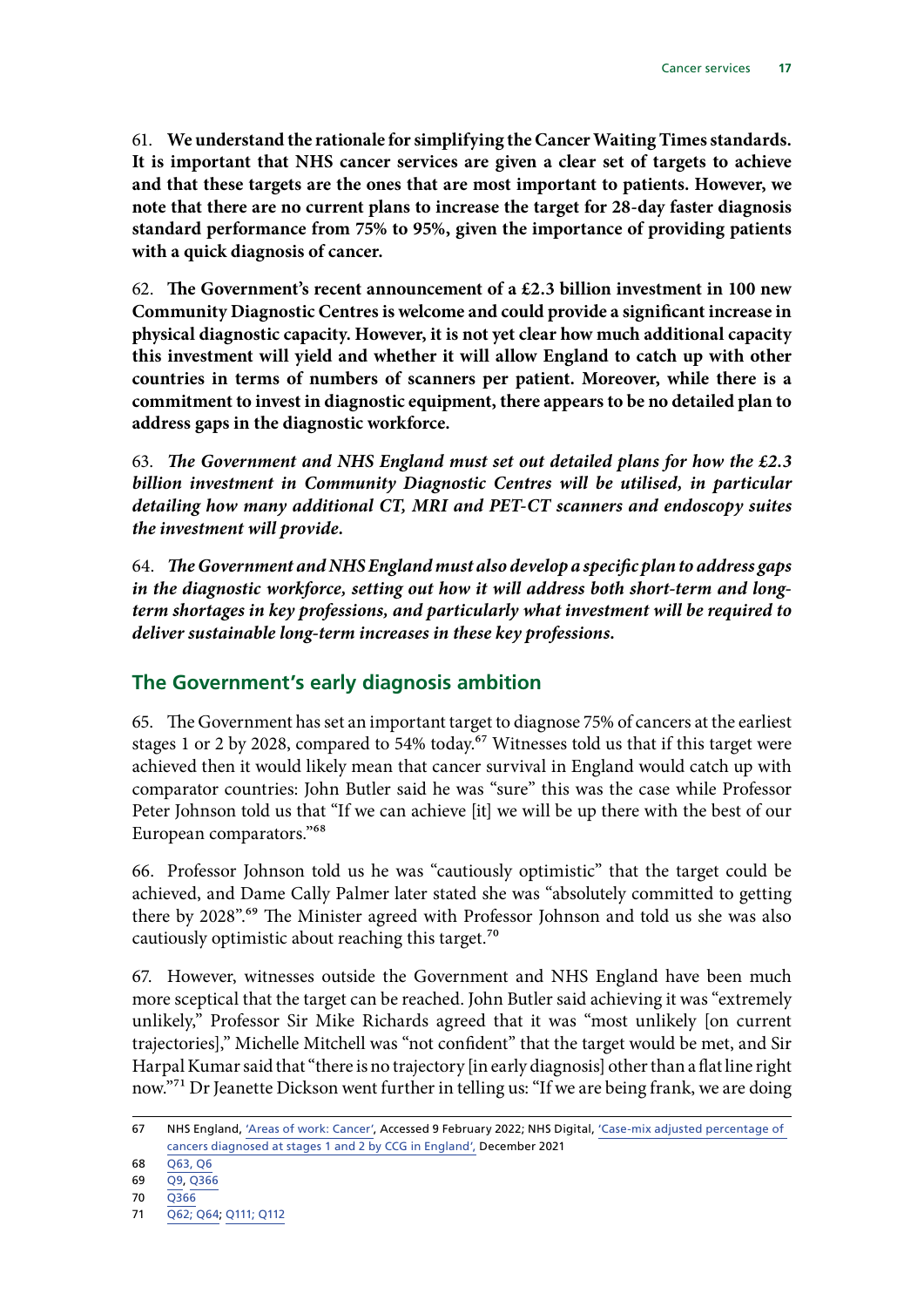very badly."72 Our Expert Panel also rated progress against this target as 'Inadequate', and gave an overall rating of 'Requires improvement' against the Government's commitments on early diagnosis.73

68. Analysis produced for this inquiry by Cancer Research UK estimates that, on the current early diagnosis trajectory, by 2028 only 54% of cancers will be diagnosed at the earliest stages 1 and 2 by 2028 - the same proportion as today. This will mean 65,700 patients missing out on an early cancer diagnosis in 2028 - 65,700 people who could be more likely to die sooner from their cancer as a result. Over the course of the NHS Long Term Plan this will mean 343,000 people missing out on an early cancer diagnosis.<sup>74</sup>

69. Finally, it is important to note that the latest published data on the level of early diagnosis in the NHS dates from 2019, which means that only one year of improvement under the Long Term Plan can be definitively measured.<sup>75</sup> Cancer Research UK criticised this time lag, stating:

> Long-standing issues with the slow pace that important data, such as staging data, is collated, analysed and published is [a] significant barrier to our understanding [of the impact of covid-19 on long-term cancer outcomes].

Cancer Research UK also noted that the quality of the most recently published data on early diagnosis is lower than the previous year. Stage completeness, the proportion of cancer diagnoses with a known and recorded stage, was "notably lower" than in 2018.76

70. **There is huge potential in NHS cancer data, and a large amount of data from NHS cancer services is already collected and reported. However, there is significant room for improvement, particularly in reducing the two years it takes to collect and publish data on cancer stage. A major overhaul of data collection and timeliness is urgently needed.**

71. **Notwithstanding the lag on published data, on the basis of evidence supplied by the Government and the NHS, and Cancer Research UK's analysis, we do not believe that the NHS is on track to meet the 75% early diagnosis ambition set by the Government. It is clear that there is good work underway to improve early diagnosis, which is welcome, but wholesale improvement is required if the 75% target is to be met. The stated focus on early diagnosis for the Secretary of State's forthcoming cancer plan is therefore welcome.**

<sup>72</sup> [Q78](https://committees.parliament.uk/oralevidence/2855/html/)

<sup>73</sup> Health and Social Care Committee, Fourth Special Report of Session 2021–22, The Health and Social Care Committee's Expert Panel: Evaluation of the Government's progress against its policy commitments in the area of cancer services in England, HC 1025, page 11.

<sup>74</sup> Cancer Research UK [\(CSV0065](https://committees.parliament.uk/writtenevidence/106932/html/)). The current trajectory assumes 54.4% of known stage cases diagnosed early (in stage 1 and 2) each year. The trajectory required for the 75% ambition would require a 2.06ppt increase year on year. For each year the difference in the percentage points between the ambition trajectory and the current trajectory was calculated, then applied to the projected incidence to calculate the shortfall in terms of patients. The sum of shortfalls between 2019 and 2028 resulted in 343,000 cases.

<sup>75</sup> NHS Digital, ['Case-mix Adjusted Percentage of Cancers Diagnosed at Stages 1 and 2 by CCG in England'](https://digital.nhs.uk/data-and-information/publications/statistical/case-mix-adjusted-percentage-cancers-diagnosed-at-stages-1-and-2-by-ccg-in-england/2019), 16 December 2021.

<sup>76</sup> Cancer Research UK [\(CSV0065](https://committees.parliament.uk/writtenevidence/106932/html/))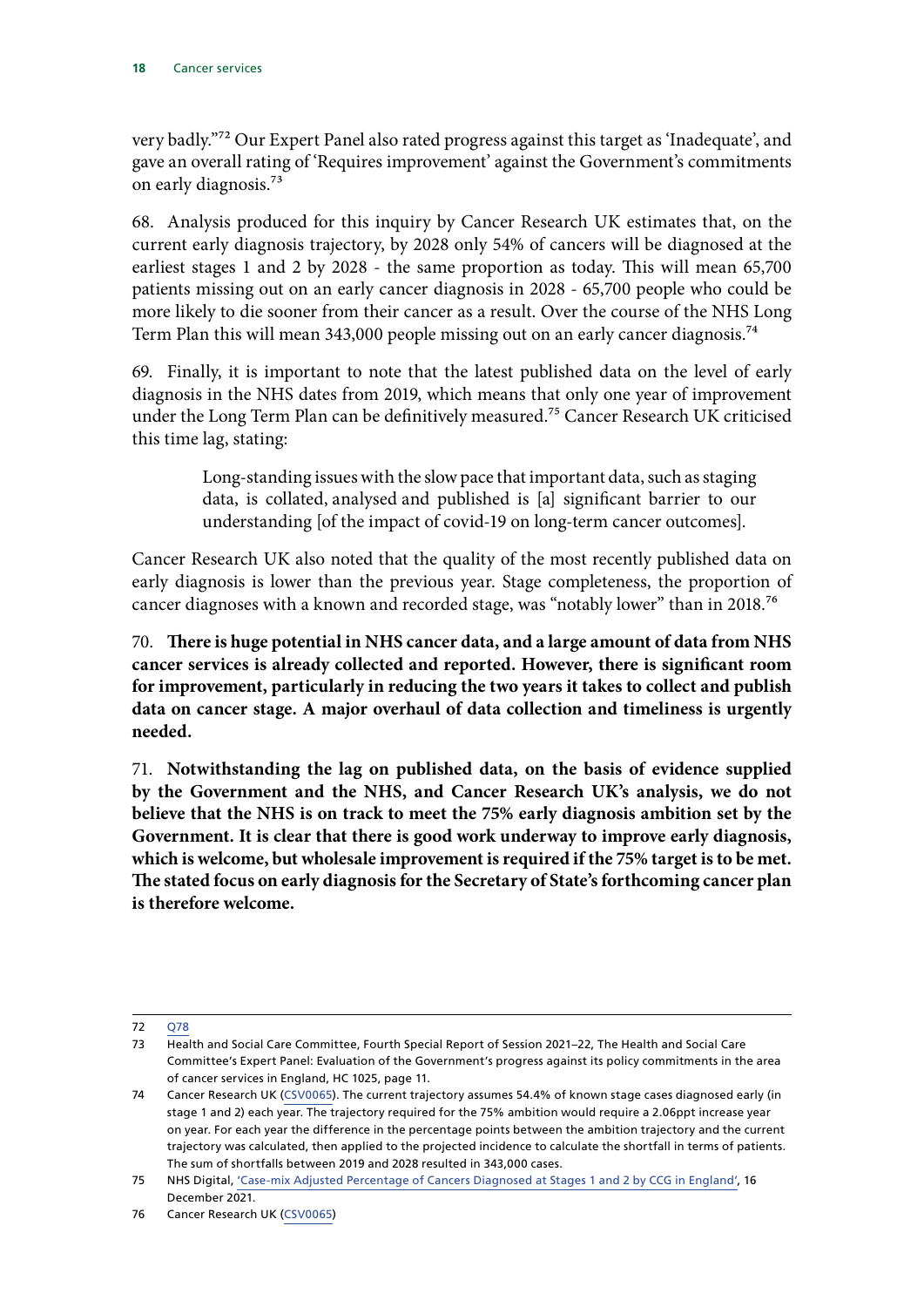72. *The static trajectory in early diagnosis demands that the Government's new plan for cancer services must include a clear action plan for achieving the 75% early diagnosis ambition which goes beyond current plans and considers much more radical proposals to kickstart progress.*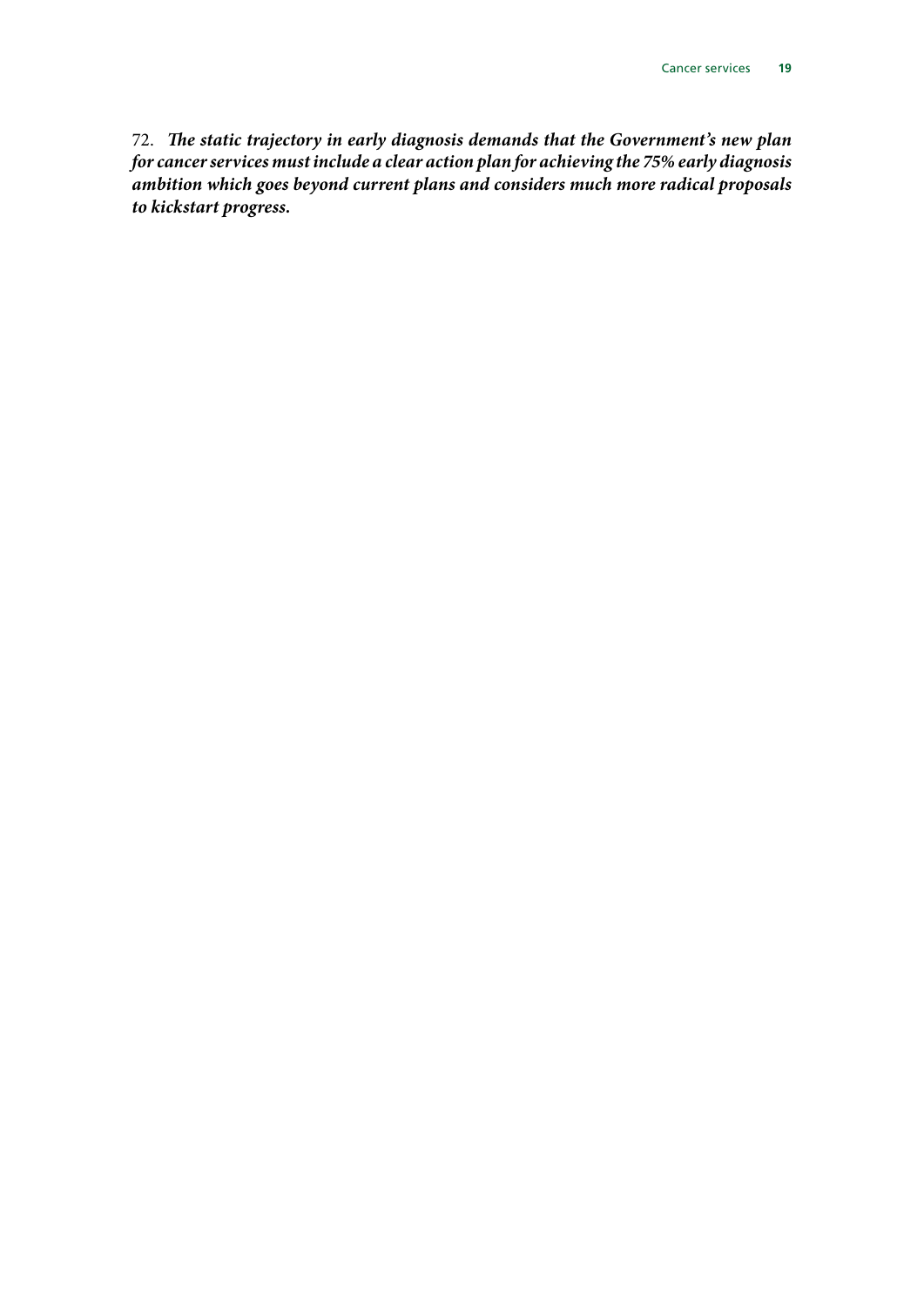## <span id="page-21-0"></span>**2** Access to treatments

73. While we heard that diagnosing more cancers at an early stage is vital to giving more patients the chance of surviving their cancer for longer, and to catching up with cancer survival in the best performing countries, it is necessarily the case that more people will require treatment to cure their cancer if this survival benefit is to be realised. As Professor Pat Price told us:

> Fundamentally, we do not just diagnose the patients; we then have to treat them. Unless we get the treatment side, we are not going to make any improvements in survival.<sup>77</sup>

74. Dame Cally Palmer agreed that investment in both diagnostic and treatment capacity was required, although she indicated that investment in diagnostics was the priority and that diagnosing more cancers at an early stage would mean "a much simpler and easier set of procedures," which would affect the required level of treatment capacity.<sup>78</sup> Radiotherapy and surgery are the most common forms of cancer treatment at stages 1 and 2 which means that there will be a particular need to provide capacity in these areas if the ambition is achieved: this Chapter will highlight some current problems in these services.79

75. John Butler, clinical lead for ICBP, highlighted that the gap between the UK and other comparable countries is not only due to early diagnosis. His evidence stated that ovarian cancer, for example, is usually diagnosed at a late stage, with survival "determined by access to chemotherapy and high-quality complex surgery." In the UK only 33% of patients diagnosed with advanced ovarian cancer will survive for 3 years or more, compared to 47% in Australia and Norway.<sup>80</sup>

76. We heard that personalised care is critical to achieving world-leading patient outcomes which allow people to live better lives with cancer, whatever their prognosis. The latest national Cancer Patient Experience Survey data from before the pandemic showed that just 38% of respondents said they had been given a care plan that set out their needs and goals for caring for their cancer and how these would be met.<sup>81</sup> This was made worse during and coming out of the pandemic when many people with cancer missed out on the tailored personalised support provided by cancer nurse specialists. Delivering on longterm workforce investment is the only way to achieve commitments to personalised care.<sup>82</sup>

77. Judith Neptial and others' experience demonstrates the importance of personalised care and the need for effective communications with people with cancer. Judith told us:

> I had been losing weight and had nausea—general symptoms that I now know are associated with cancer. However, because I had an underlying condition my GP constantly referred me back to my consultant, and my consultant constantly referred me back to my GP. This went on for years.

82 Macmillan Cancer Support ([CSV0036\)](https://committees.parliament.uk/writtenevidence/38622/html/)

<sup>77</sup> [Q150](https://committees.parliament.uk/oralevidence/2886/html/)

<sup>78</sup> [Q377](https://committees.parliament.uk/oralevidence/3317/html/)

<sup>79</sup> NHS Cancer Data, ['Treatment Breakdown, 2013–2018](https://www.cancerdata.nhs.uk/treatments),' Accessed 9 February 2022

<sup>80</sup> Mr John Butler [\(CSV0046\)](https://committees.parliament.uk/writtenevidence/38715/html/)

<sup>81</sup> National Cancer Experience Survey, [2019 national report](https://www.ncpes.co.uk/wp-content/uploads/2020/06/CPES-2019-National-Report_V1.pdf); Macmillan Cancer Support [\(CSV0036\)](https://committees.parliament.uk/writtenevidence/38622/html/)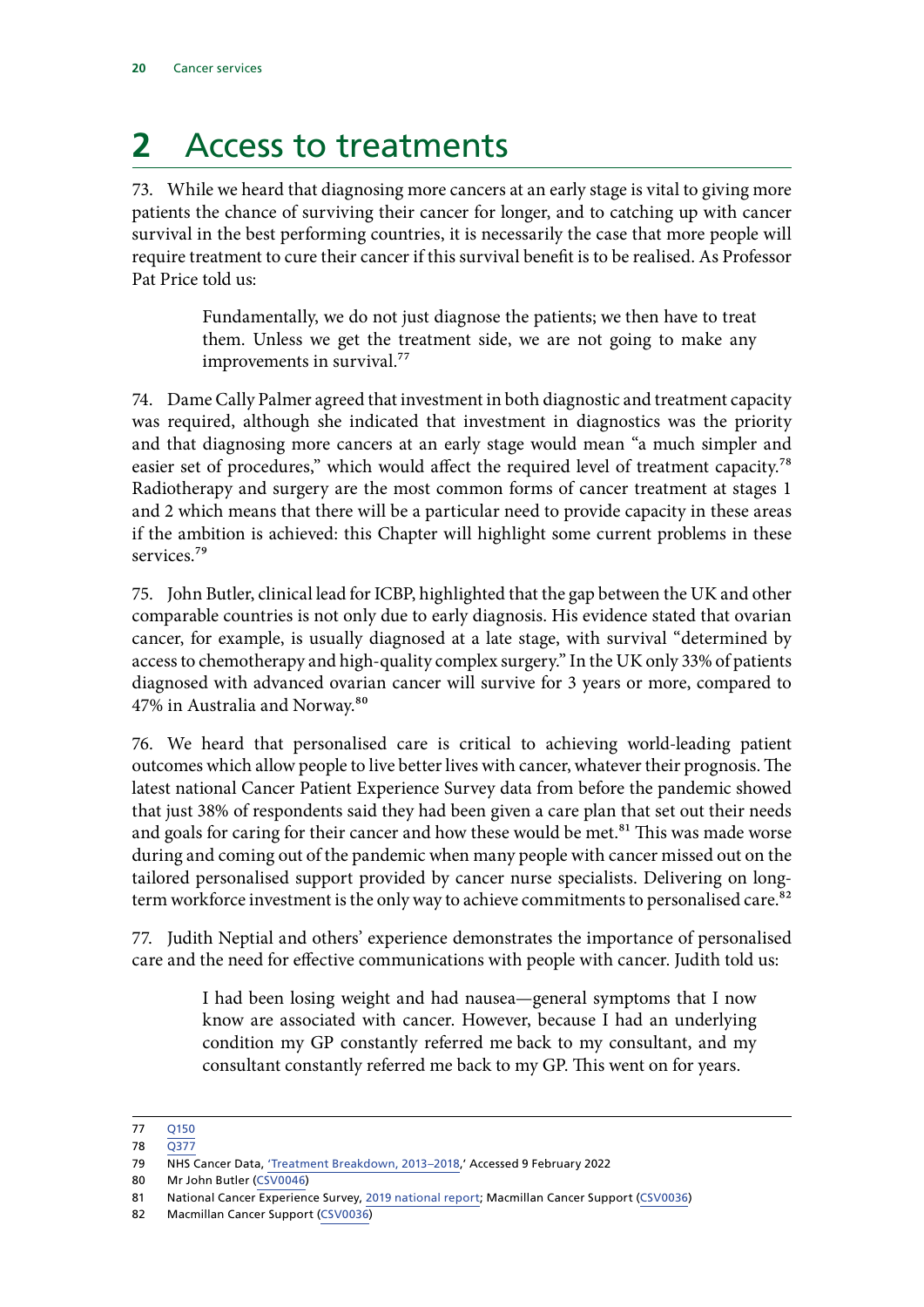<span id="page-22-0"></span>As a result of that, eventually, because I was constantly fatigued […] I broke down in my consultant's room one day at one of my appointments and begged him to do something, to operate, to look, to do something. He did the operation. When I came round, they told me I had terminal cancer.<sup>83</sup>

78. Judith also told us that she felt like she could not raise concerns about her care and felt "invisible" because of her race. She said:

> I did not want to be the angry black woman complaining, or to be perceived to be that. I felt that if I said anything that might be how I would be perceived. I worried about the impact that would have on my care. I do not think I should have had to worry about things like that. People in my group [an online support group for Black people living with cancer] say the same things.<sup>84</sup>

79. We also heard from patients and their loved ones who told us that they had received poor communication about their care. For example, Dr Philippa Hetherington told us that during the pandemic, "for a number of weeks [I] did not have an oncologist to talk to me about what was happening and, crucially, to be making active plans for my treatment."<sup>85</sup> Andrea Brady also described how poor personalised care for her daughter Jess also caused poor communication:

> No one person was looking at the whole picture and putting the pieces of the jigsaw together. In fact, that did not happen until about two days before Jess received her diagnosis, when I think there was an element of panic, because she was receiving quite a lot of phone calls at that stage, saying, "You probably need a gastroscopy."86

Better communication with patients about their treatment would help to improve the patient journey and reduce the waste of lost, missed or duplicated appointments.

80. This chapter explores the extent to which people with cancer in England are able to access the best possible treatments, and the factors supporting access to treatments.

### **Impact of Covid-19**

81. As well as disruption to diagnostic services, there has also been significant disruption to cancer treatment during the pandemic, with many people seeing their treatment delayed or otherwise disrupted. For example, Dr Philippa Hetherington described the impact of the second wave of Covid-19 on her care:

> I found out that my cancer had mutated and would need quite different kinds of treatment than I expected in December 2020 to January 2021, right as the second wave of Covid was peaking. I had some treatment obstacles as a result of that. My oncologist was redeployed to the Covid frontline. I could not get the kind of biopsy that I needed to get more information

<sup>83 0340</sup> 

<sup>84</sup> [Q345, Q346](https://committees.parliament.uk/oralevidence/3317/html/)

<sup>85</sup> Dr Philippa Hetherington ([Q139\)](https://committees.parliament.uk/oralevidence/2886/html/)

<sup>86</sup> Andrea Brady [\(Q69\)](https://committees.parliament.uk/oralevidence/2855/html/)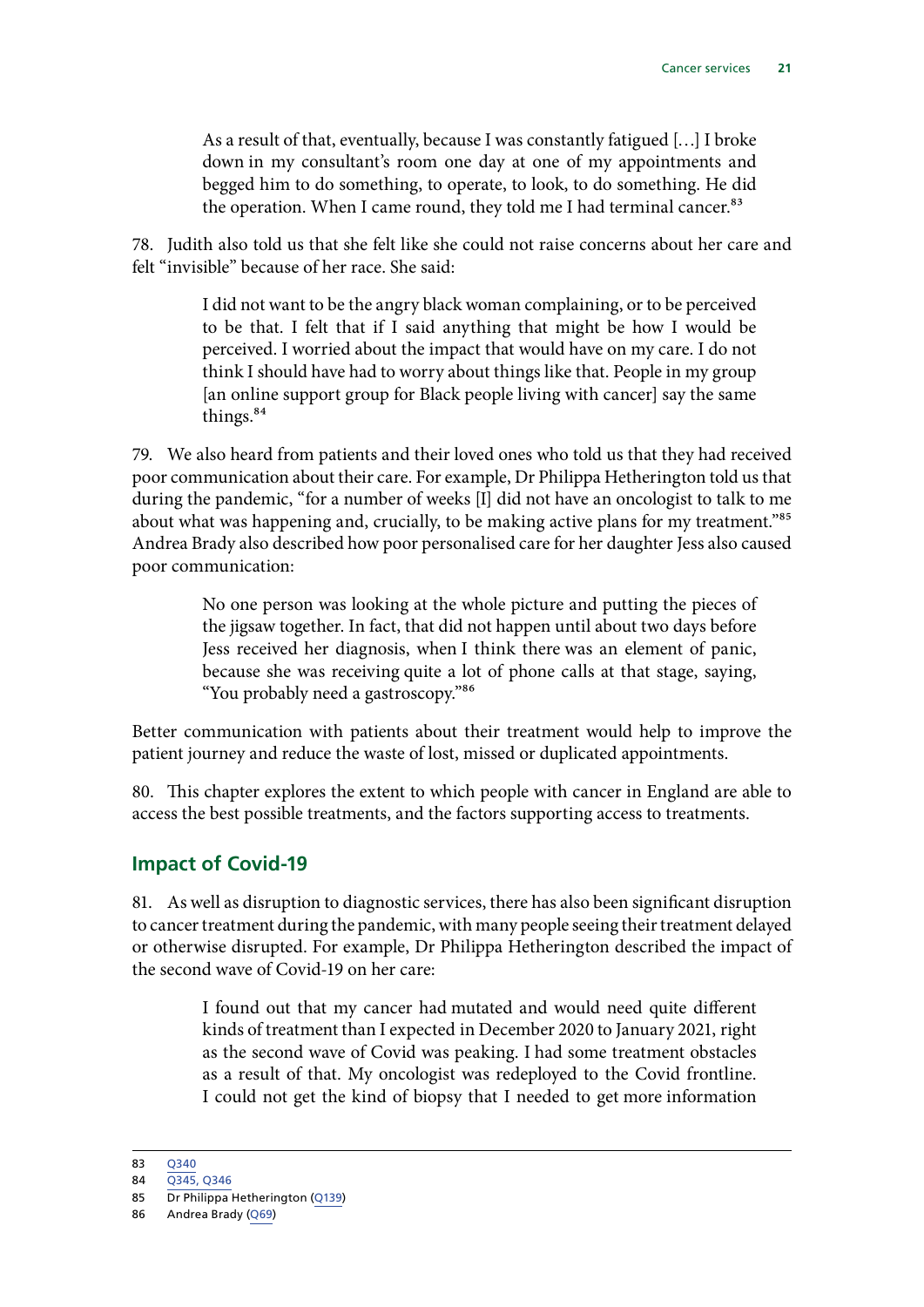about my cancer at the time when I needed it. Essentially, at that point my cancer was in my lungs and, of course, all of the lung specialists were taken up with the Covid peak.

I got on chemotherapy in mid-January. I had been diagnosed in mid-November, so there was quite a delay between when I was rediagnosed and when I went on treatment <sup>87</sup>

82. Professor Mike Griffin, President of the Royal College of Surgeons of Edinburgh (RCSEd), highlighted that the disruption to cancer treatment was in large part due to the infection risk presented by Covid-19. He stated that there was a 25% mortality rate for patients who contracted Covid-19 during their admission for surgery during the first wave.88 However, he nonetheless stated that prioritisation decisions had to be made not just on the basis of who would benefit most from surgery, but also based on the availability of intensive care beds and staff.<sup>89</sup> This means that patients who may have benefitted were denied the best possible treatment: CRUK stated that a third of cancer patients reported delays, cancellations or changes to their treatment from April 2020 to March 2021.<sup>90</sup>

83. Professor Pat Price, similarly, highlighted the impact of staff re-deployment from cancer services as a barrier to the continuation of cancer treatment:

> We had very specialist staff in radiotherapy redeployed as mortuary assistants, de-gowning people. I know that the work needed to be done; it was just the concept that cancer was okay to leave, yet the urgency should have been there, as with accident and emergency and obstetrics. Cancer cannot wait.<sup>91</sup>

Professor David Baldwin of the national lung cancer clinical expert group, meanwhile, described working in cancer services during the pandemic as "like working 20 to 25 years ago" because of "late-stage disease and horrible presentations."<sup>92</sup>

84. In July 2021, Dame Cally Palmer told us that "the headline figure is that overall we have been able to maintain cancer treatment at 91% of pre-pandemic levels […] cancer treatment has been maintained throughout the pandemic."<sup>93</sup> Professor Price, however, described it as "depressing" that "all we hear is, "Everything is all right.""<sup>94</sup> She went on:

> With respect, if you are on the ground seeing what is going on, it is absolutely not all right. […] In certain places, radiotherapy is absolutely on its knees. Nobody believes that we can even get back up to 100%. There is a study from the Institute for Public Policy Research that shows that going up by 105% will only get us back to normal in 10 years' time. Also, back to normal is not okay. We went into this pandemic the lowest in the league of all highincome countries. So our ambition is to get back to being the worst? And that is not even achievable.<sup>95</sup>

- 88 [Q143](https://committees.parliament.uk/oralevidence/2886/html/) 89 [Q162](https://committees.parliament.uk/oralevidence/2886/html/)
- 90 Cancer Research UK [\(CSV0033\)](https://committees.parliament.uk/writtenevidence/38590/html/)
- 91 0145
- 92 [Q313](https://committees.parliament.uk/oralevidence/2982/html/)
- 93 [Q1](https://committees.parliament.uk/oralevidence/2570/html/;)
- 94 [Q144](https://committees.parliament.uk/oralevidence/2886/html/)
- 95 [Q146](https://committees.parliament.uk/oralevidence/2886/html/)

<sup>87</sup> [Q138](https://committees.parliament.uk/oralevidence/2886/html/)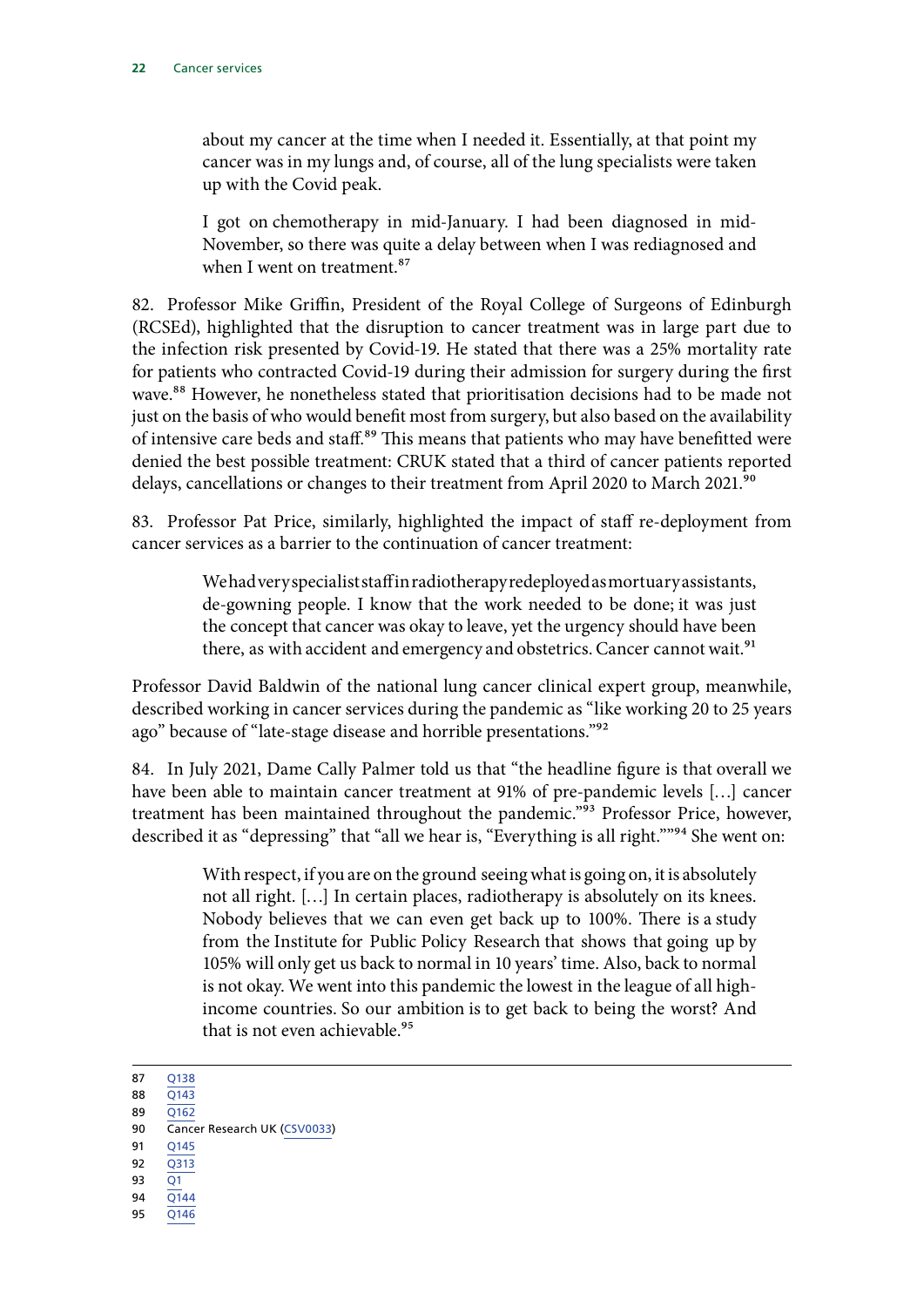<span id="page-24-0"></span>85. Moreover, it is clear that disruption to cancer treatment has been ongoing, with reports of treatment cancellations and postponements occurring during the most recent wave of the pandemic in December 2021 and January 2022.<sup>96</sup> Dame Cally Palmer told us that the previous ambition to clear the cancer backlog by March 2022 had been delayed due to the omicron wave of coronavirus, and the NHS plan for tackling the backlog confirmed that the target was now to clear the backlog of people waiting more than 62 days for cancer diagnosis and treatment by March 2023, a year later than previously planned.<sup>97</sup>

86. **We recognise that the disruption to cancer services during the pandemic was primarily driven by the need to mitigate the risk posed by Covid-19 to patients undergoing cancer treatment. We also recognise the efforts made by the NHS to maintain treatment or offer alternative treatment options. Nonetheless, we remain extremely concerned at the ongoing disruption to cancer treatment and the lives lost prematurely as a result. While NHS England has continued to prioritise cancer services, we are yet to be convinced that there is sufficient recognition of the scale of the issue, and we are deeply concerned that the target for clearing the backlog for cancer diagnosis and treatment has been moved back by an entire year.**

87. *The Department of Health and Social Care and NHS England must publish a detailed analysis of the extent of the cancer backlog to support the delivery of the elective care recovery plan. The Department should work with NHS England to set out:*

- a) *the latest estimate for how many fewer cancer referrals and treatment starts there have been seen since the beginning of the pandemic;*
- b) *the latest estimate for how many of these people may still not have come forward for treatment, based on expected referral rates by cancer type, cancer incidence projections, and mortality rates;*
- c) *the breakdown of these estimates according to region and cancer type.*

88. *Based on these estimates the Department of Health and Social Care and NHS England should set out:*

- a) *an estimate of what level of additional capacity in NHS cancer services will be needed to address the backlog in cancer services and treatment by March 2023; and*
- b) *an action plan to ensure that NHS cancer services are able to provide this additional capacity above normal levels.*

### **Access to chemotherapy**

89. Chemotherapy (the use of anti-cancer drugs) is part of the treatment of nearly 30% of cancers, with around 200,000 courses of chemotherapy being delivered every month.<sup>98</sup> Professor David Cunningham, consultant medical oncologist at the Royal Marsden

<sup>96</sup> For example, HSJ, '[Omicron triggers first cancellations and redeployment of staff',](https://www.hsj.co.uk/coronavirus/omicron-triggers-first-cancellations-and-redeployment-of-staff/7031563.article) 16 December 2021

<sup>97</sup> NHS England, ['Delivery plan for tackling the COVID-19 backlog of elective care'](https://www.england.nhs.uk/coronavirus/wp-content/uploads/sites/52/2022/02/C1466-delivery-plan-for-tackling-the-covid-19-backlog-of-elective-care.pdf). February 2022

<sup>98</sup> National Cancer Registration and Analysis Service, Cancer Research UK, ['Chemotherapy, Radiotherapy and](http://www.ncin.org.uk/cancer_type_and_topic_specific_work/topic_specific_work/main_cancer_treatments) [Tumour Resections in England: 2013–2014'](http://www.ncin.org.uk/cancer_type_and_topic_specific_work/topic_specific_work/main_cancer_treatments), October 2017; NHS Cancer Data, ['SACT COVID-19 Dashboard:](https://www.cancerdata.nhs.uk/covid-19/sact)  [Monthly Activity'](https://www.cancerdata.nhs.uk/covid-19/sact), Accessed 9 February 2022.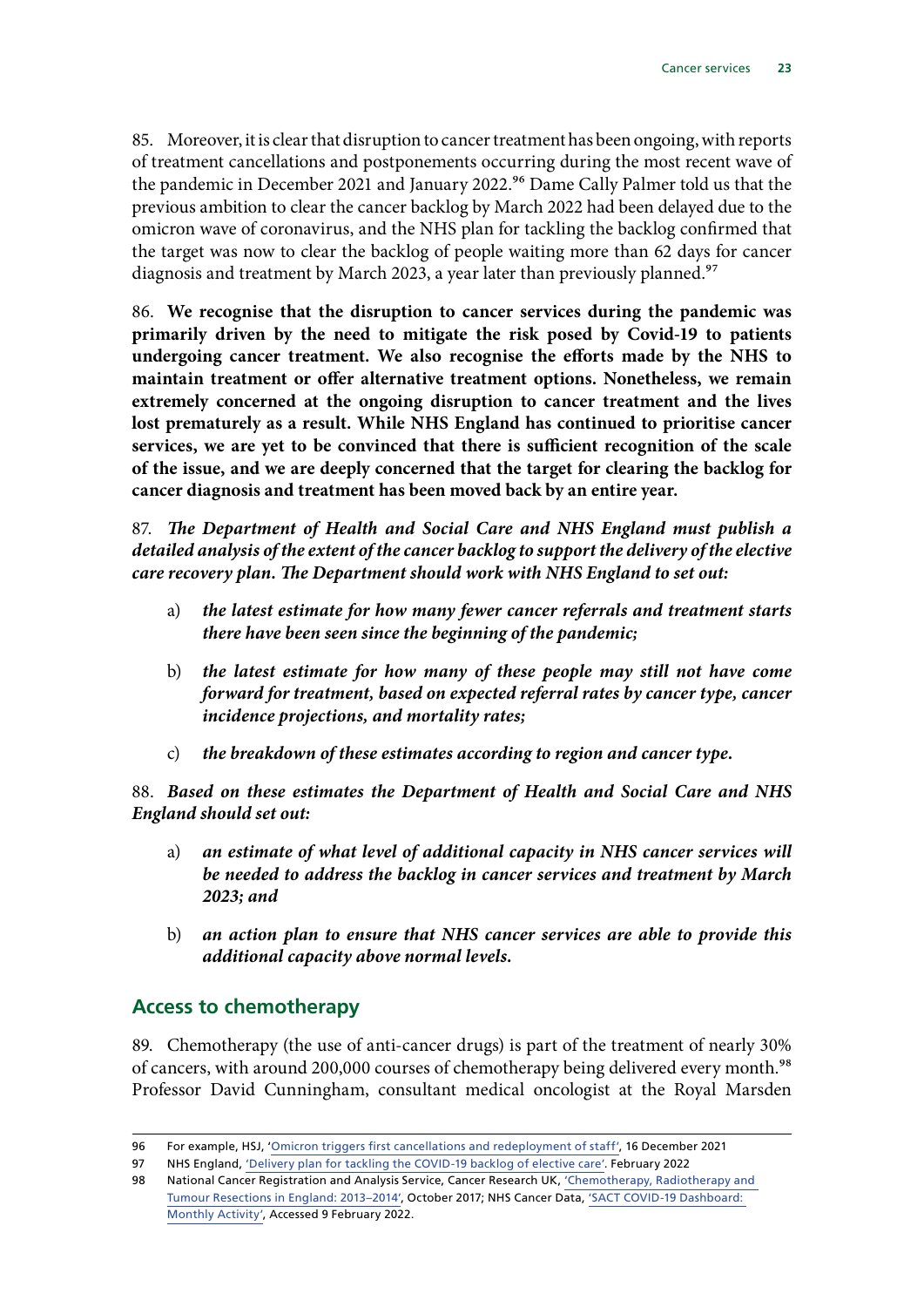Hospital, argued that the "basic building blocks" were in place for good cancer services and highlighted that multidisciplinary working among difference cancer specialists is "very strong" in this country.<sup>99</sup>

90. Nonetheless, Professor Cunningham described access to cancer drugs as an "ongoing issue".100 David Watson, an executive director of the Association of the British Pharmaceutical Industry (ABPI), explained that there are two separate assessment processes which affect the availability of cancer drugs; regulatory approval by the Medicines and Healthcare products Regulatory Agency (MHRA) and value for money assessment by the National Institute for Health and Care Excellence (NICE):

> We have, however, a challenge, particularly with the example [Philippa Hetherington] gave of delays in getting brand-new technology to patients. In part, although we are doing the regulation bit well and probably as fast as possible, that is because the decision on whether the medicine is value for money for the NHS is taking too long to get to, and then the commissioning decision is also taking too long to get to.<sup>101</sup>

91. Dr Philippa Hetherington described the impact of waiting for NICE to approve Trodelvy, a new drug that has been shown to be effective for her kind of incurable breast cancer:

> For me, hopefully, [Trodelvy] will be my next treatment. As I said, if it is my next treatment, that will be because I have had progression of the cancer on my current treatment. At that point in time, you do not want to be waiting around for weeks and weeks for the paperwork to be done. You want to be on your next treatment quickly, so that things can be brought under control.102

Emma Metcalfe, who had also been diagnosed with triple negative breast cancer, was due to give evidence to our inquiry but sadly died on 21 October 2021. We are grateful to her family for providing her evidence posthumously and extend our condolences for their loss. Her evidence tragically highlights the importance of quick treatment approvals. She said:

> The main thing it means for me is HOPE and ANOTHER OPTION, when women with mTNBC [metastatic triple-negative breast cancer] have so few and feel left behind. For me, accessing Trodelvy means more time to live more, and to stay with my husband a bit longer. I would love to be able to go to my youngest brother's wedding next year. It means time to set myself goals and make plans, rather than thinking "What's the point?"103

92. Several organisations including ABPI also highlighted the increasingly frequent use of 'optimised recommendations' by NICE whereby a drug is recommended for a smaller group of patients than initially intended. The campaign group Keep Up with Cancer,

<sup>99</sup> [Q154, Q157](https://committees.parliament.uk/oralevidence/2886/html/)

<sup>100</sup> [Q147](https://committees.parliament.uk/oralevidence/2886/html/)

<sup>101</sup> [Q184](https://committees.parliament.uk/oralevidence/2886/html/)

<sup>102</sup> [Q140](https://committees.parliament.uk/oralevidence/2886/html/)

<sup>103</sup> Emma Metcalfe ([CSV0058](https://committees.parliament.uk/writtenevidence/40667/html/))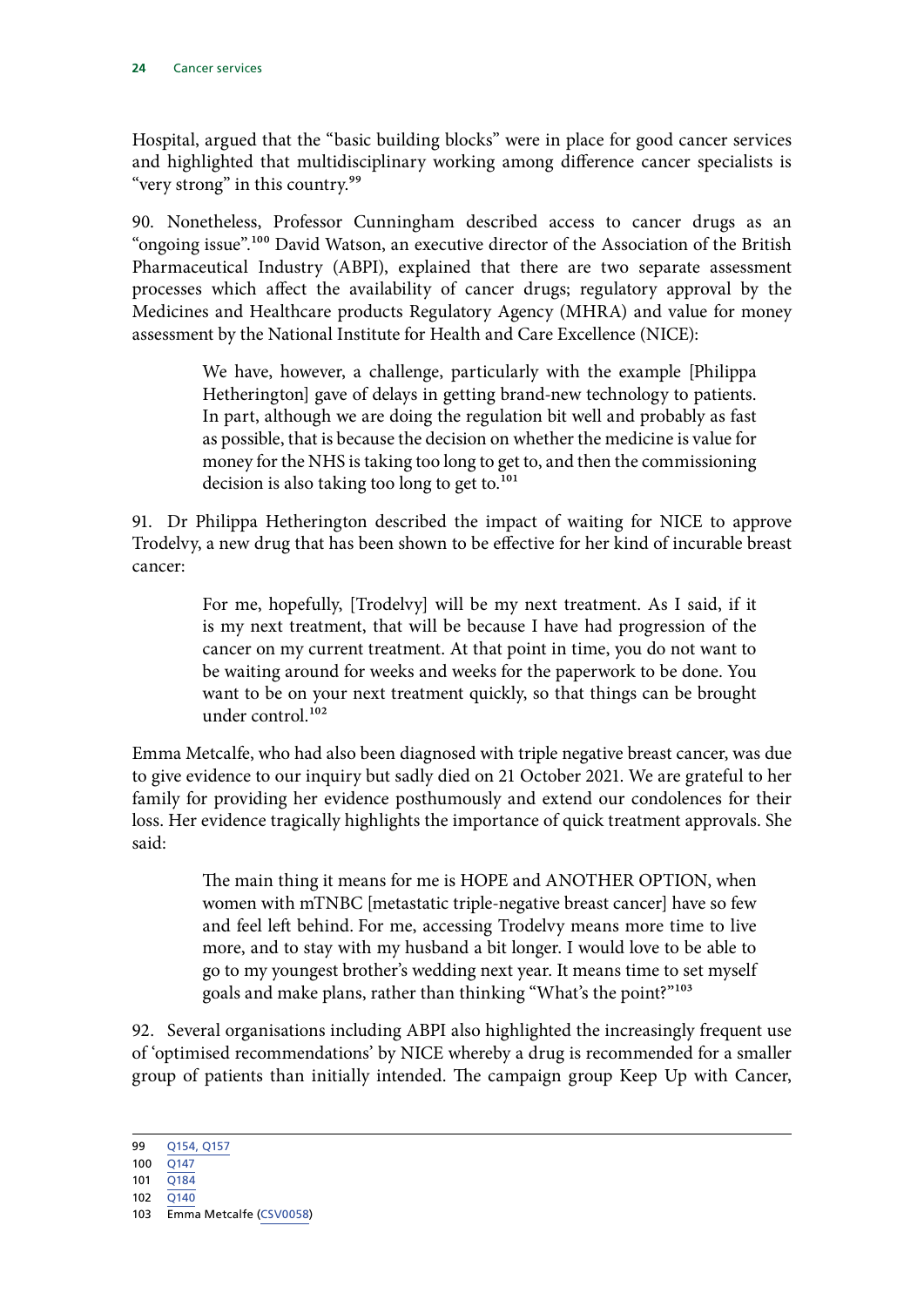formed by several pharmaceutical firms, highlighted that 46% of European Medicines Agency approved cancer medicines (2016–19) were approved with limited availability in England compared to none in Germany and only 5% in Italy.104

93. Moreover, David Watson stated that even when medicines are approved for use in the NHS, there is a delay to their widespread uptake by doctors in the NHS:

> On the second point about whether the medicine is then used in practice [...] a whole lot of processes affect that, things like pathways, centres of excellence and guidelines. The constant theme in all of those is whether there is a leadership focus on improving the availability of medicines, in the same way as you could pick up a newspaper and look at a league table for vaccine uptake. Do we have the mentality that we need to have the very best care available to patients? Often, I do not think we have as much in this area.105

Baroness Morgan, Chief Executive of Breast Cancer Now, echoed this, and particularly highlighted slower uptake outside of major centres, stating, "if you are in the centres of excellence or you are being seen at the Marsden or the Christie, that is great, but it has to be fair and equitable."<sup>106</sup> We consider the issue of variation in cancer services more widely later in this Report.

94. NICE recently concluded a review of its processes and methods which made several changes to "streamline and improve" its evaluation process for new medicines and health technologies.107 In responding to these changes, the ABPI agreed that they would "help support better access to life-changing medicines."<sup>108</sup> However, Baroness Morgan and David Watson both highlighted that a review of NICE's methods alone would not remove the gap between the MHRA's regulatory process and NICE's approval for use in the NHS. Baroness Morgan called the review a "missed opportunity" while David Watson stated that "somehow we have to bring all the processes together to make them work and to ensure better patient access than we have done."<sup>109</sup>

95. **For patients with limited treatment options the approval of a new drug or therapy can make a significant difference even when the survival benefit is only months. Despite the effectiveness of the Medicines and Healthcare products Regulatory Agency's regulatory process, and despite some progress by NICE in approving medicines more efficiently for use in the NHS, the whole process is still too slow.**

96. *As part of its new cancer plan, the Government should include a plan for how to better align the technology appraisals carried out by NICE with the regulatory process applied by the MHRA, in order to reduce the delay between a drug being approved by the MHRA and recommended for use in the NHS by NICE. The Government should also review the uptake of NICE-approved treatments in the NHS and ensure that its new cancer plan includes measures to improve the pace of adoption of newly-approved treatments in the NHS on a fair and equitable basis.*

- 108 ABPI, ['Response to NICE review of how medicines and health technologies are evaluated'](https://www.abpi.org.uk/media/news/2022/january/abpi-response-to-nice-review-of-how-medicines-and-health-technologies-are-evaluated/). 19 January 2022
- 109 [Q188, Q176](https://committees.parliament.uk/oralevidence/2886/html/)

<sup>104</sup> Keep Up With Cancer ([CSV0031](https://committees.parliament.uk/writtenevidence/38585/html/))

<sup>105</sup> [Q184](https://committees.parliament.uk/oralevidence/2886/html/)

<sup>106 0188</sup> 

<sup>107</sup> NICE, ['Changes we're making to health technology evaluation.'](https://www.nice.org.uk/about/what-we-do/our-programmes/nice-guidance/nice-technology-appraisal-guidance/changes-to-health-technology-evaluation) Accessed 8 February 2022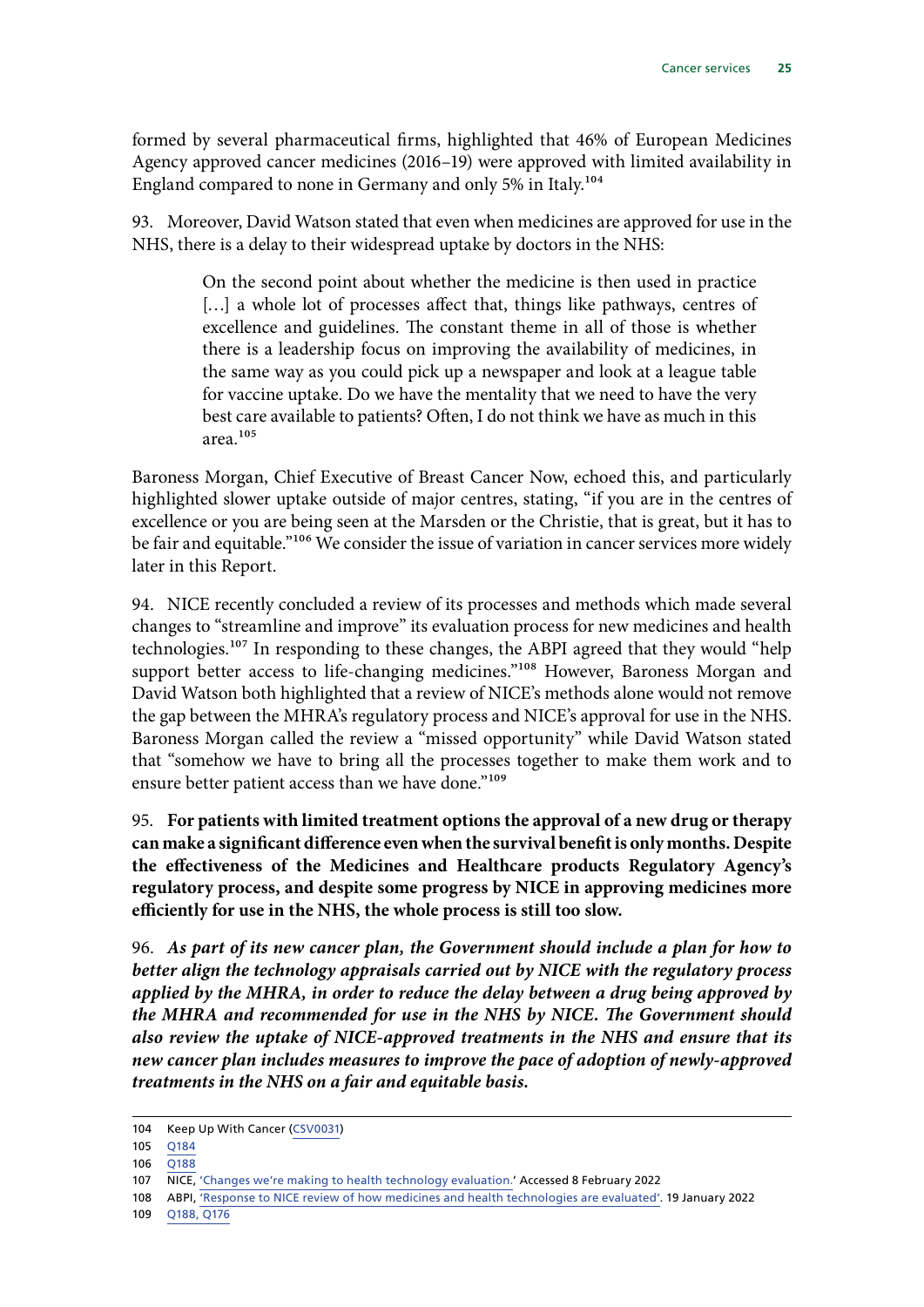### <span id="page-27-0"></span>**Radiotherapy delivery**

97. In her initial evidence Dame Cally Palmer highlighted "significant" investment in radiotherapy machines. The Department of Health and Social Care's evidence stated that new Radiotherapy Networks are "ensuring all patients can access the very best treatment regardless of where they live."110 The Department also highlighted investment in new radiotherapy techniques, particularly proton beam radiotherapy, which is being delivered at specialist facilities at the Christie Hospital in Manchester and University College London Hospital.<sup>111</sup>

98. Despite this investment, other witnesses highlighted issues with the delivery of radiotherapy in the NHS. Professor Pat Price described a service "on its knees" and stated that "there is a persistent institutionalised failure both to understand radiotherapy and to harness its potential."<sup>112</sup> Similarly, the RCR argue that a rolling equipment replacement programme is required, including an initial £300 million to fully replace all linear accelerator machines that are over 10 years old.<sup>113</sup> The Minister acknowledged that there are machines "close to or just over" 10 years old in use in the NHS and stated that these would be replaced by March 2022. Dame Cally Palmer stated that the NHS is "looking at further investment now" but did not specifically confirm how many machines would be replaced during the next phase of this replacement programme, or how much investment is required to replace them.<sup>114</sup>

99. Similarly, despite NHS England's 2014 Vision for Radiotherapy 10-year plan identifying the importance of IT infrastructure and "robust commissioning levers and incentives" to modern radiotherapy services, Professor Price highlighted the continuing impact of a lack of IT modernisation and radiotherapy tariff reform on the delivery of optimal radiotherapy.115 She described the inefficiencies caused by outdated IT equipment:

> With IT, it can get you 20 minutes in the day to get the computer to load up, and then there is no printer. Some staff cannot even get on the wi-fi to join a meeting. We heard one story where they waited three years to get a bit of software that would save them one post in quality assurance, and that software cost the same as one cycle of chemotherapy for one patient.<sup>116</sup>

Discussing the national tariff for radiotherapy, Professor Price described how perverse incentives inhibit the delivery of more modern and efficient forms of radiotherapy:

> Tariffs for radiotherapy mean that you get paid for every single treatment. You get more if you do lots of treatments […] there are smaller treatments, but you do not get paid as much. We were going to change tariffs, but we abandoned that because it was Covid; we cannot think about that until another time. We have a block tariff now, but that means that you cannot

<sup>110</sup> [Q15](https://committees.parliament.uk/oralevidence/2570/html/;); Department of Health and Social Care [\(CSV0052](https://committees.parliament.uk/writtenevidence/39021/html/))

<sup>111</sup> Department of Health and Social Care [\(CSV0052](https://committees.parliament.uk/writtenevidence/39021/html/))

<sup>112</sup> Professor Pat Price ([CSV0055](https://committees.parliament.uk/writtenevidence/40664/html/))

<sup>113</sup> Royal College of Radiologists ([CSV0015](https://committees.parliament.uk/writtenevidence/38516/html/))

<sup>114</sup> [Q372, Q373](https://committees.parliament.uk/oralevidence/3317/html/)

<sup>115</sup> NHS England, Cancer Research UK, [A Vision for Radiotherapy,](https://www.cancerresearchuk.org/sites/default/files/policy_feb2014_radiotherapy_vision2014-2024_final.pdf) February 2014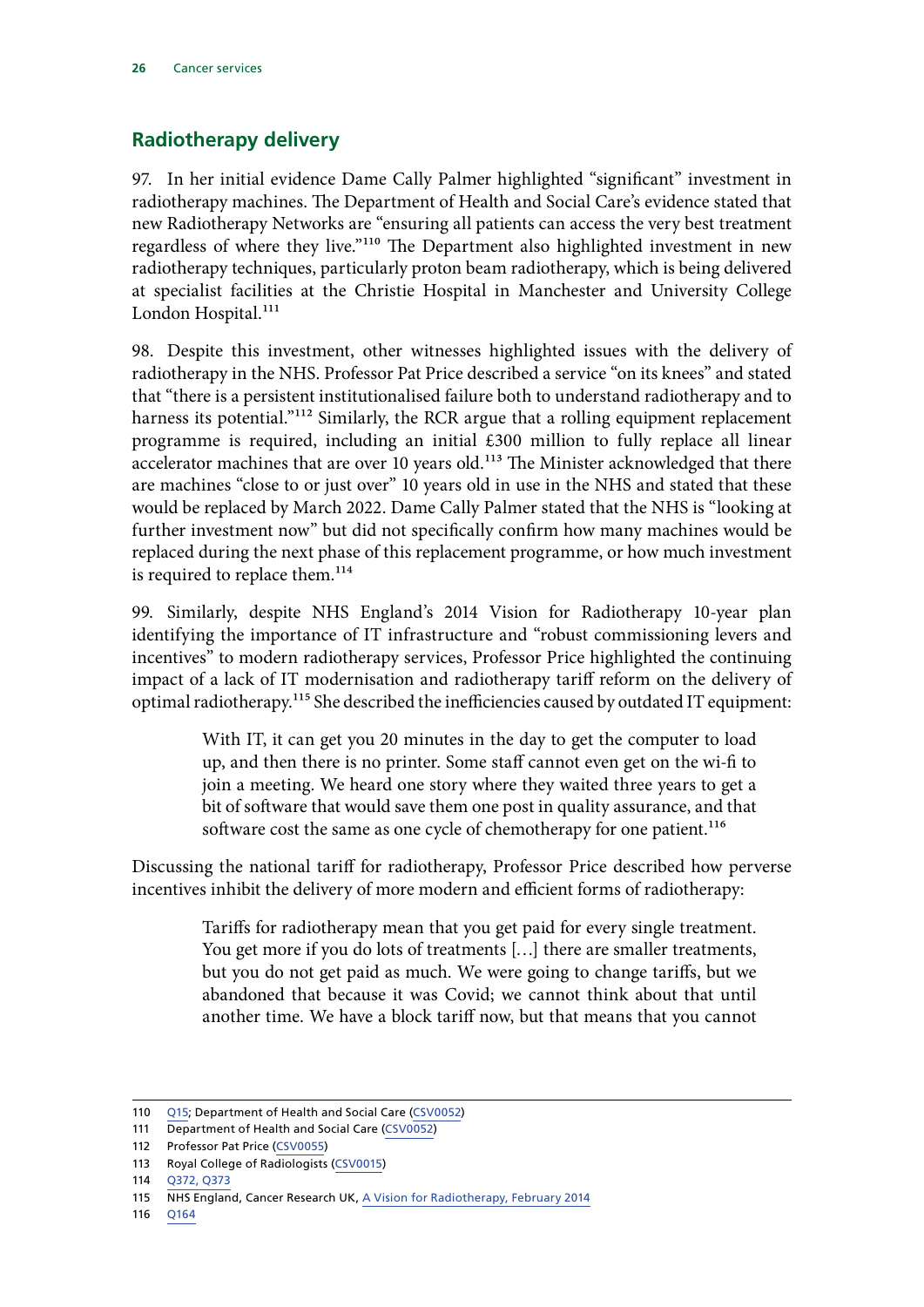<span id="page-28-0"></span>have a new machine until you do 9,000 treatments. It keeps breaking down and you cannot do the treatments, so you cannot have a new machine because your machine keeps breaking down.<sup>117</sup>

100. There is limited recent data on the proportion of cancers which are treated with radiotherapy but a 2017 study found that in 2013–14 27% of cancers were treated primarily with radiotherapy. Modelling suggests that the proportion of people who would benefit from primary radiotherapy treatment is closer to 40%, suggesting that there has been a historical gap in radiotherapy delivery.<sup>118</sup> Similarly, more recent data shows that the proportion of radiotherapy treatments which use the modern intensity-modulated therapy (IMRT) technique varies from less than 40% to over 50% by region, although the overall proportion of IMRT episodes has been increasing since 2014–15.119 Similarly, clinical audit data related to prostate cancer found that the proportion of men with highrisk localised or locally advanced cancer who received both prostate and pelvic lymph node radiotherapy varied from 0% to 68% by radiotherapy centre, suggesting significant variation in radiotherapy practice.<sup>120</sup>

101. **The Government and the NHS have recognised some of the issues with radiotherapy delivery in the NHS and have made welcome commitments to resolve these, such as investing in new radiotherapy machines and the proton beam centres in Manchester and London. However, it is clear that there are still significant concerns for the sustainability of radiotherapy services, particularly in regard to workforce and equipment as well as the organisation of services.**

102. *The Government's new cancer plan should provide an update to the 2014 radiotherapy vision which should include a long-term rolling investment programme for outdated radiotherapy equipment as well as changes to the national radiotherapy tariff to incentivise the delivery of modern radiotherapy techniques and remove perverse incentives.*

#### **Cancer surgery**

103. Multiple witnesses pointed out that surgery is used in the majority of curative cancer treatments, with Professor Griffin describing surgery as the "bedrock" of cancer cures.<sup>121</sup> Despite this the majority of the evidence we received concerned chemotherapy and radiotherapy, and as Professor Griffin also stated, most advances in treatment are taking place in non-surgical cancer treatments.<sup>122</sup> Nevertheless, witnesses emphasised it will be vital to ensure that there is sufficient high quality surgery capacity to treat more early stage patients in the future.<sup>123</sup>

104. Cancer surgery was particularly badly affected during the pandemic because of both the increased risk to patients of contracting Covid-19, as noted by Professor Griffin, and because of a lack of intensive care capacity. In some cases, an effective alternative will

<sup>117</sup> [Q166](https://committees.parliament.uk/oralevidence/2886/html/)

<sup>118</sup> National Cancer Registration and Analysis Service, Cancer Research UK, 'Chemotherapy, Radiotherapy and [Tumour Resections in England: 2013–2014'](http://www.ncin.org.uk/cancer_type_and_topic_specific_work/topic_specific_work/main_cancer_treatments), October 2017.

<sup>119</sup> NHS Cancer Data, '[Radiotherapy: IMRT Treatment',](https://www.cancerdata.nhs.uk/radiotherapy/dashboard) Accessed 9 February 2022

<sup>120</sup> National Prostate Cancer Audit, ['Annual Report 2020'](https://www.npca.org.uk/content/uploads/2021/01/NPCA-Annual-Report-2020_Final_140121.pdf), January 2021

<sup>121</sup> Professor Sir Mike Richards ([Q50](https://committees.parliament.uk/oralevidence/2570/html/https:/committees.parliament.uk/oralevidence/2570/html/))); Professor Mike Griffin [\(Q143](https://committees.parliament.uk/oralevidence/2886/html/))

<sup>122</sup> [Q143](https://committees.parliament.uk/oralevidence/2886/html/)

<sup>123</sup> Professor Sir Mike Richards ([Q50](https://committees.parliament.uk/oralevidence/2570/html/https:/committees.parliament.uk/oralevidence/2570/html/)))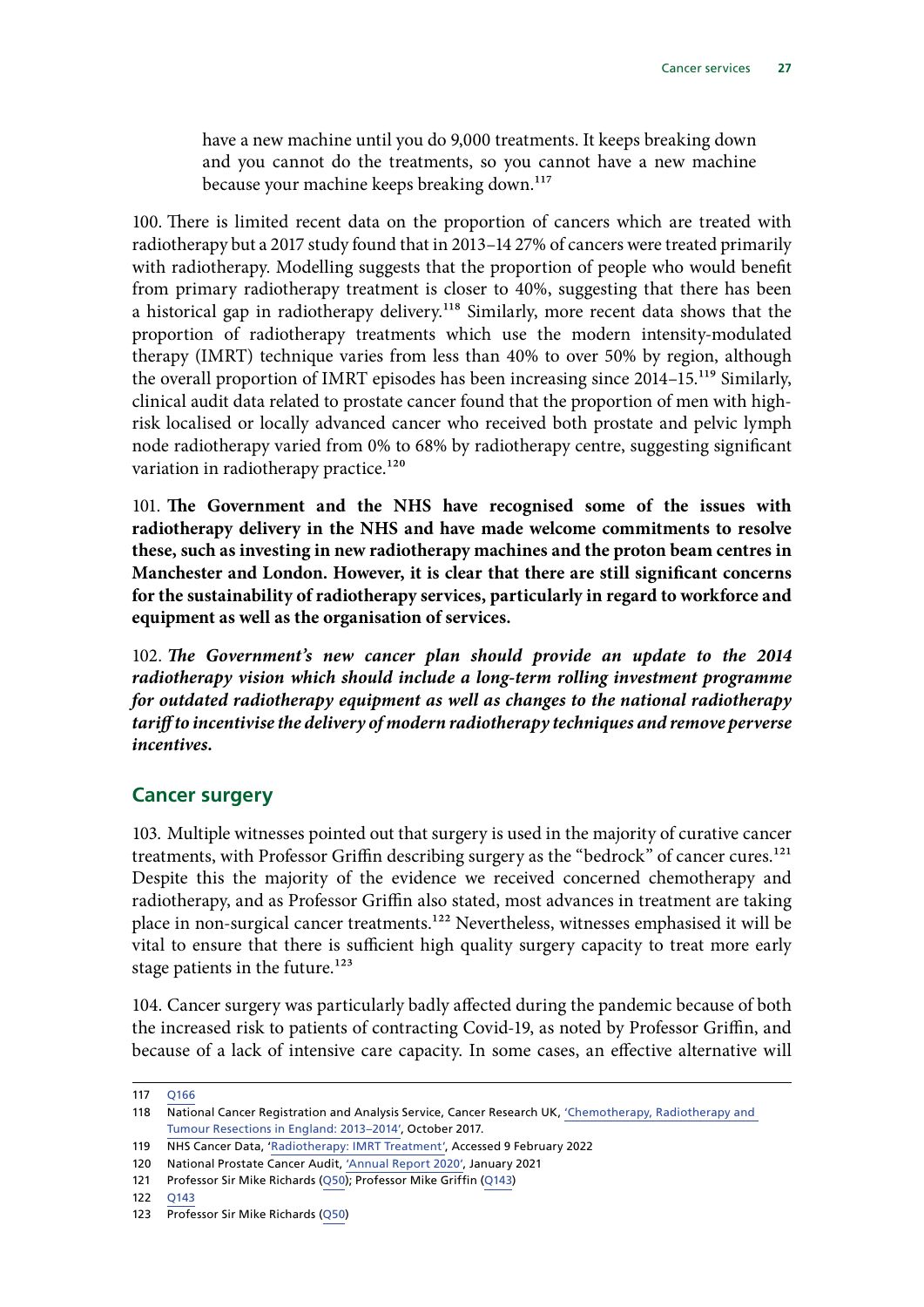have been offered: for example, Prostate Cancer UK highlights that the shift from surgery to radiotherapy in localised prostate cancers is unlikely to have a long-term impact on survival. However, this impact has not been felt equally: the ovarian cancer charity Ovacome, for example, states that surgery gives the best long-term prognosis for ovarian cancer but in smaller centres was delayed more significantly than in major treatment centres.<sup>124</sup>

105. Professor Griffin argued that a significant factor behind the disruption to cancer surgery in England, as well as existing variation in the delivery of cancer surgery, is the co-location of surgery, including cancer surgery, with general acute care, including emergency surgery. Professor Griffin described how this co-location of services played out during Covid-19:

> Surgery paused because most cancer surgery was going on in acute hot and heavy hospitals, which had an open door to Covid and, of course, there were nosocomial infections and hospital acquired infections as a result […] We need more institutions set out and ring-fenced like the Royal Marsden [...] where cancer care can continue, as it did in the States and in much of mainland Europe, whereas we paused. That is why our outcomes have been worse compared with our colleagues abroad.<sup>125</sup>

106. As with chemotherapy and radiotherapy, discussed earlier in this chapter, there is evidence of variation between hospitals in the delivery of cancer surgery. For example, Professor David Baldwin highlighted that if a patient's first referral for lung cancer is to a hospital with a major cancer surgery unit they have been found to be 39–51% more likely to receive surgery, while Sarcoma UK highlight that 24% of retroperitoneal sarcoma patients do not have their first surgery at a specialist cancer hospital, which has a negative impact on survival.<sup>126</sup>

107. Professor Griffin and RCSEd have argued for greater ring-fencing of cancer surgery, particularly by building up more specialist cancer hospitals comparable to the Royal Marsden in London and the Christie Hospital in Manchester, but also by creating more regional surgical hubs for less complex surgery, freeing up hospital and intensive care capacity for specialist cancer surgery.<sup>127</sup> Our evidence has suggested that the major cancer hospitals faced less disruption during Covid-19, so creating more of these sites could protect cancer services better in the future.<sup>128</sup> However, Professor David Baldwin argued that the 'hub and spoke' model of cancer services inevitably concentrates expertise within major hospitals at the expense of smaller ones, so simply creating more hubs may not address this issue entirely.<sup>129</sup>

108. **Major specialist cancer hospitals have better access to staff, expertise and technology, and patients referred to these sites are more likely to be offered potentially life-saving surgery. During the pandemic, these hospitals were the ones most likely to be able to continue treatment, perpetuating regional disparities. Creating more of these specialist hospitals would ensure that cancer surgery was more resilient in the** 

<sup>124</sup> Prostate Cancer UK [\(CSV0045](https://committees.parliament.uk/writtenevidence/38714/html/)), Ovacome ([CSV0043\)](https://committees.parliament.uk/writtenevidence/38695/html/)

<sup>125</sup> [Q158, 159](https://committees.parliament.uk/oralevidence/2886/html/)

<sup>126</sup> [Q295](https://committees.parliament.uk/oralevidence/2982/html/); Sarcoma UK ([CSV0037\)](https://committees.parliament.uk/writtenevidence/38628/html/)

<sup>127</sup> [Q159,](https://committees.parliament.uk/oralevidence/2886/html/) [CSV0054](https://committees.parliament.uk/writtenevidence/39993/html/)

<sup>128</sup> Professor Griffin [\(Q159](https://committees.parliament.uk/oralevidence/2886/html/)); Ovacome [\(CSV0043\)](https://committees.parliament.uk/writtenevidence/38695/html/)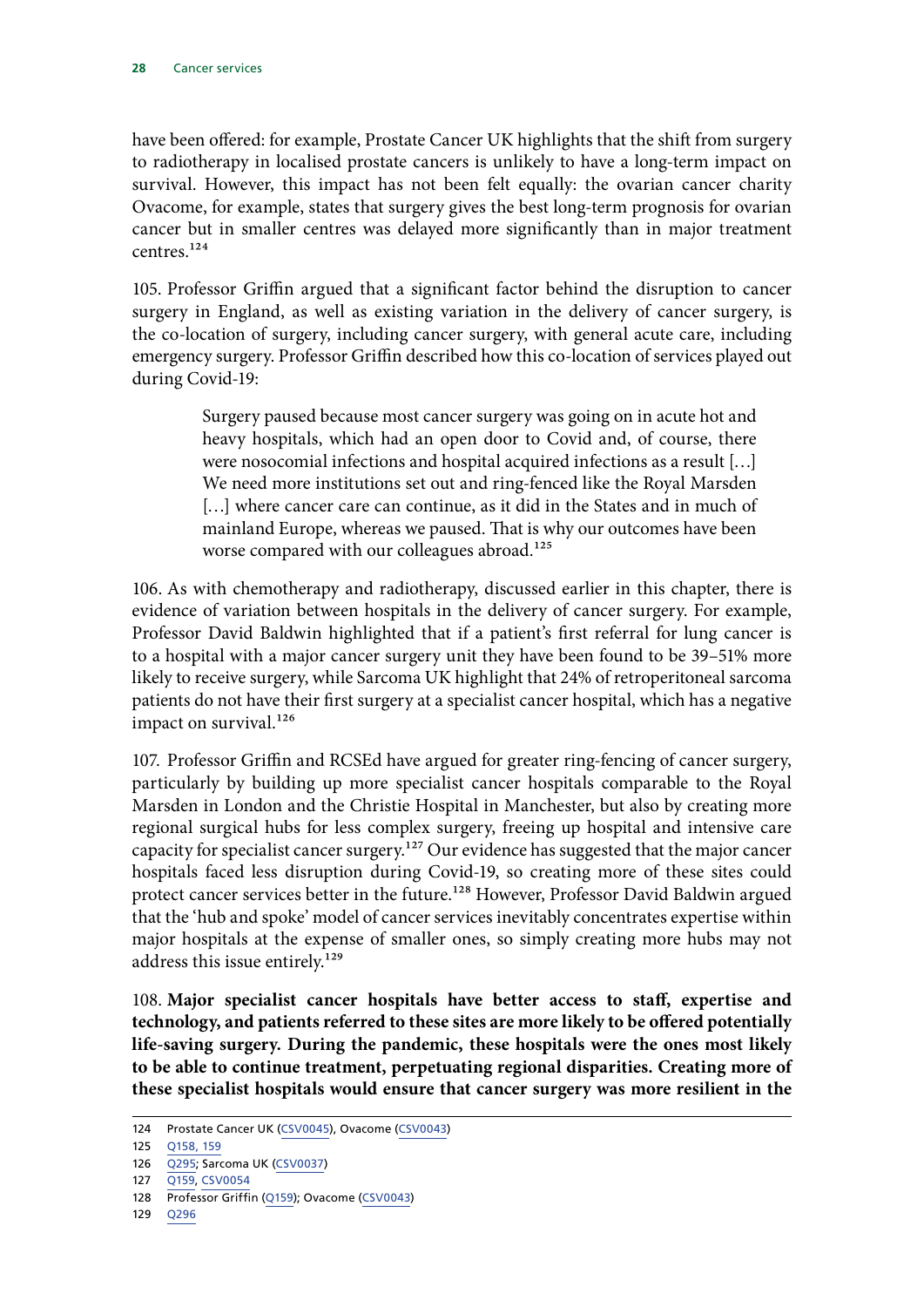<span id="page-30-0"></span>**event of future health emergencies and would better spread specialist cancer services across the country. However, disparities may continue with services outside of these sites.**

109. *As part of the Government's new cancer plan, the Government and NHS England should review the organisation of cancer surgery with a specific focus on whether more specialist hospitals should be established to ensure that more cancer surgery is carried out on sites without an emergency department.*

#### **Workforce**

110. We have already noted that workforce shortages are severely impacting the ability of the NHS to diagnose more cancers at an early stage. It is also the case that workforce shortages are preventing the NHS from delivering optimal cancer treatment. Professor Price told us "obviously, we need more workforce" while Professor Cunningham stated:

> In cancer medicine, we are seeing a big issue with burn-out among consultants. Interestingly, it is not the older consultants. It is the young consultants who are 40 to 50. They cannot cope with it. It is the pressures. It is everything you are hearing about. We need to invest more in people. We need to invest more in training more people, as you have rightly identified.<sup>130</sup>

From a surgery perspective, Professor Griffin stated "we do not have the workforce to run those stand-alone units at the moment" and added "it is not just doctors, anaesthetists and oncologists. It is about the whole healthcare workforce."131

111. Cancer nurse specialists play a key role in treating cancer, and it has already been noted that the NHS will be short of 3,371 of these nurses by 2030, a 100% increase over current numbers of specialist cancer nurses.<sup>132</sup> The RCR also estimates that the NHS is short of 189 full-time equivalent clinical oncologists, while RCSEd highlights not only shortages of surgeons but also anaesthetists, operating department practitioners, ward and theatre nurses, and others.<sup>133</sup>

112. Some effort has been made to address these shortages, such as the expansion of clinical oncology training places by an additional 50 trainees. However, this was a one-off expansion and the RCR suggests it will cost  $\text{\pounds}91.2$  million to extend this for the additional four recruitment rounds that are needed as a minimum.<sup>134</sup>

113. Moreover, recruitment of new staff is only one side of the coin and both Professor Cunningham and Professor Griffin highlighted retention as a particular issue for staff groups involved in cancer treatment. Professor Griffin outlined some specific issues relating to working conditions that may harm retention:

> People need […] to feel joy in coming to work. The NHS needs to generate that community spirit, with people wanting to come to work for the common good and to get the joy that I get from looking after patients. At the moment,

<sup>130</sup> [Q164, Q169](https://committees.parliament.uk/oralevidence/2886/html/)

<sup>131</sup> [Q159, Q163](https://committees.parliament.uk/oralevidence/2886/html/)

<sup>132</sup> Macmillan Cancer Support ([CSV0036\)](https://committees.parliament.uk/writtenevidence/38622/html/)

<sup>133</sup> [Letter from Jeanette Dickson](https://committees.parliament.uk/publications/7519/documents/89303/default/), 28 September 2021; Royal College of Surgeons of Edinburgh [\(CSV0054](https://committees.parliament.uk/writtenevidence/39993/html/))

<sup>134</sup> [Letter from Jeanette Dickson](https://committees.parliament.uk/publications/7519/documents/89303/default/), 28 September 2021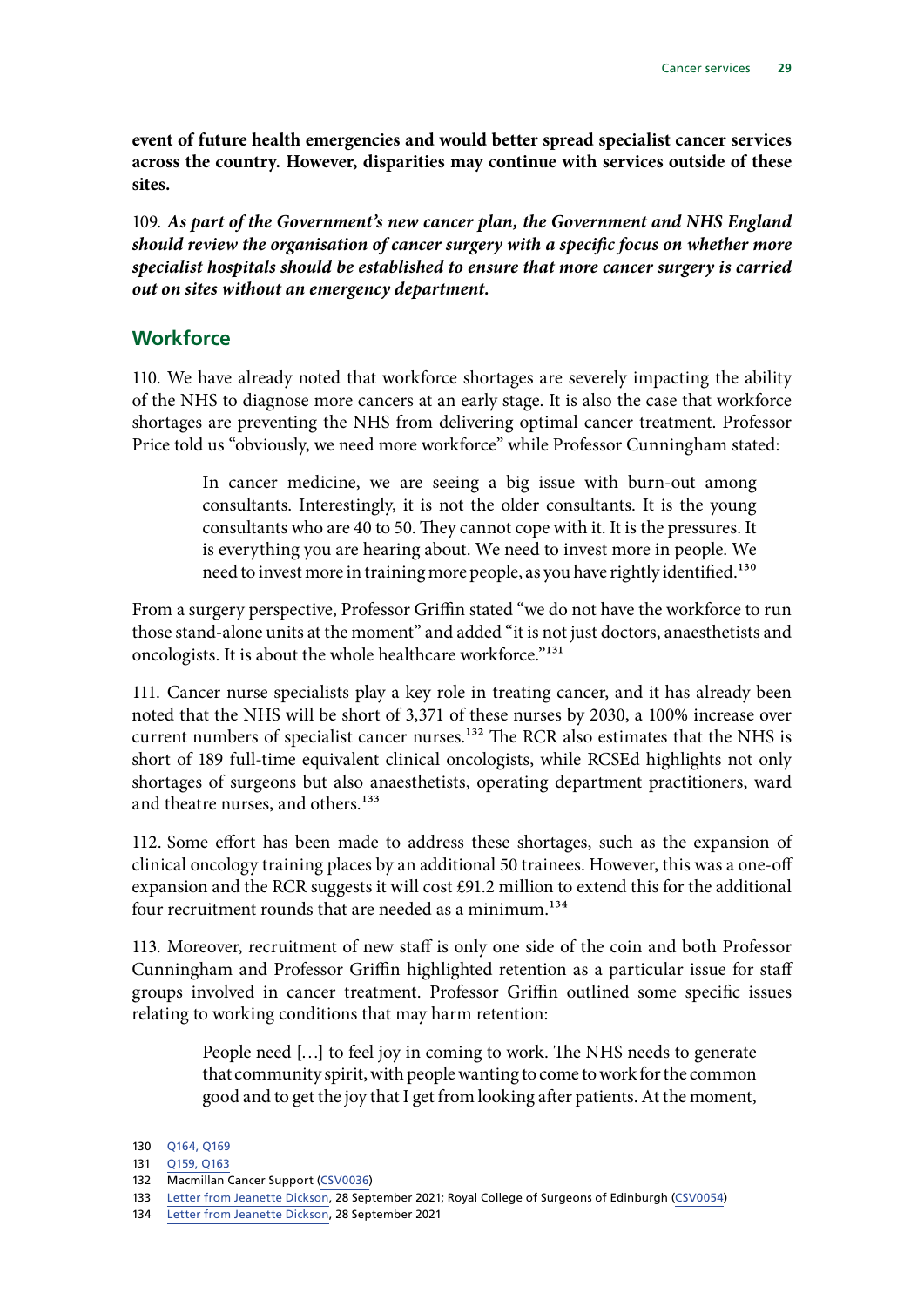that community spirit is not there. It has been eroded by targets. Areas for rest for all staff have been shelved and used for clinical space and things like that. The community spirit of having somewhere where you can have a cup of coffee, some hot food and talk to people has been eroded and it has gone. We need to get back the joy of people wanting to work in our NHS.<sup>135</sup>

114. The Minister acknowledged the importance of retaining experienced staff working in cancer services, stating:

> There are people who are going to be retiring soon, with them goes the experience. It is not just about numbers; it is about the experience they bring with them. It is important to keep that as well. There are a number of areas in workforce planning that need to be taken into account.<sup>136</sup>

However, while the Minister did tell us that the Secretary of State would soon be publishing a workforce plan, we are not aware of any specific measures this plan will include to retain experienced cancer staff.

115. *As part of the long-term plan for the cancer workforce, the Government and NHS England should develop specific proposals for improving the retention of experienced cancer staff, including targeting burnout and improving the day-to-day working conditions of staff.*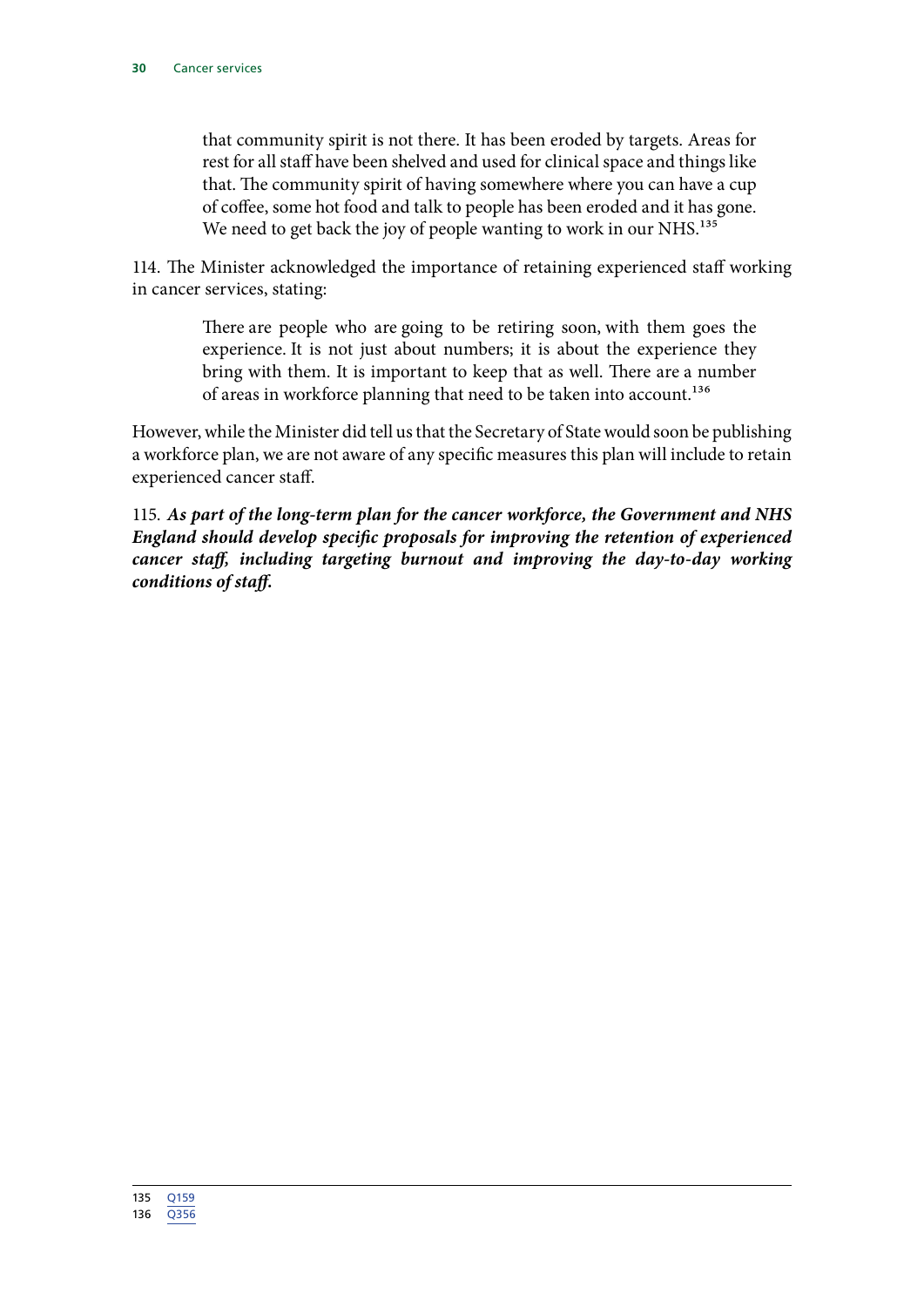## <span id="page-32-0"></span>**3** Variation

### **Variation by demographics and by Cancer Alliance regions**

116. Cancer Alliances were established by NHS England in 2016 to improve cancer services in their area and share best practice across their areas and the country. They are regional networks covering larger areas than new Integrated Care Systems, bringing together different clinicians, hospitals and local NHS organisations to improve cancer services.<sup>137</sup>

117. Cancer outcomes differ by region, though the extent of this variation depends to some extent on the cancer type. For example, NHS Digital state that one-year survival from female breast cancer ranges from 95.1% to 96.6% between regional Cancer Alliances, a difference of 1.5 percentage points.<sup>138</sup> For brain cancer, by contrast, one-year survival differs by 13.1 percentage points from 36.3% in East of England (North) to 49.5% in North Central London.<sup>139</sup>

118. NHS Digital identify several factors contributing to these differences. For example, demographic factors such as age contribute to cancer survival. In breast cancer, for instance, there is a higher proportion of more aggressive cancers diagnosed among younger age groups in some areas which has a negative impact on survival. Therefore, NHS Digital state:

> Even if all the patients and all the clinicians treating them acted identically and all demographics (except the age profile) were equal, this different proportion of more aggressive subtypes would lead to breast cancer survival in NE London to be less good than in areas like East of England - North, Surrey and Sussex, and Thames Valley.<sup>140</sup>

119. However, while regional variation in cancer survival can partly be explained by demographic differences rather than the effectiveness of services, it is also important to question whether these demographic differences in outcomes might themselves be caused by service issues. Unfortunately, we did hear that cancer patients may experience differences in care based on their race. Judith Nepital, a Black woman who was diagnosed with incurable bile duct cancer in 2018, told us she felt that her initial diagnosis had been delayed because she wasn't taken seriously by her doctors.<sup>141</sup>

120. William Vineall, Director of NHS Quality for the Department of Health and Social Care, acknowledged that data around ethnicity in particular needed to be improved, stating:

> One of the things we are starting to do with the Cancer Alliance data and the cancer registration services is to publish some of the breakdowns

137 NHS England, [Cancer Alliances - improving care locally](https://www.england.nhs.uk/cancer/cancer-alliances-improving-care-locally/), Accessed 9 February 2022

<sup>138</sup> NHS Digital [\(CSV0062](https://committees.parliament.uk/writtenevidence/41125/html/))

<sup>139</sup> NHS Digital [\(CSV0062](https://committees.parliament.uk/writtenevidence/41125/html/))

<sup>140</sup> NHS Digital [\(CSV0062](https://committees.parliament.uk/writtenevidence/41125/html/))

<sup>141</sup> [Q340–346](https://committees.parliament.uk/oralevidence/3317/html/)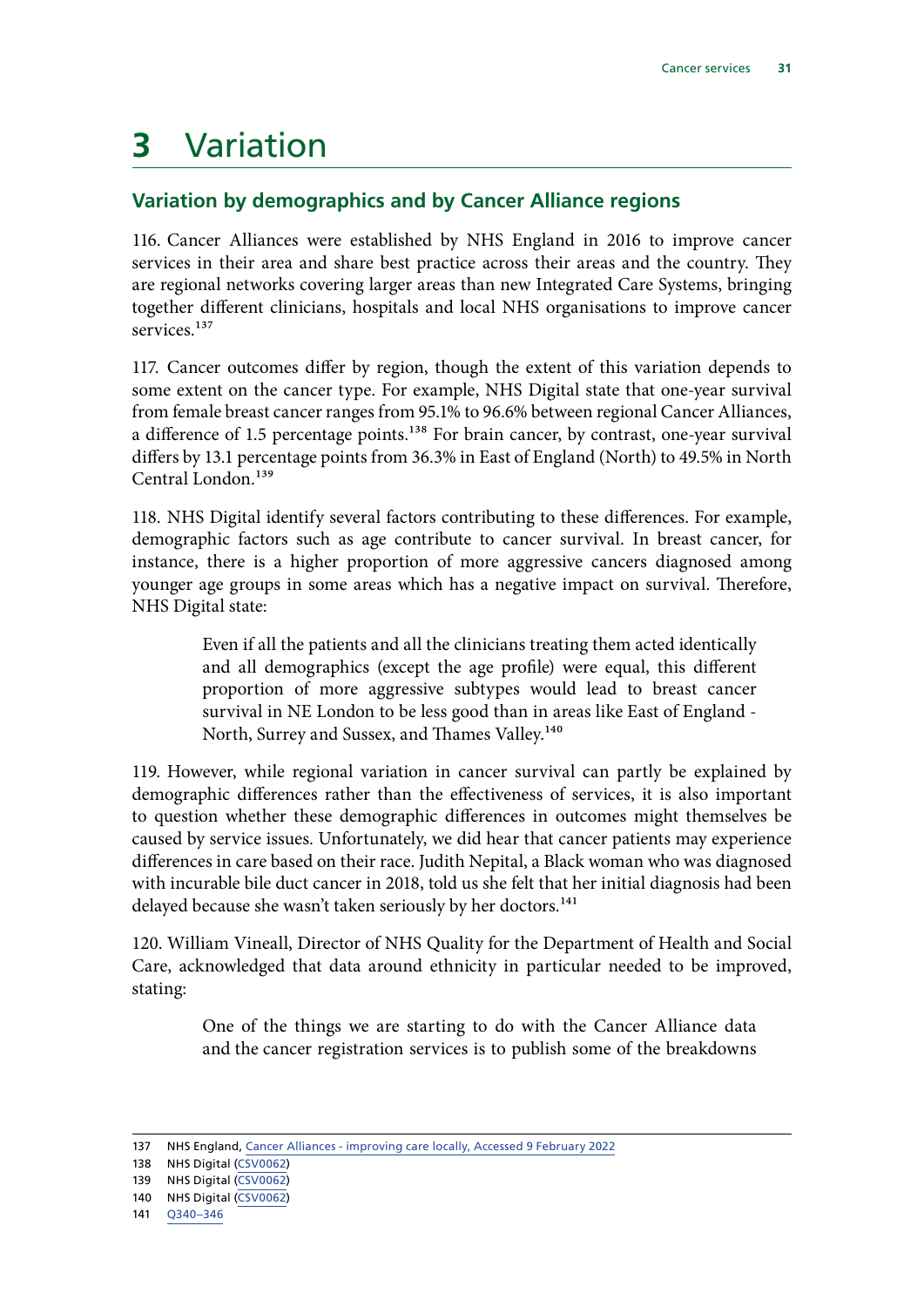of care by ethnicity. We are developing new ethnicity breakdowns for particular cancer indicators. […] Any bureaucracy runs on its data and its information, so we need to do more about that.<sup>142</sup>

121. Rates of early diagnosis also vary by region: 57.9% of cancers are diagnosed at stage 1 and 2 in Thames Valley (Q4 2019), compared to 51.2% in East Midlands.<sup>143</sup> Separate analysis by Cancer Research UK suggests that if all alliances matched the performance of the top one, 8,100 more people nationwide would receive an early diagnosis each year, increasing the proportion of people diagnosed at an early stage to 58%.<sup>144</sup>

122. Variation in early diagnosis is affected by case mix, the proportion of different cancers diagnosed: an area with higher prevalence of difficult-to-diagnose cancers will likely have lower early diagnosis rates. Early diagnosis also varies significantly by deprivation levels.145 However, NHS Digital highlight several differences in practice and access to services which may also affect early diagnosis rates: for example, referral rates for some cancers differ significantly by region as does screening uptake.<sup>146</sup> Moreover, while there is not a direct link between achieving Cancer Waiting Times targets and achieving early diagnosis, poor performance against the 62-day waiting time standard highlights possible shortages in diagnostic capacity as well as differences in the length of referral pathways. In the most recent figures the gap between the best and worst performing CCG against the 62-day standard was  $46.1$  percentage points.<sup>147</sup>

123. As noted above, there are also significant differences in treatment provision which have an impact on survival alongside demographic factors. We have seen already that treatment for lung cancer differs by centre. Anna Jewell, Chair of the Less Survivable Cancers Taskforce, highlighted that the same issue exists for pancreatic cancer:

> Only about 20% of patients will be seen in a specialist centre, with 80% of people being seen in the spoke model that we were talking about. The data again suggests that the treatment people receive in those centres is not always up to the same level in the units outside the specialist centres.<sup>148</sup>

124. Therefore, despite the significant impact of deprivation and other demographic factors there is also unwarranted variation between the outcomes achieved by different cancer services. Cancer Alliances were established by NHS England in part to address these disparities. Ian Vousden, programme director of the Kent and Medway Cancer Alliance, highlighted some of the work being done in this regard:

> From a cancer alliance perspective, we have what we call tumour groups established for all of the major tumour types, cancer types, in Kent and

<sup>142</sup> [Q360](https://committees.parliament.uk/oralevidence/3317/html/)

<sup>143</sup> NHS Cancer Data, ['Staging data in England: 75% ambition',](https://www.cancerdata.nhs.uk/stage_at_diagnosis) Accessed 9 February 2022

<sup>144</sup> Cancer Research UK [\(CSV0065](https://committees.parliament.uk/writtenevidence/106932/html/)). The Cancer Alliance with the highest proportion of early stage diagnoses was identified for each quarter in 2018, and the proportion applied to all other Cancer Alliances for that quarter, to determine the number of patients who could have been diagnosed early. Of note, the highest proportion of early diagnoses across all cancer sites for any given quarter in 2018 was 59%. This estimate does not take into account socio-demographic differences between Cancer Alliances, so could be an overestimate of the variation in stage at diagnosis that might be feasible for Cancer Alliances to avoid.

<sup>146</sup> NHS Digital [\(CSV0062](https://committees.parliament.uk/writtenevidence/41125/html/))

<sup>147</sup> HSJ, ['Gap between best and worst cancer performers widens'](https://www.hsj.co.uk/quality-and-performance/gap-between-best-and-worst-cancer-performers-widens/7031965.article?mkt_tok=OTM2LUZSWi03MTkAAAGDCJiuNidPUwgf7ZZvuhPpiMT6xJh8h1IbwFpBXiMCifXhEUwTq5hW9rP4m789TWEExeBV2Y3Y6bYCIc9zSm1oaZCXcrY6ifFyWDG8wpuU7LW4WQ) analysis of public data, 8 March 2022

<sup>148</sup> [Q300](https://committees.parliament.uk/oralevidence/2982/html/)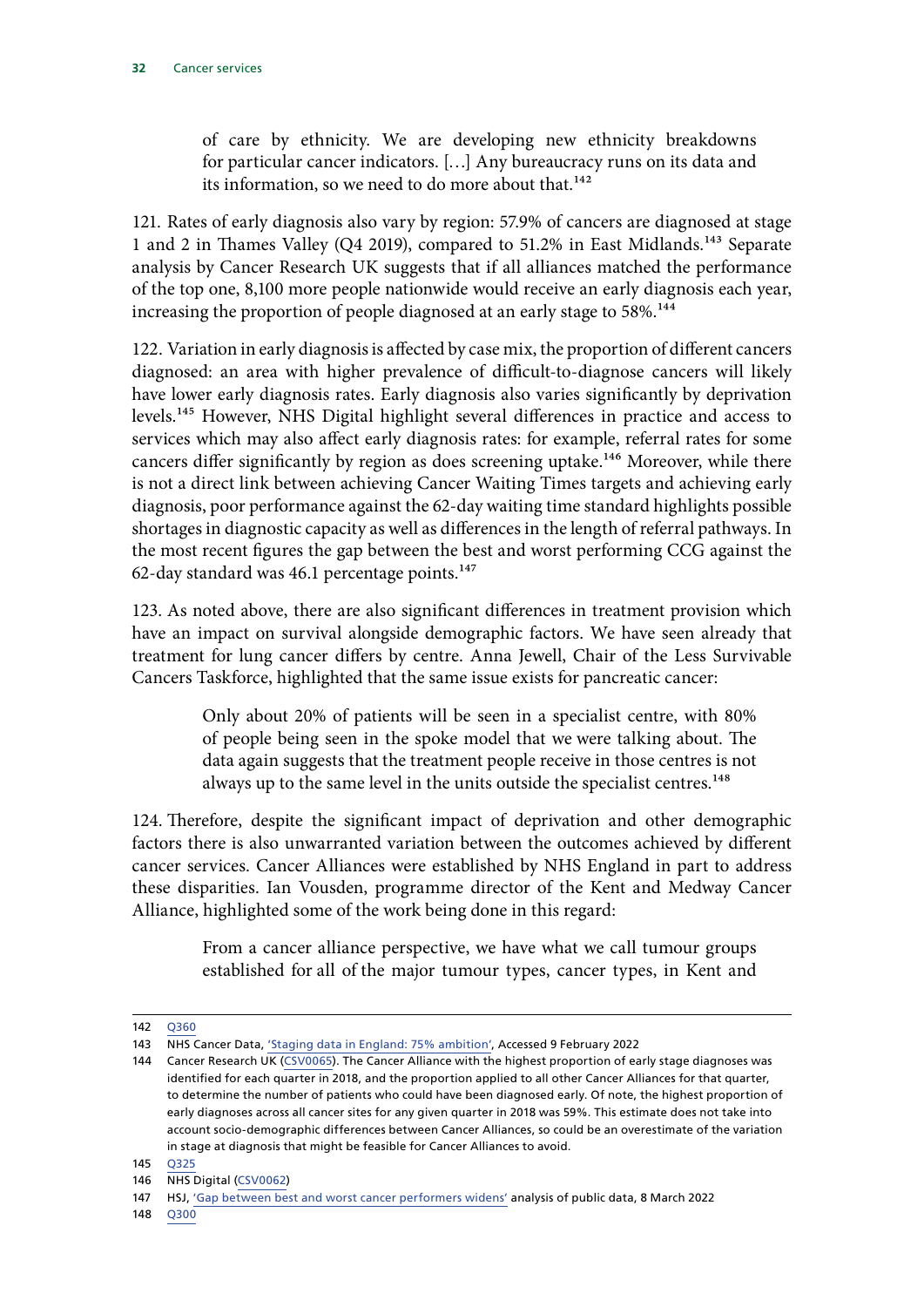Medway. Those groups of clinicians get together twice or three times a year to discuss best practice in relation to how pathways are going to be managed within a local area.

That innovation and clinical best practice tends to spread across the clinical community. There are some potential challenges around delivery, as we heard earlier, in how systems are set up and in moving some of that work forward.149

125. Professor David Shackley, clinical director of the Greater Manchester Cancer Alliance, similarly set out:

> One of the big things that we have been doing is pushing innovations that we want everyone to do; FIT testing would be a good example, recently, to triage. Also we promote by bidding for money innovation ideas such as Prehab4Cancer, where we have put 2,000 patients through a specific prehab programme to optimise their care, particularly in lung cancer and colorectal cancer, so that we can get patients fitter for their interventions. That is a targeted approach, and then we would roll it out across. An alliance is essential to that spreading of best practice.<sup>150</sup>

126. Other witnesses to our inquiry were positive about the role of Cancer Alliances, although like Ian Vousden several also questioned the capacity of local cancer services to be able to deliver transformation directed by their Cancer Alliance.<sup>151</sup> For example, Professor Baldwin told us:

> I think that the Alliance structure is working very well. The problem is the disparity in the delivery mechanism. We have a workforce who are very challenged, especially in the spokes. Trying to achieve the very high standards that we are setting is really difficult in that setting. That is why I think we need a slight restructure, to try to help the areas that struggle to deliver what they need to deliver.<sup>152</sup>

127. **Cancer Alliances have had a positive impact on transforming cancer services and sharing best practice, and enjoy strong support from the sector. However, it is clear that while they are having some success, there is still significant unwarranted variation across regions in England and that the ability of Cancer Alliances to address this is limited as a result of underlying factors such as workforce shortages. While Cancer Alliances have limited ability to address demographic factors such as deprivation which are also drivers of some variation, it is unacceptable if people receive inequitable care based on their ethnicity. It is welcome that the Government is developing and publishing more cancer data broken down by ethnicity as this will be essential to highlighting differences in care and outcomes.**

128. *To support Cancer Alliances to embed transformation into local cancer services, new Integrated Care Systems must be required to appoint cancer leads, with responsibility for working directly with Alliances to embed best practice into their own systems. Cancer* 

149 [Q323](https://committees.parliament.uk/oralevidence/2982/html/)

<sup>150</sup> [Q325](https://committees.parliament.uk/oralevidence/2982/html/)

<sup>151</sup> Anna Jewell, Jane Lyons ([Q305\)](https://committees.parliament.uk/oralevidence/2982/html/); Baroness Morgan [\(Q188](https://committees.parliament.uk/oralevidence/2886/html/))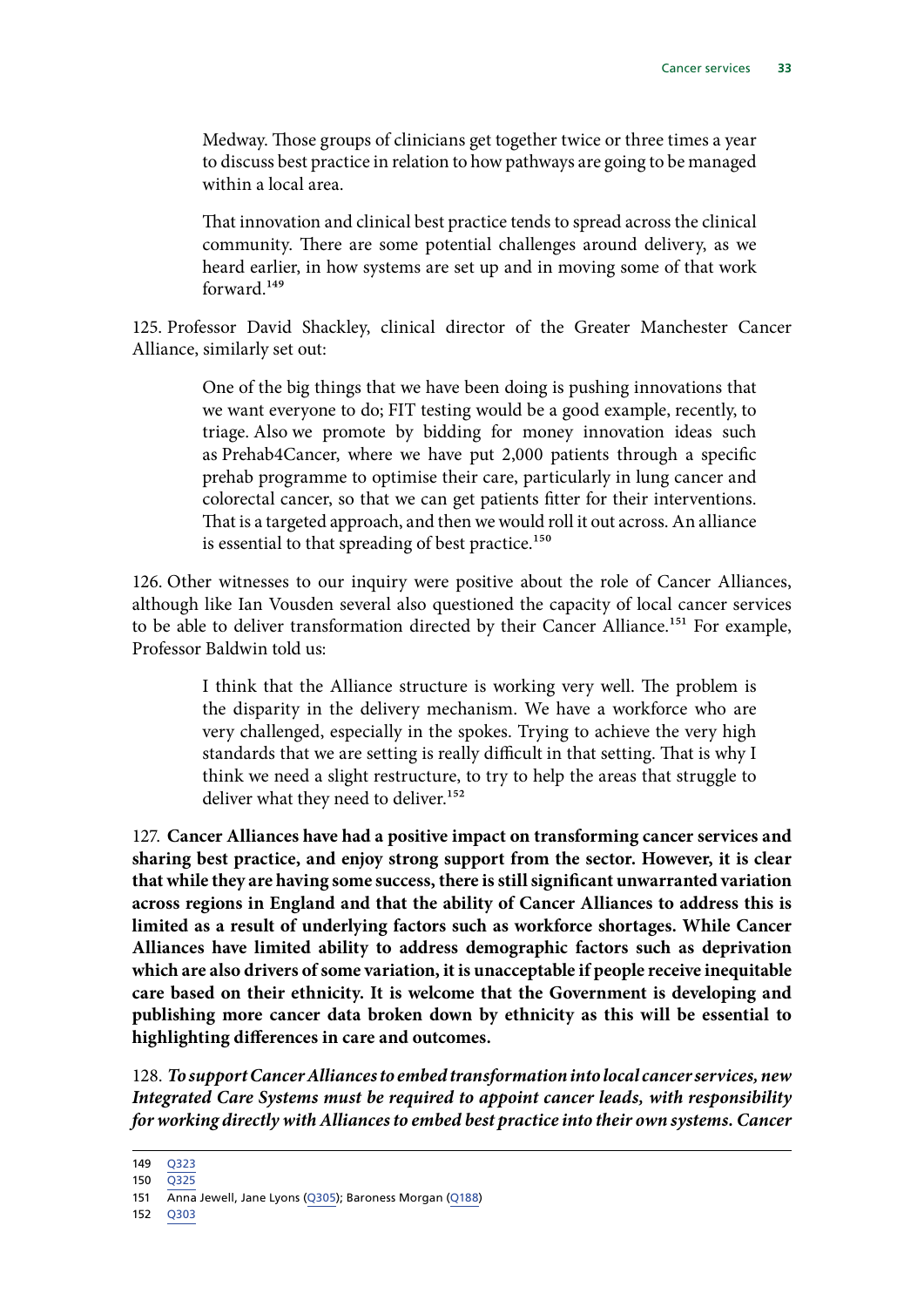<span id="page-35-0"></span>*performance should also be Ofsted-rated by Integrated Care Boards as a sub-domain to their main rating so there is clarity and transparency about where best practice is being followed and where support is needed.*

129. *Cancer Alliances must reflect on new data provided to them by NHS England and the Department of Health and Social Care about cancer outcomes by ethnicity in their areas*. *In particular they should review the care provided to people from Black, Asian and minority ethnic backgrounds to ensure that no one is receiving worse care on account of their race.*

130. *The new Office for Health Improvement and Disparities should review the drivers of disparities in cancer outcomes and develop a joint strategy with NHS England to address these disparities.*

#### **Rare and less common and less survivable cancers**

131. As well as cancer outcomes differing by region, we heard that some cancers have worse outcomes than others, and have not seen the same progress in increasing survival. The Less Survivable Cancers Taskforce, representing six common but less survivable cancers, stated:

> There is an urgent need to improve outcomes for the less survivable cancers in the UK (cancers of the stomach, liver, lung, brain, pancreatic and oesophageal), where survival gains in recent decades have not been made and 5-year survival lags at just 16%.<sup>153</sup>

The Less Survivable Cancers Taskforce also highlighted that survival from these cancers is significantly lower in the UK than in other countries: "The UK ranked 14th for cancer of the oesophagus, 21st for liver, 22nd for brain, 25th for pancreatic, 26th for stomach and 27th for lung cancer out of 29 countries."<sup>154</sup>

132. Similarly, Jane Lyons, Chief Executive of Cancer52, explained how her charity was named for the disproportionate share of cancer deaths caused by rarer and less common cancers:

> Something like 47% of all cancer diagnoses are for rare and less common cancers, but they account for 55% of all cancer deaths. Although we use the word "rare", across the board the rare and less common cancers, which are all cancers outside the four more common ones, affect a massive number of people and pose a massive number of challenges.<sup>155</sup>

133. We heard that there are several reasons for rare and less common and less survivable cancers having worse outcomes. A major one is that they are often more difficult to diagnose. Katy Hall, a 34-year-old woman with a very rare kidney cancer, described how long it took her to receive a diagnosis of cancer:

> [In 2019] I went to my GP because I had a pain in my lower left-hand side and was sent to the hospital for suspected appendicitis. They did an

<sup>153</sup> Less Survivable Cancers Taskforce [\(CSV0030](https://committees.parliament.uk/writtenevidence/38584/html/))

<sup>154</sup> Less Survivable Cancers Taskforce [\(CSV0030](https://committees.parliament.uk/writtenevidence/38584/html/))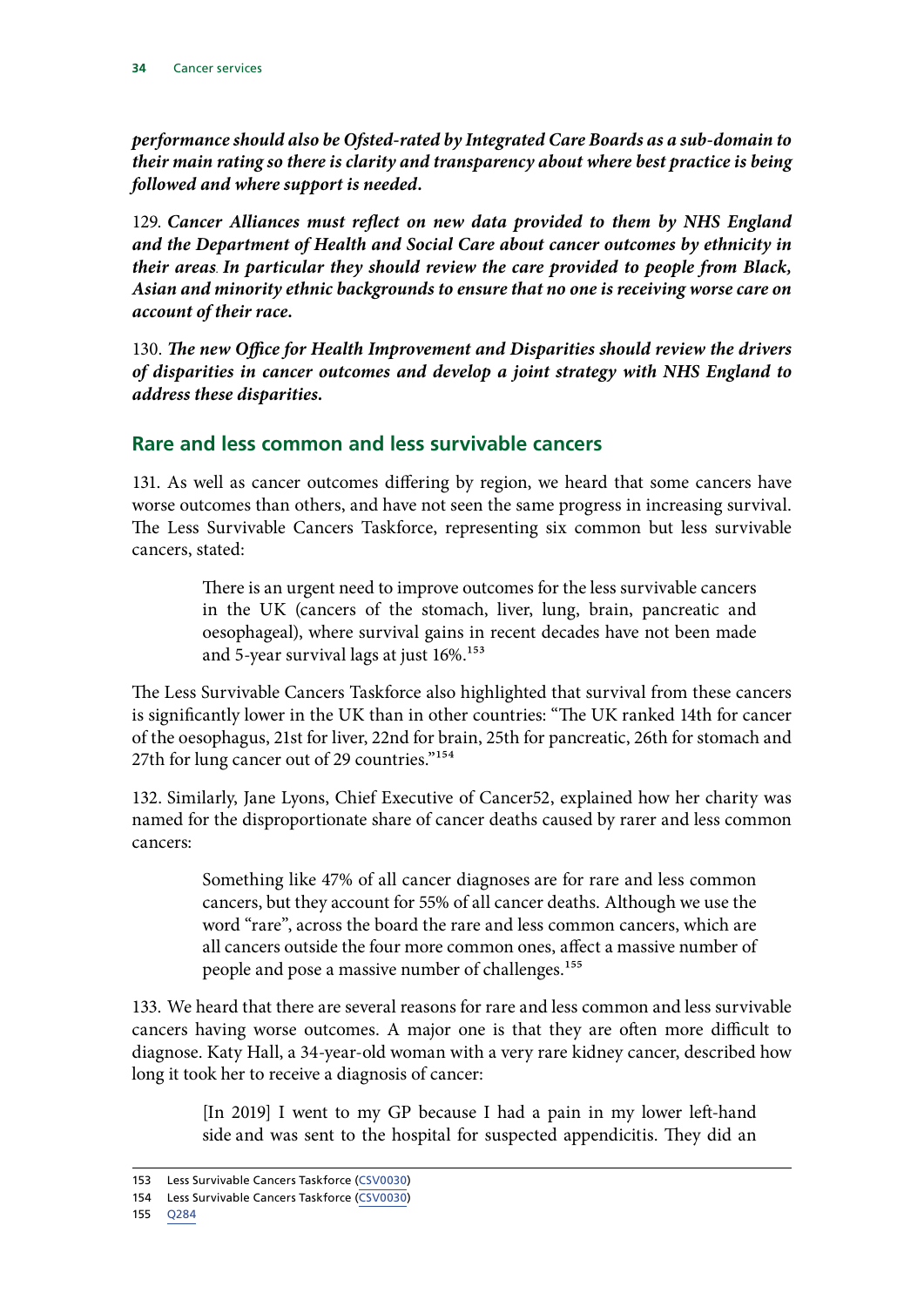ultrasound scan and found what was described as a lump on my kidney. No further scans were completed. I was told that it was benign and nothing to worry about.

[...] In January 2020, I was sent for a CT scan. I had a letter saying that I had moved during the scan and they had to do another one, but, due to Covid, it was going to be delayed. That was about a week before we went into the lockdown in March. I did not get another CT scan until June. At that CT scan in June 2020, I was called into the hospital. The first words from the doctor were, "It's not what we thought it was." It was at that point that I was diagnosed with cancer.<sup>156</sup>

134. Witnesses told us that Katy's experience was typical for people with rare and less common cancers as well as less survivable cancers, who often have more non-specific symptoms than cancers that can be diagnosed more easily.<sup>157</sup> Moreover, Jane Lyons highlighted that a lack of awareness of these symptoms amongst both the public and health professionals can mean people being left to advocate for access to care, as Katy Hall did:

> [There is a] broader lack of knowledge and awareness. It is not an intentional thing. It is just something that is out there. Most people do not know much about what could be cancer. There is a lot of work going on in that, but where you have some much vaguer and lesserknown symptoms, it takes someone to push. Katy is a shining example. She pushed and pushed and pushed to get to the right people and to get better work on it. That is worrying, because not everybody will push.<sup>158</sup>

135. As we have noted, new Rapid Diagnostic Centres offer a referral pathway for patients with non-specific but concerning symptoms. Witnesses to our inquiry were positive about their potential for improving the diagnosis of rare and less common and less survivable cancers: for example, Anna Jewell said RDCs could make a "huge difference," while the Blood Cancer Alliance wrote that RDCs "are an important development especially for less specific symptoms".<sup>159</sup>

136. However, even when they are diagnosed earlier or faster, people with rare and less common and less survivable cancers can face barriers to receiving optimal treatment. As Professor Baldwin noted, the rates of surgery to remove tumours for people with lung cancer vary significantly depending on where they received their initial referral; similarly, Anna Jewell highlighted variation in the treatment of people with pancreatic cancer:

> If we look at the levels of people who are inoperable who get chemotherapy, the variation between Cancer Alliances on chemotherapy rates varies between 25% and 35%. If we look at those who have surgery and adjuvant chemotherapy for pancreatic cancer, the rate of chemotherapy provision varies between 40% and 65%. Those are big levels of variation that we are very concerned about.

<sup>156</sup> [Q277](https://committees.parliament.uk/oralevidence/2982/html/)

<sup>157</sup> [Q284, Q286](https://committees.parliament.uk/oralevidence/2982/html/)

<sup>159</sup> [Q307,](https://committees.parliament.uk/oralevidence/2982/html/) Blood Cancer Alliance [\(CSV0020](https://committees.parliament.uk/writtenevidence/38538/html/)))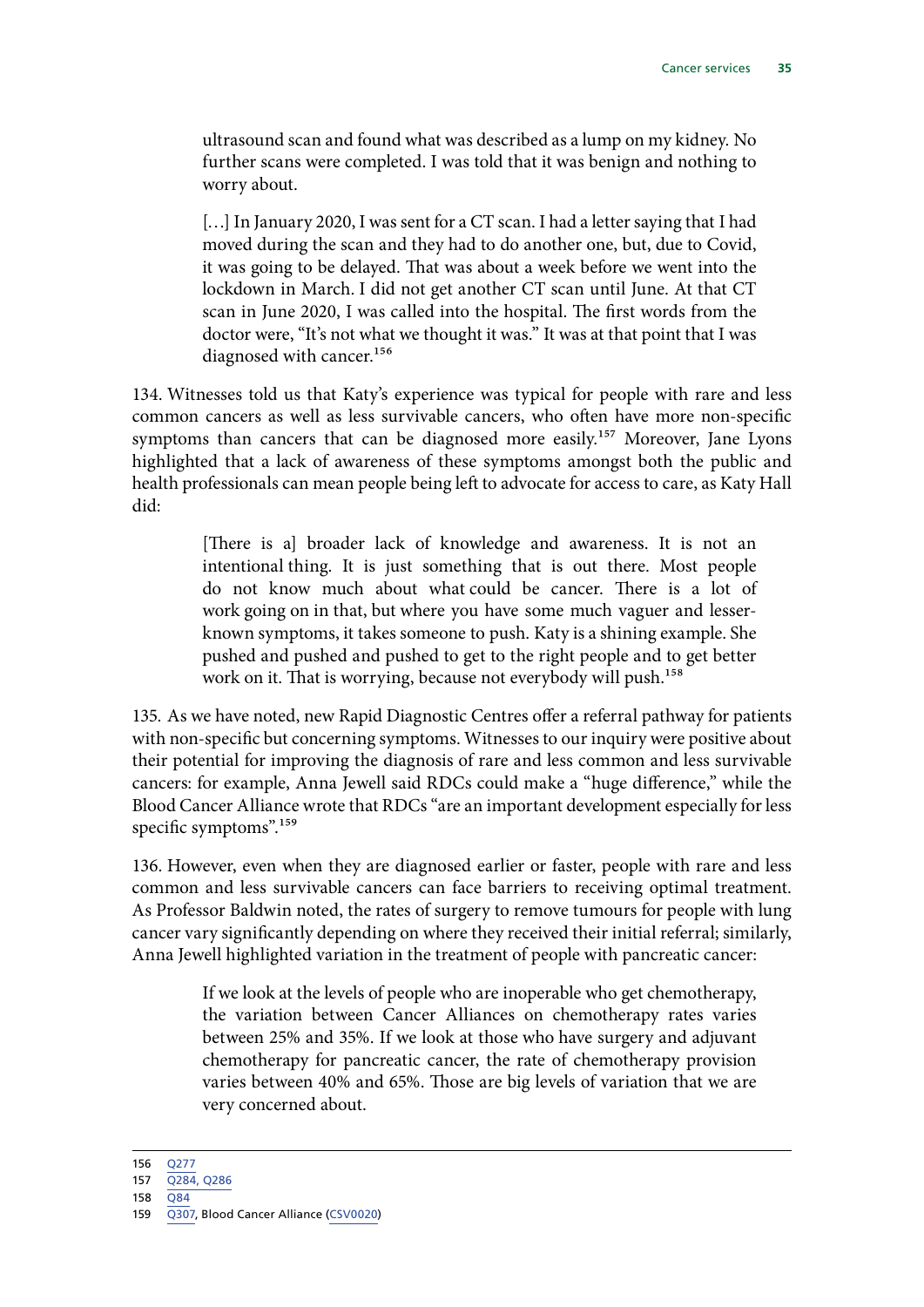We have the same issue when we have specialist centres for pancreatic cancer. Only about 20% of patients will be seen in a specialist centre, with 80% of people being seen in the spoke model that we were talking about.<sup>160</sup>

Ultimately, witnesses described a perceived lack of priority attached to cancers that are less survivable or less common, which are seen as "not always at the front of the queue for new initiatives".161

137. **There are specific challenges facing people with rare and less common and less survivable cancers, including that they are often harder to diagnose and that issues with spreading best practice for treating less common cancers are more pronounced. Despite some positive changes such as Rapid Diagnostic Centres, it is not clear that sufficient focus is being given to rare and less common and less survivable cancers.**

138. *The Government must consider rare, less common and less survivable cancers specifically as part of its new cancer plan. NHS England should also produce an action plan for rare, less common and less survivable cancers, containing clear commitments to address key issues around the diagnosis and treatment of those cancers. It should cover raising awareness of these cancers among health professionals and the delivery of optimal treatments.*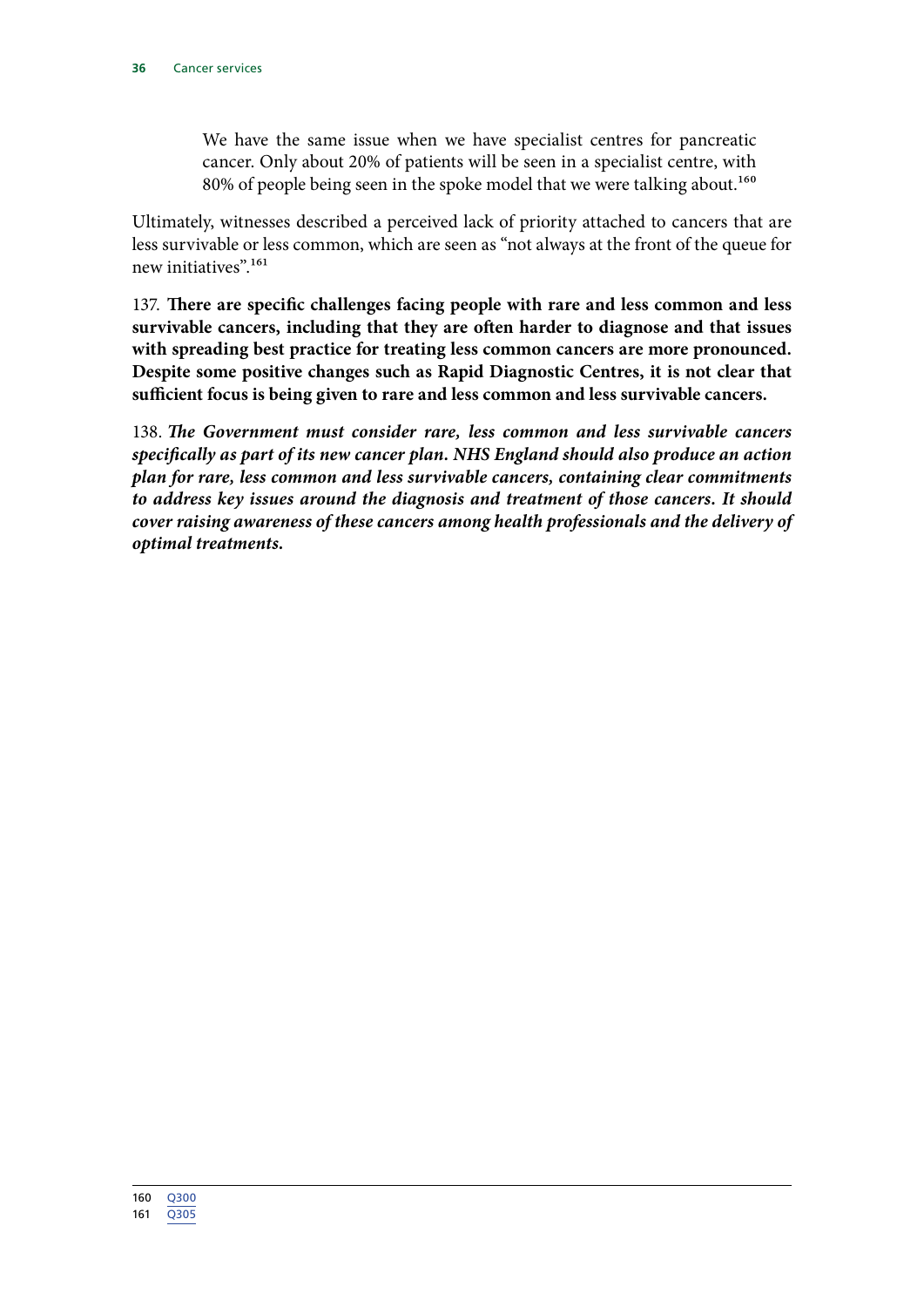## <span id="page-38-0"></span>**4** Research and innovation

### **UK's leading position in research**

139. Despite lagging behind comparator countries in terms of cancer survival, the evidence we received was clear that the UK is a genuine world leader in cancer research. Asked whether the UK is in the top five globally in terms of cancer research, Baroness Morgan told us:

> Absolutely. I absolutely nail my colours to the mast for the research and innovation that goes on in this country. We have some of the most brilliant clinical scientists and the most amazing institutions where we see groundbreaking biology converted into targets for new drugs and into life-saving treatments. That is happening.<sup>162</sup>

David Watson agreed, telling us:

First of all, I recognise that the life science sector in the UK has been a very effective sector for a number of years. The basic research here and the innovation has been among the best in the world.<sup>163</sup>

140. We also heard about promising areas of research which could have the potential to make a significant difference in cancer outcomes, such as, the NHS-Galleri trial which is testing the GRAIL blood test for cancer. This is a simple blood test that tests circulating DNA in the blood for signs of cancer and was described as a "key innovation" by Dr Andrew Millar.164 Similarly, Sir Harpal Kumar, President of GRAIL Europe, pointed out that while he clearly advocated the GRAIL test in particular:

> GRAIL is not the only new technology out there. There are others, and if we can find technologies that enable us to detect far more people presymptomatically—certainly for many types of cancer, we only detect them when they are very advanced, using symptoms—that is a big opportunity.<sup>165</sup>

141. Sir Harpal Kumar specifically highlighted the value of working in partnership with NHS England to conduct the Galleri trial. Michelle Mitchell, Chief Executive of CRUK, pointed out that several new technologies had been fast-tracked into use in the NHS during the pandemic, such as the use of artificial intelligence in mammography and colon capsule endoscopy, which is a less invasive and more efficient way of investigating someone who has possible symptoms of bowel cancer.<sup>166</sup>

### **Barriers to research**

142. Nonetheless, despite these promising technologies we also heard that there are significant barriers to conducting research in the NHS. Professor Peter Sasieni of King's College London and Professor Nick James of the Institute of Cancer Research both highlighted the difficulty of getting access to data as a key barrier:

162 [Q174](https://committees.parliament.uk/oralevidence/2886/html/) 163  $\overline{O176}$ 

164 [Q83](https://committees.parliament.uk/oralevidence/2855/html/)

165 [Q83, Q112](https://committees.parliament.uk/oralevidence/2855/html/)

<sup>166</sup> [Q123](https://committees.parliament.uk/oralevidence/2855/html/)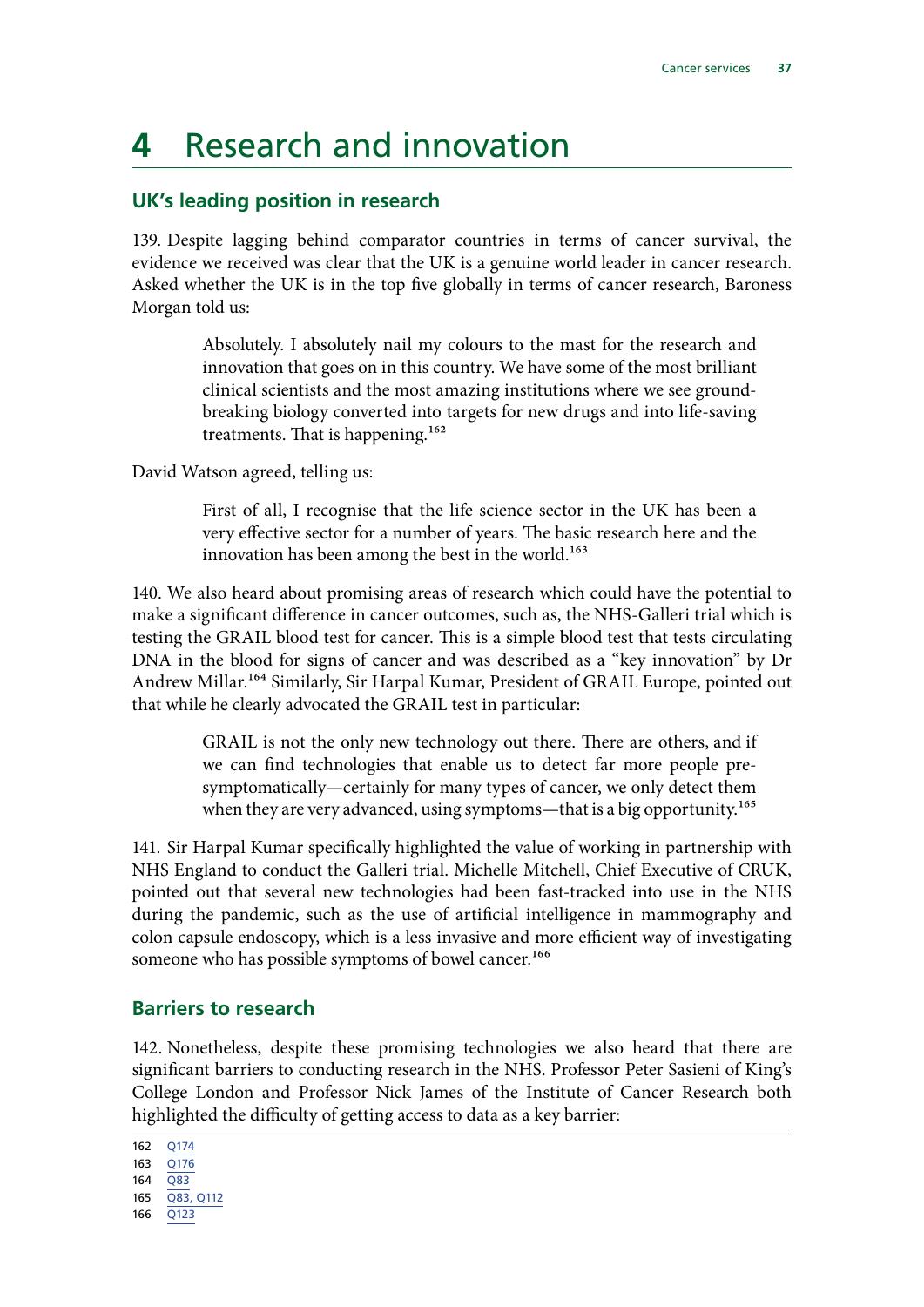The technology is there such that data should be much more easily available, but because of trust issues it is incredibly difficult to get hold of the data. [...] It is trivial to get it; it is just getting the permissions, and researchers are thinking, "I can't spend one year of a junior researcher's time just trying to apply for that data." That is what it would take in practice.<sup>167</sup> (Professor Peter Sasieni)

For me to access patients' data is an absolute minefield and expensive. We get charged a lot of money by NHS Digital to access data, for example, on late hip fractures caused as a result of the hormone therapies we give men for prostate cancer.<sup>168</sup> (Professor Nick James)

143. We have already noted the significant pressure that the NHS cancer workforce is under. As well as impacting the delivery of cancer diagnosis and treatment these shortages also mean staff have less time to carry out research. Asked whether workforce challenges were a barrier to research Baroness Morgan told us, " Absolutely. It is really tough. You have to be very driven if you are in an ordinary district general hospital to carve out time to do research."169 Similarly, Professor James told us:

> The workforce issues are the same for everybody. There are not enough of the people you would like to have enough of, so you have to look at it creatively. For example, instead of employing research nurses, who are an incredibly scarce resource, you employ recent graduates in biosciences.<sup>170</sup>

144. Witnesses also told us that the barriers to research are more pronounced in hospitals which do not have a research-active culture. However, Baroness Morgan was enthusiastic that this kind of culture could be achieved in more places:

> In the centres of excellence, where you have a relationship with an academic institution, and you are very research active, there is more opportunity and more of a culture. There is absolutely no reason why, in every coffee room there are not many canteens—they cannot be talking about research. It is what excites people in medicine and research nurses. Clinical nurse specialists are all there because they want to improve outcomes. $^{171}$

Similarly, Professor James highlighted that his previous hospital in Birmingham recruits "almost nobody to cancer trials" but stated:

> The amount of money you would need to put in to oil the wheels is tiny. You need to put in a few more trial co-ordinators, a few more data managers and a few more administrators to process the ethics applications. You can rapidly accelerate trial access and trial recruitment with quite small amounts of money.<sup>172</sup>

167 [Q115](https://committees.parliament.uk/oralevidence/2855/html/) 168 [Q193](https://committees.parliament.uk/oralevidence/2886/html/) 169 [Q189](https://committees.parliament.uk/oralevidence/2886/html/) 170 [Q190](https://committees.parliament.uk/oralevidence/2886/html/) 171 [Q189](https://committees.parliament.uk/oralevidence/2886/html/)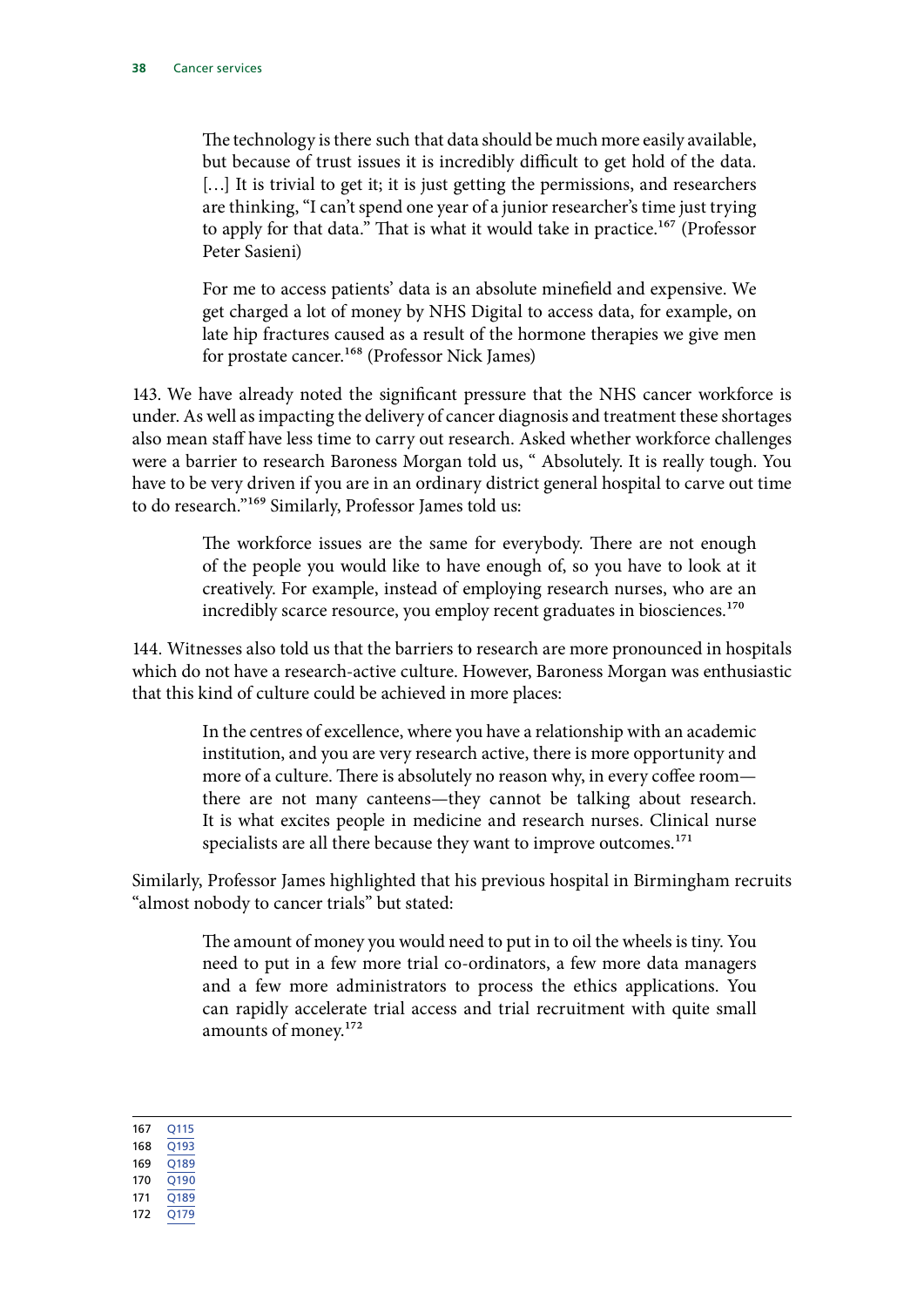#### <span id="page-40-0"></span>**Lessons from Covid-19**

145. We heard that the Covid-19 pandemic had a significant negative impact on non-Covid research, with cancer research particularly badly affected. David Watson stated:

> Unfortunately, we have not yet recovered to the place where we were before the pandemic, whereas other countries have got there faster, certainly in clinical trial recruitment for example. The UK is still down.<sup>173</sup>

Similarly, Baroness Morgan highlighted the specific impact on charities, who fund nearly 50% of medical research:

> Through the pandemic, most cancer charities experienced a really significant drop in income. We are the people who fund the clinical fellows and the people who may take time out of their medical training to do a PhD. We are a really vital part of that ecosystem. That is a real worry. […] The Government have provided some support. It is not very much. It is about £20 million, which is a small amount in the big hole that has been  $left.174$

146. Nevertheless, during the Covid-19 pandemic the UK's life sciences sector has demonstrated its leading position by making several important advances. Crucially it has been able to do this at speed; Professor Nick James reflected that this experience could also benefit cancer research, stating:

> I think the scientific response to Covid exemplifies what we can do for everything. We invested money early in vaccine development, somewhat speculatively. […] The delivery mechanisms downstream were put in ahead of the results of the trial. The MHRA looked at the toxicity of the vaccines as the trials were going on. […] We could do the same sorts of things with cancer drugs. We could remove a lot of the barriers to taking drugs out of the lab and into the clinic. […] Costs were defrayed and access to trial setup and all the rest of it was done very quickly. Again, we can do the same things for cancer trials.

147. **The impact of Covid-19 on cancer research was significant and it is concerning that trial recruitment has not yet reached pre-pandemic levels. However, the pandemic has provided a model for how cancer research can be conducted more efficiently, in more hospitals, to bring greater benefits to patients.**

148. *The Government should set out how it will build on the lessons learnt during the pandemic by making it easier for researchers to:*

- a) *access vital patient data;*
- b) *access staff needed for their studies, by providing more protected time for research in NHS contracts, and*
- c) *get studies open for recruitment swiftly, by streamlining ethics and other approval processes.*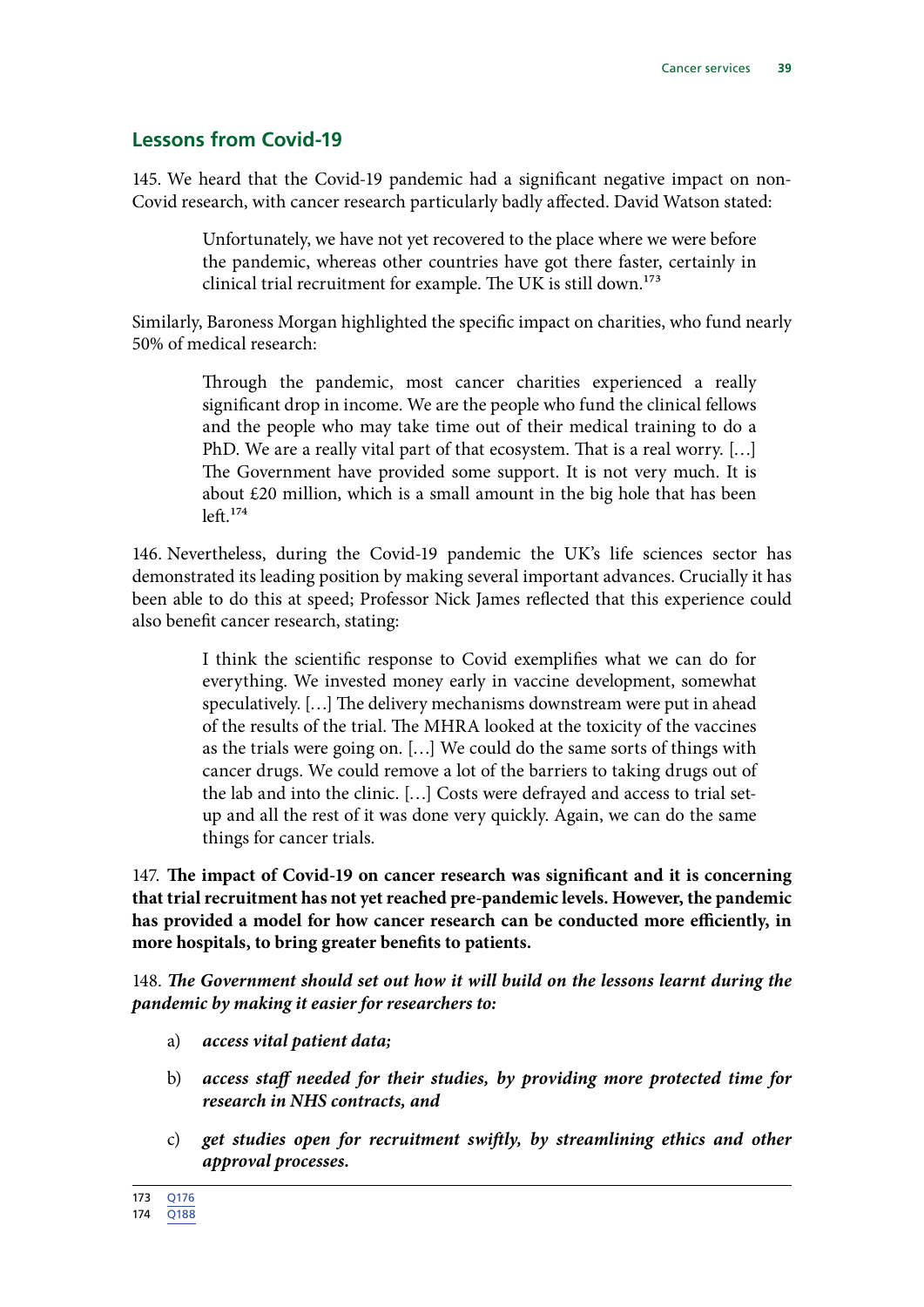149. *The Government should also establish a ring-fenced fund for cancer research infrastructure targeted at NHS trusts which have historically low levels of research activity.*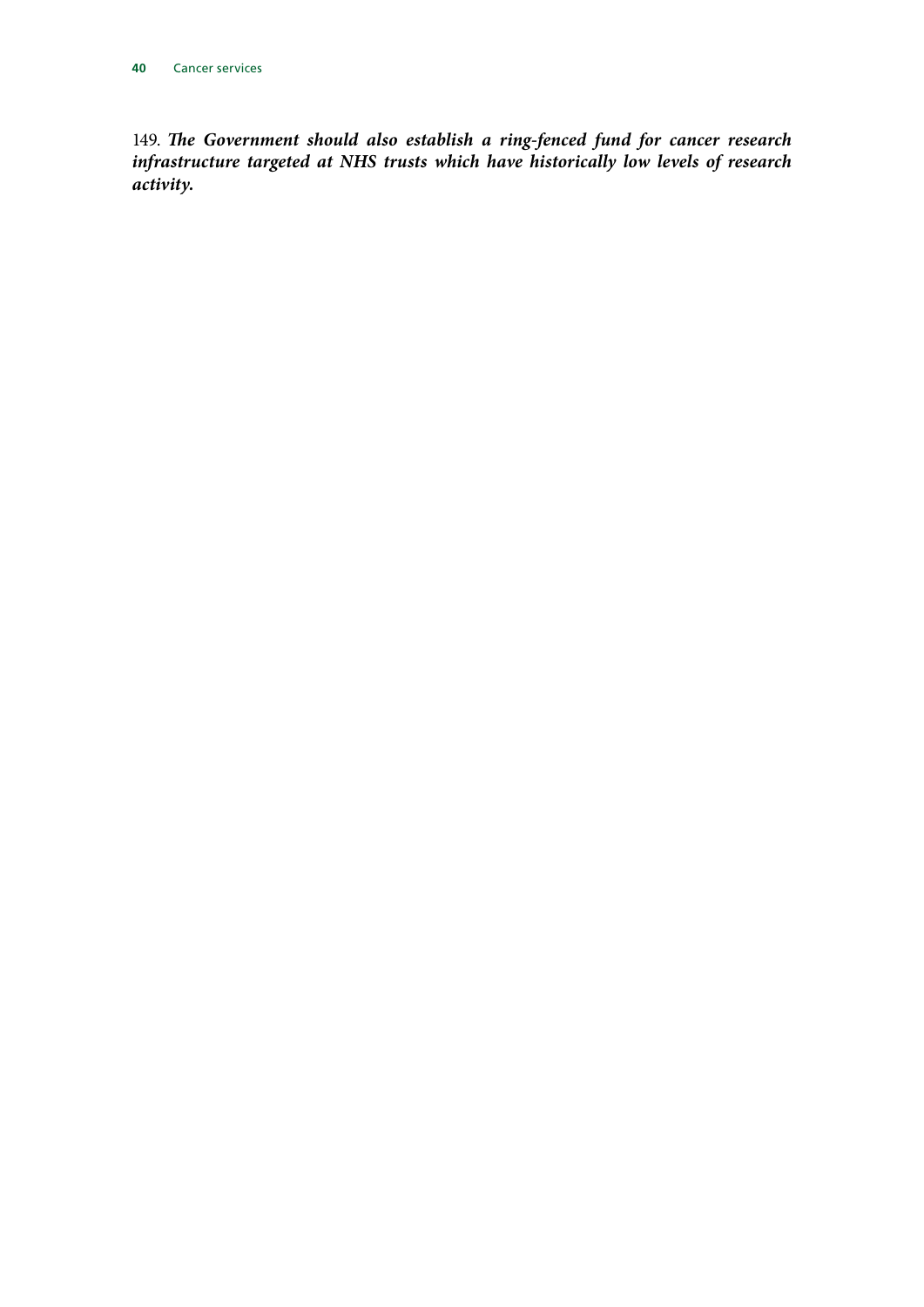### <span id="page-42-0"></span>Conclusions and recommendations

#### Early diagnosis

- 1. We welcome the development of Rapid Diagnostic Centres and Community Diagnostic Centres, particularly in giving GPs more effective referral routes for possible cancer symptoms, especially those which are non-specific but concerning. However, we have heard differing accounts about the impact of the Covid-19 pandemic on the development of Rapid Diagnostic Centres in particular and would be concerned if there was a significant delay to their roll-out. (Paragraph 43)
- 2. *NHS England has been focusing on encouraging people to come forward with cancer symptoms during the pandemic, which is welcome, and has recently launched a marketing campaign to encourage people to overcome their reluctance to visit their GP to discuss symptoms. However, NHS England should continue to use marketing campaigns to increase public awareness of specific cancer symptoms. NHS England should also work with Primary Care Networks to build on the recent Early Cancer Diagnosis directed enhanced service and explore options to incentivise practices to encourage patients with possible cancer symptoms to consult with them early*. (Paragraph 46)
- 3. Cancer screening is a vital tool for early diagnosis, but even before the pandemic there were serious concerns about the effectiveness of national cancer screening services, particularly over IT systems and the speed at which innovations have been implemented. New programmes like the Lung Health Check programme offer some reason for optimism, but the pandemic has had a seriously disruptive impact on screening services. (Paragraph 51)
- 4. *The Government should implement the recommendations of Professor Sir Mike Richards' review of cancer screening as a priority and ensure that there is a clear plan in place to rapidly conduct appointments missed during the pandemic*. (Paragraph 52)
- 5. We understand the rationale for simplifying the Cancer Waiting Times standards. It is important that NHS cancer services are given a clear set of targets to achieve and that these targets are the ones that are most important to patients. However, we note that there are no current plans to increase the target for 28-day faster diagnosis standard performance from 75% to 95%, given the importance of providing patients with a quick diagnosis of cancer. (Paragraph 61)
- 6. The Government's recent announcement of a  $£2.3$  billion investment in 100 new Community Diagnostic Centres is welcome and could provide a significant increase in physical diagnostic capacity. However, it is not yet clear how much additional capacity this investment will yield and whether it will allow England to catch up with other countries in terms of numbers of scanners per patient. Moreover, while there is a commitment to invest in diagnostic equipment, there appears to be no detailed plan to address gaps in the diagnostic workforce. (Paragraph 62)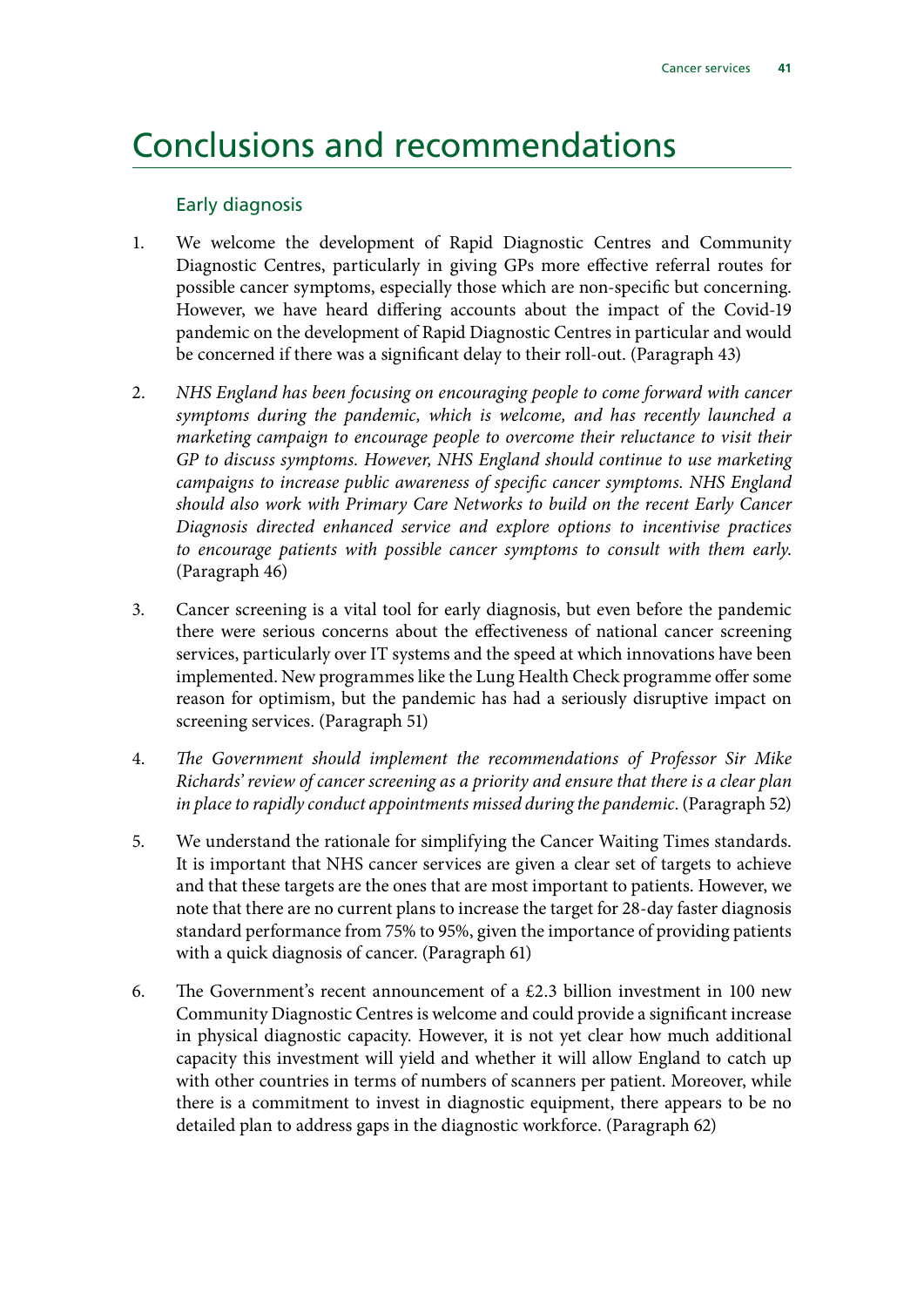- 7. *The Government and NHS England must set out detailed plans for how the £2.3 billion investment in Community Diagnostic Centres will be utilised, in particular detailing how many additional CT, MRI and PET-CT scanners and endoscopy suites the investment will provide*. (Paragraph 63)
- 8. *The Government and NHS England must also develop a specific plan to address gaps in the diagnostic workforce, setting out how it will address both short-term and longterm shortages in key professions, and particularly what investment will be required to deliver sustainable long-term increases in these key professions*. (Paragraph 64)
- 9. There is huge potential in NHS cancer data, and a large amount of data from NHS cancer services is already collected and reported. However, there is significant room for improvement, particularly in reducing the two years it takes to collect and publish data on cancer stage. A major overhaul of data collection and timeliness is urgently needed. (Paragraph 70)
- 10. Notwithstanding the lag on published data, on the basis of evidence supplied by the Government and the NHS, and Cancer Research UK's analysis, we do not believe that the NHS is on track to meet the 75% early diagnosis ambition set by the Government. It is clear that there is good work underway to improve early diagnosis, which is welcome, but wholesale improvement is required if the 75% target is to be met. The stated focus on early diagnosis for the Secretary of State's forthcoming cancer plan is therefore welcome. (Paragraph 71)
- 11. *The static trajectory in early diagnosis demands that the Government's new plan for cancer services must include a clear action plan for achieving the 75% early diagnosis ambition which goes beyond current plans and considers much more radical proposals to kickstart progress*. (Paragraph 72)

#### Access to treatments

- 12. We recognise that the disruption to cancer services during the pandemic was primarily driven by the need to mitigate the risk posed by Covid-19 to patients undergoing cancer treatment. We also recognise the efforts made by the NHS to maintain treatment or offer alternative treatment options. Nonetheless, we remain extremely concerned at the ongoing disruption to cancer treatment and the lives lost prematurely as a result. While NHS England has continued to prioritise cancer services, we are yet to be convinced that there is sufficient recognition of the scale of the issue, and we are deeply concerned that the target for clearing the backlog for cancer diagnosis and treatment has been moved back by an entire year. (Paragraph 86)
- 13. *The Department of Health and Social Care and NHS England must publish a detailed analysis of the extent of the cancer backlog to support the delivery of the elective care recovery plan. The Department should work with NHS England to set out*:
	- a) *the latest estimate for how many fewer cancer referrals and treatment starts there have been seen since the beginning of the pandemic;*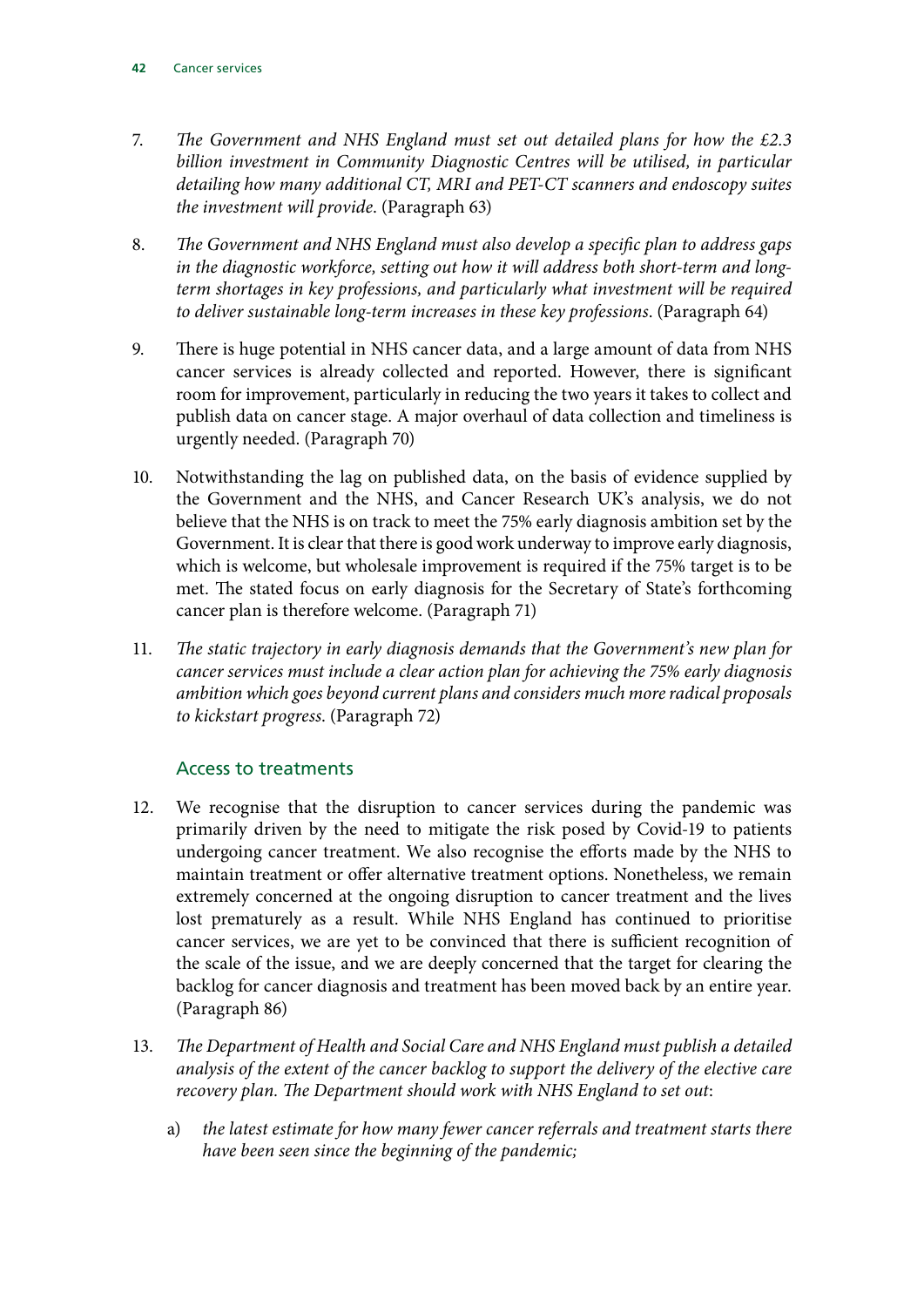- b) *the latest estimate for how many of these people may still not have come forward for treatment, based on expected referral rates by cancer type, cancer incidence projections, and mortality rates;*
- c) *the breakdown of these estimates according to region and cancer type.* (Paragraph 87)
- 14. *Based on these estimates the Department of Health and Social Care and NHS England should set out*:
	- a) *an estimate of what level of additional capacity in NHS cancer services will be needed to address the backlog in cancer services and treatment by March 2023; and*
	- b) *an action plan to ensure that NHS cancer services are able to provide this additional capacity above normal levels*. (Paragraph 88)
- 15. For patients with limited treatment options the approval of a new drug or therapy can make a significant difference even when the survival benefit is only months. Despite the effectiveness of the Medicines and Healthcare products Regulatory Agency's regulatory process, and despite some progress by NICE in approving medicines more efficiently for use in the NHS, the whole process is still too slow. (Paragraph 95)
- 16. *As part of its new cancer plan, the Government should include a plan for how to better align the technology appraisals carried out by NICE with the regulatory process applied by the MHRA, in order to reduce the delay between a drug being approved by the MHRA and recommended for use in the NHS by NICE. The Government should also review the uptake of NICE-approved treatments in the NHS and ensure that its new cancer plan includes measures to improve the pace of adoption of newly-approved treatments in the NHS on a fair and equitable basis*. (Paragraph 96)
- 17. The Government and the NHS have recognised some of the issues with radiotherapy delivery in the NHS and have made welcome commitments to resolve these, such as investing in new radiotherapy machines and the proton beam centres in Manchester and London. However, it is clear that there are still significant concerns for the sustainability of radiotherapy services, particularly in regard to workforce and equipment as well as the organisation of services. (Paragraph 101)
- 18. *The Government's new cancer plan should provide an update to the 2014 radiotherapy vision which should include a long-term rolling investment programme for outdated radiotherapy equipment as well as changes to the national radiotherapy tariff to incentivise the delivery of modern radiotherapy techniques and remove perverse incentives*. (Paragraph 102)
- 19. Major specialist cancer hospitals have better access to staff, expertise and technology, and patients referred to these sites are more likely to be offered potentially lifesaving surgery. During the pandemic, these hospitals were the ones most likely to be able to continue treatment, perpetuating regional disparities. Creating more of these specialist hospitals would ensure that cancer surgery was more resilient in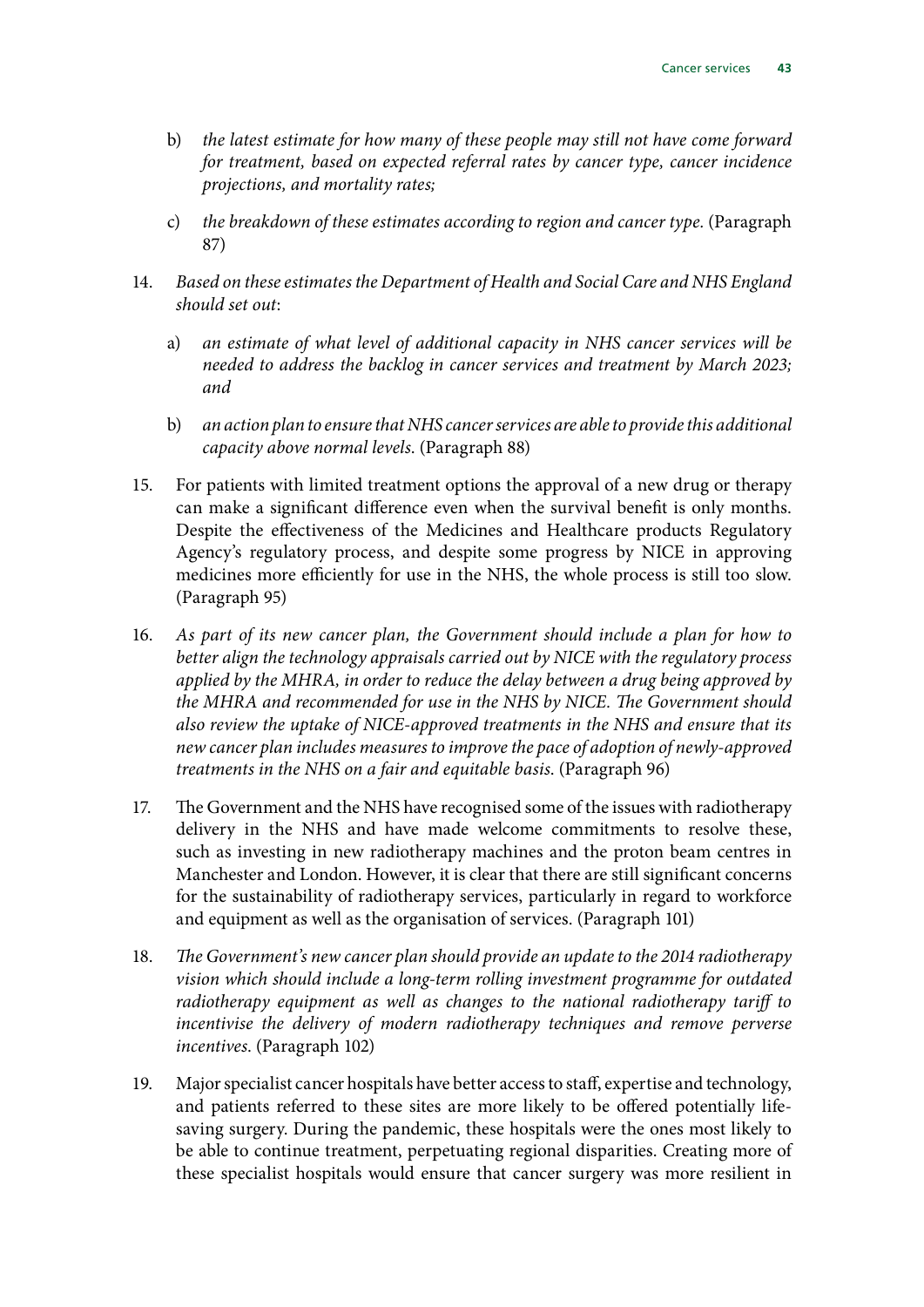the event of future health emergencies and would better spread specialist cancer services across the country. However, disparities may continue with services outside of these sites. (Paragraph 108)

- 20. *As part of the Government's new cancer plan, the Government and NHS England should review the organisation of cancer surgery with a specific focus on whether more specialist hospitals should be established to ensure that more cancer surgery is carried out on sites without an emergency department*. (Paragraph 109)
- 21. *As part of the long-term plan for the cancer workforce, the Government and NHS England should develop specific proposals for improving the retention of experienced cancer staff, including targeting burnout and improving the day-to-day working conditions of staff*. (Paragraph 115)

#### Variation

- 22. Cancer Alliances have had a positive impact on transforming cancer services and sharing best practice, and enjoy strong support from the sector. However, it is clear that while they are having some success, there is still significant unwarranted variation across regions in England and that the ability of Cancer Alliances to address this is limited as a result of underlying factors such as workforce shortages. While Cancer Alliances have limited ability to address demographic factors such as deprivation which are also drivers of some variation, it is unacceptable if people receive inequitable care based on their ethnicity. It is welcome that the Government is developing and publishing more cancer data broken down by ethnicity as this will be essential to highlighting differences in care and outcomes. (Paragraph 127)
- 23. *To support Cancer Alliances to embed transformation into local cancer services, new Integrated Care Systems must be required to appoint cancer leads, with responsibility for working directly with Alliances to embed best practice into their own systems. Cancer performance should also be Ofsted-rated by Integrated Care Boards as a subdomain to their main rating so there is clarity and transparency about where best practice is being followed and where support is needed*. (Paragraph 128)
- 24. *Cancer Alliances must reflect on new data provided to them by NHS England and the Department of Health and Social Care about cancer outcomes by ethnicity in their areas. In particular they should review the care provided to people from Black, Asian and minority ethnic backgrounds to ensure that no one is receiving worse care on account of their race*. (Paragraph 129)
- 25. *The new Office for Health Improvement and Disparities should review the drivers of disparities in cancer outcomes and develop a joint strategy with NHS England to address these disparities*. (Paragraph 130)
- 26. There are specific challenges facing people with rare and less common and less survivable cancers, including that they are often harder to diagnose and that issues with spreading best practice for treating less common cancers are more pronounced. Despite some positive changes such as Rapid Diagnostic Centres, it is not clear that sufficient focus is being given to rare and less common and less survivable cancers. (Paragraph 137)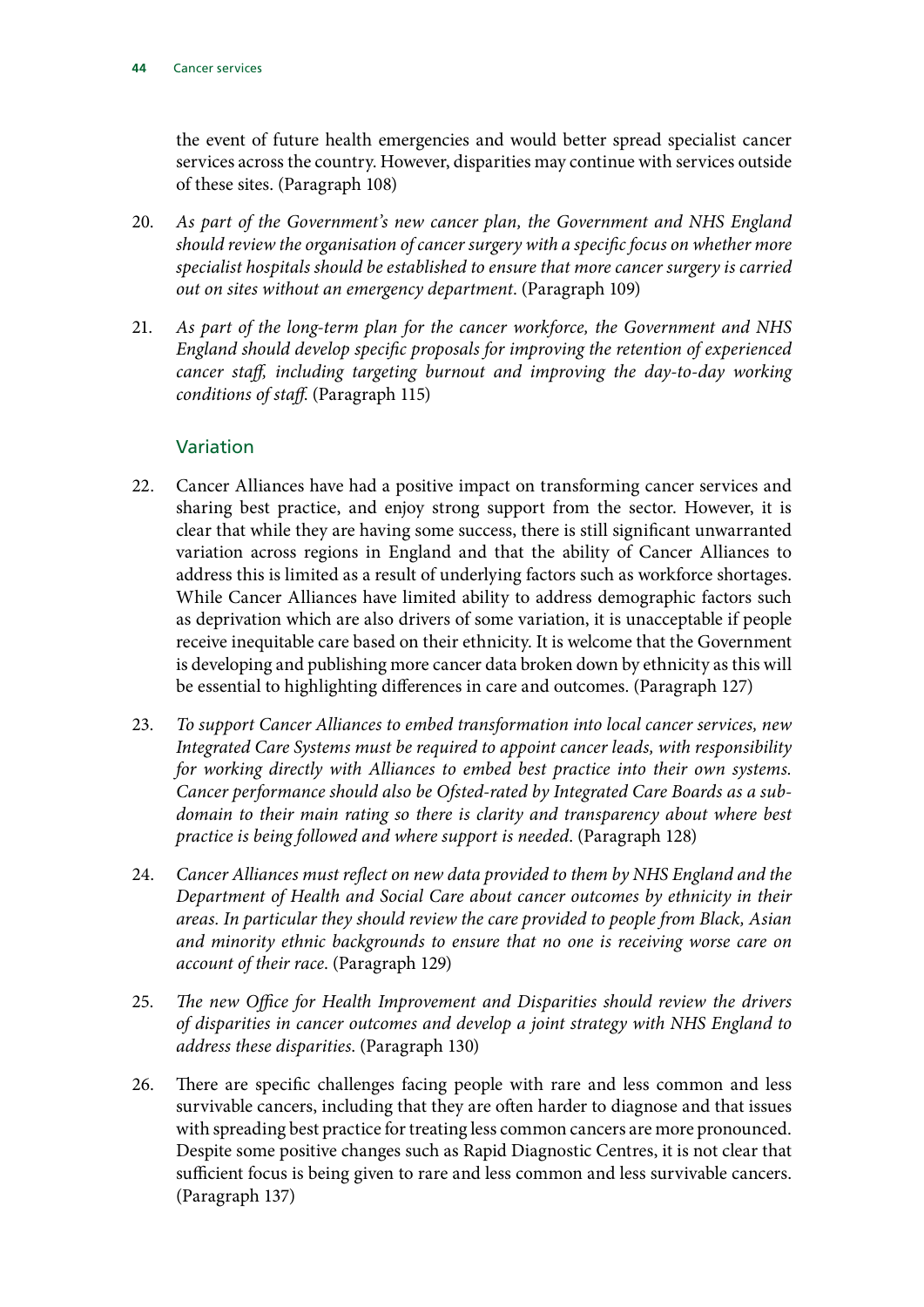27. *The Government must consider rare, less common and less survivable cancers specifically as part of its new cancer plan. NHS England should also produce an action plan for rare, less common and less survivable cancers, containing clear commitments to address key issues around the diagnosis and treatment of those cancers. It should cover raising awareness of these cancers among health professionals and the delivery of optimal treatments*. (Paragraph 138)

#### Research and innovation

- 28. The impact of Covid-19 on cancer research was significant and it is concerning that trial recruitment has not yet reached pre-pandemic levels. However, the pandemic has provided a model for how cancer research can be conducted more efficiently, in more hospitals, to bring greater benefits to patients. (Paragraph 147)
- 29. *The Government should set out how it will build on the lessons learnt during the pandemic by making it easier for researchers to:*
	- a) *access vital patient data;*
	- b) *access staff needed for their studies, by providing more protected time for research in NHS contracts, and*
	- c) *get studies open for recruitment swiftly, by streamlining ethics and other approval processes.* (Paragraph 148)
- 30. *The Government should also establish a ring-fenced fund for cancer research infrastructure targeted at NHS trusts which have historically low levels of research activity*. (Paragraph 149)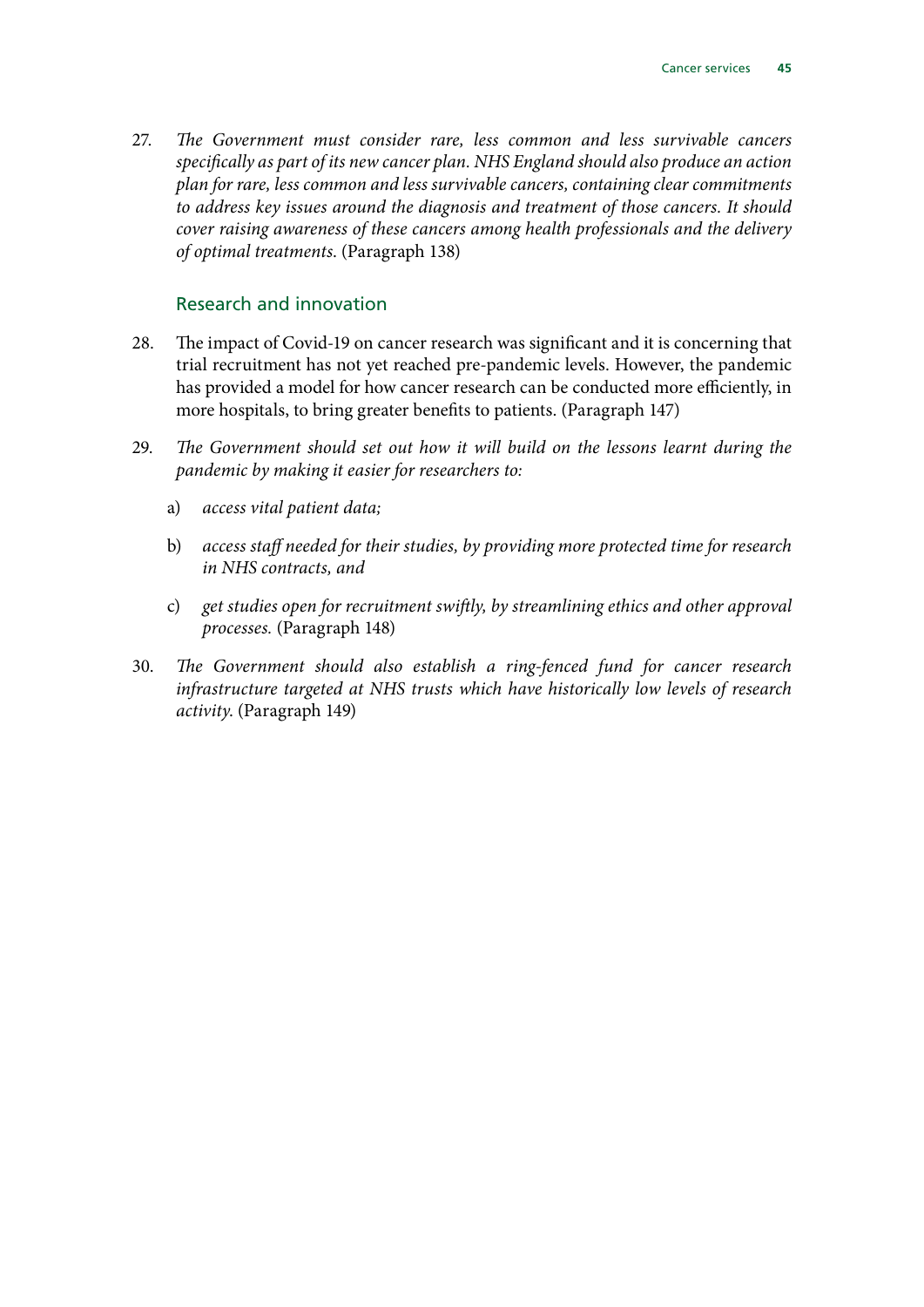## <span id="page-47-0"></span>Formal minutes

### **Tuesday 29 March 2022**

### **Members present:**

Jeremy Hunt, in the Chair

Luke Evans

Taiwo Owatemi

Dean Russell

Laura Trott

Draft Report (*Cancer services*), proposed by the Chair, brought up and read.

*Ordered*, That the draft Report be read a second time, paragraph by paragraph.

Paragraphs 1 to 149 agreed to.

Executive summary agreed to.

*Resolved*, That the Report be the Twelfth Report of the Committee to the House.

*Ordered*, That the Chair make the Report to the House.

*Ordered*, That embargoed copies of the Report be made available, in accordance with the provisions of Standing Order No. 134.

### **Adjournment**

Adjourned till Wednesday 20 April 2022 at 10.00 am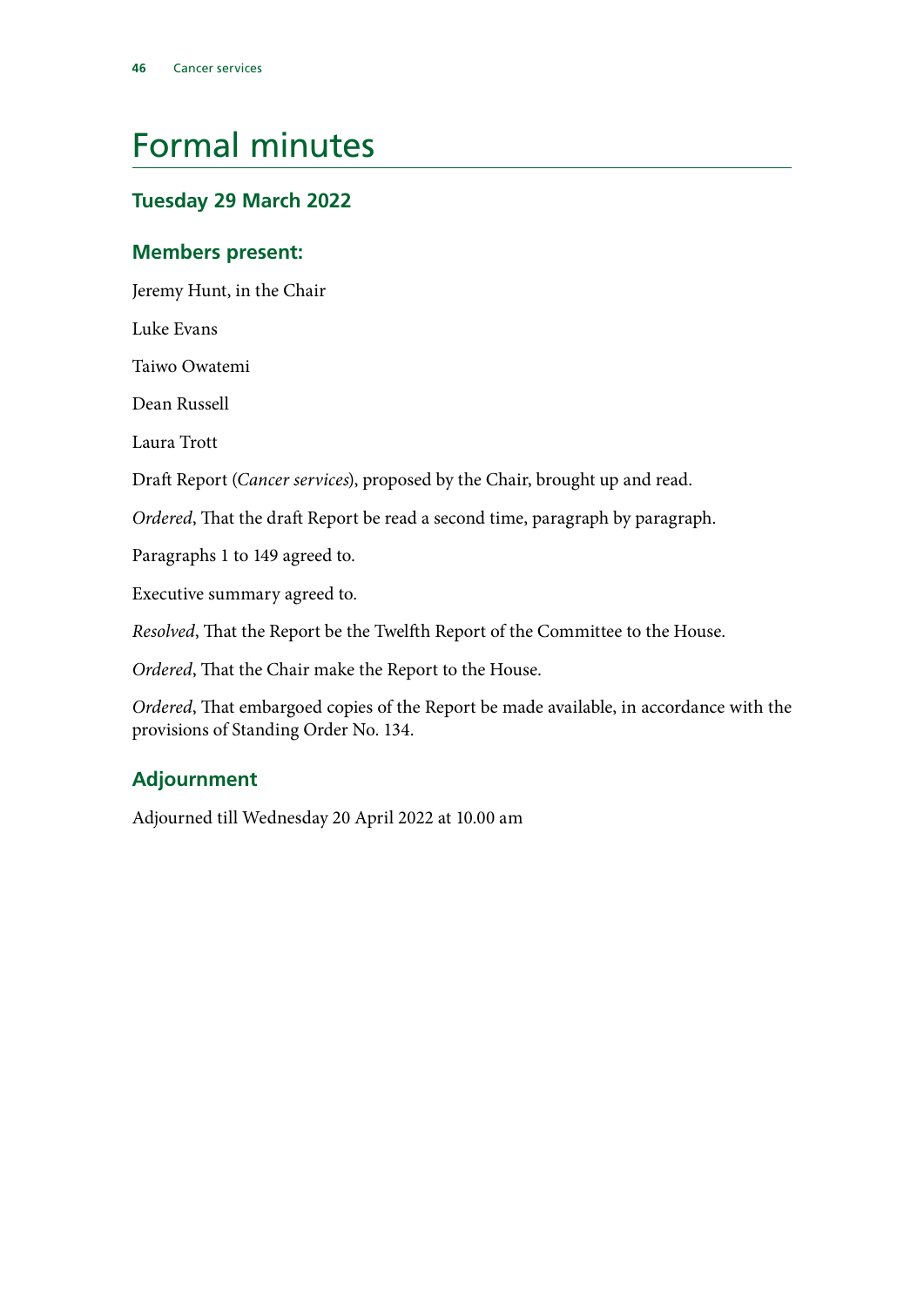### <span id="page-48-0"></span>**Witnesses**

The following witnesses gave evidence. Transcripts can be viewed on the [inquiry publications](https://committees.parliament.uk/work/1377/default/publications/oral-evidence/) [page](https://committees.parliament.uk/work/1377/default/publications/oral-evidence/) of the Committee's website.

#### **Tuesday 13 July 2021**

| Prof Peter Johnson, National Clinical Director for Cancer, NHS England; Dame<br>Cally Palmer, National Cancer Director, NHS England                                                                                                                                                                                                                                           | $Q1 - 45$ |
|-------------------------------------------------------------------------------------------------------------------------------------------------------------------------------------------------------------------------------------------------------------------------------------------------------------------------------------------------------------------------------|-----------|
| John Butler, Clinical Lead, International Cancer Benchmarking Partnership; Prof<br>Jon Emery, Chair of Primary Care Cancer Research, University of Melbourne;<br>Prof Sir Mike Richards, Former National Cancer Director                                                                                                                                                      | Q46-67    |
| <b>Tuesday 14 September 2021</b>                                                                                                                                                                                                                                                                                                                                              |           |
| Andrea Brady; Simon Brady, lived experience witnesses                                                                                                                                                                                                                                                                                                                         | Q68-75    |
| Dr Jeanette Dickson, President, The Royal College of Radiologists; Dr Andrew<br>Millar, Rapid Diagnostic Centre Lead, North Central London Cancer Alliance; Dr<br>Richard Roope, Clinical Adviser for Cancer, Royal College of General Practitioners Q76-109                                                                                                                  |           |
| Sir Harpal Kumar, President, GRAIL Europe; Michelle Mitchell, Chief Executive<br>Officer, Cancer Research UK; Professor Peter Sasieni, Academic Director, King's<br>College London, Clinical Trials Unit                                                                                                                                                                      | Q110-137  |
| <b>Tuesday 26 October 2021</b>                                                                                                                                                                                                                                                                                                                                                |           |
| Dr Philippa Hetherington, lived experience witness                                                                                                                                                                                                                                                                                                                            | Q138-141  |
| Professor David Cunningham, Chair, Association of Cancer Physicians; Professor<br>Mike Griffin, President, Royal College of Surgeons of Edinburgh; Professor Pat<br>Price, Consultant Clinical Oncologist and Chair, Action Radiotherapy                                                                                                                                      | Q142-172  |
| Professor Nick James, Prostate and Bladder Cancer Team Leader, Institute of<br>Cancer Research; Baroness Delyth Morgan, Chief Executive Officer, Breast<br>Cancer Now; David Watson, Executive Director of Economic, Health and<br>Commercial Policy, The Association of the British Pharmaceutical Industry (ABPI) Q173-196                                                  |           |
| <b>Tuesday 9 November 2021</b>                                                                                                                                                                                                                                                                                                                                                |           |
| Katy Hall, lived experience witness                                                                                                                                                                                                                                                                                                                                           | Q277-283  |
| Professor David Baldwin, Chair, Lung Cancer Clinical Expert Group; Anna Jewell,<br>Chair, Less Survivable Cancers Taskforce; Jane Lyons, Chief Executive, Cancer52                                                                                                                                                                                                            | Q284-316  |
| Professor David Shackley, Director, Greater Manchester Cancer; Ian Vousden,<br>Programme Director, Kent and Medway Cancer Alliance; Sarah Stevens, Deputy<br>Director, National Disease Registration Service, NHS Digital                                                                                                                                                     | Q317-339  |
| <b>Thursday 20 January 2022</b>                                                                                                                                                                                                                                                                                                                                               |           |
| Mark Foulkes, Macmillan Lead Cancer Nurse, Royal Berkshire NHS Foundation<br>Trust; Judith Neptial, lived experience witness                                                                                                                                                                                                                                                  | Q340-350  |
| Maria Caulfield MP, Minister of State for Patient Safety and Primary Care,<br>Department of Health and Social Care; William Vineall, Director of NHS Quality,<br>Safety and Investigations, Department of Health and Social Care; Dame Cally<br>Palmer, National Cancer Director, NHS England; Professor Peter Johnson,<br>National Clinical Director for Cancer, NHS England | Q351-386  |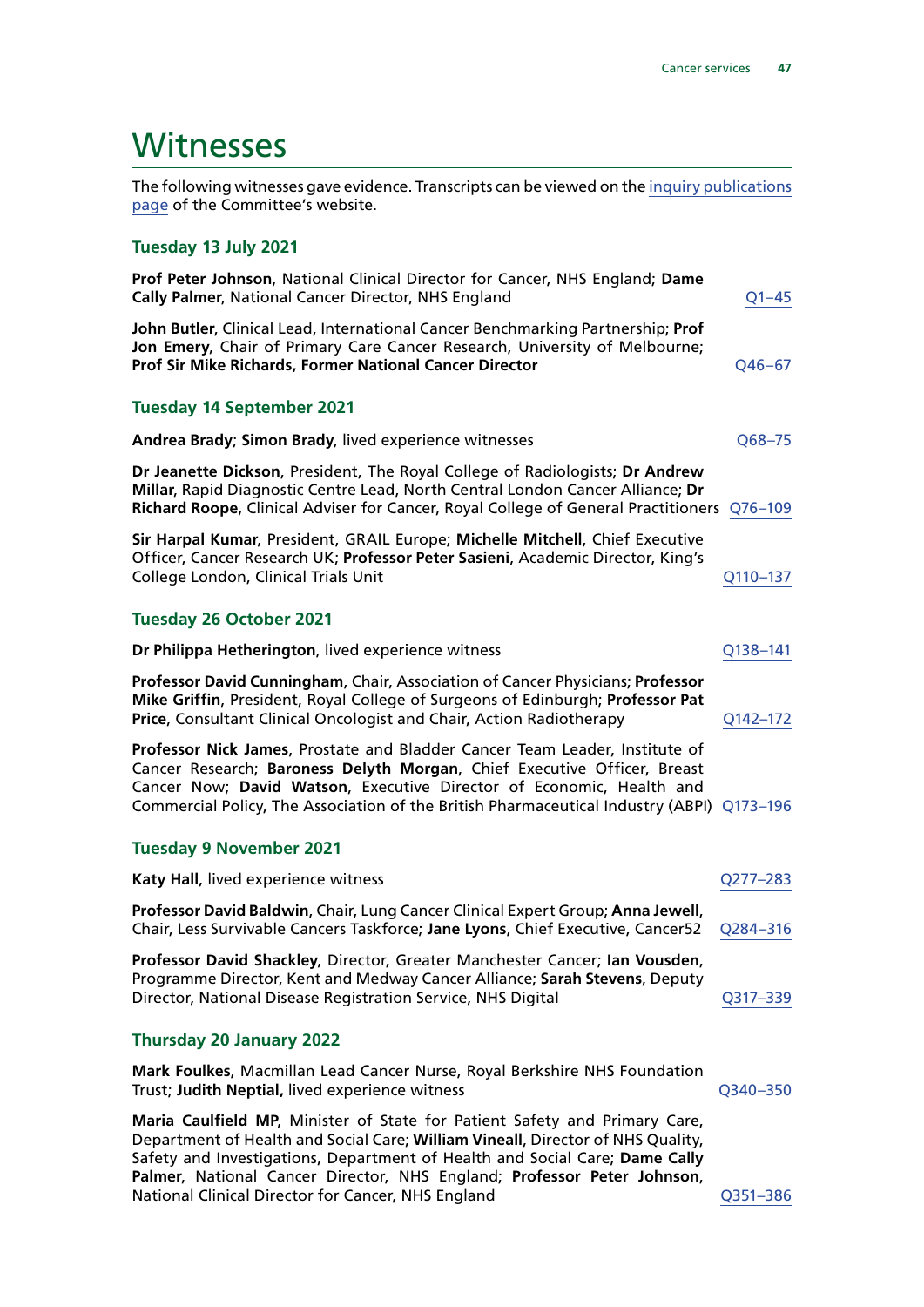### <span id="page-49-0"></span>Published written evidence

The following written evidence was received and can be viewed on the [inquiry publications](https://committees.parliament.uk/work/1377/default/publications/written-evidence/) [page](https://committees.parliament.uk/work/1377/default/publications/written-evidence/) of the Committee's website.

CSV numbers are generated by the evidence processing system and so may not be complete.

- #CatchUpWithCancer campaign; and Action Radiotherapy ([CSV0044\)](https://committees.parliament.uk/writtenevidence/38705/html/)
- Advanced Accelerator Applications ([CSV0047\)](https://committees.parliament.uk/writtenevidence/38824/html/)
- AstraZeneca [\(CSV0019](https://committees.parliament.uk/writtenevidence/38534/html/))
- Birnie, Dr Andrew (Consultant Dermatologist and Skin Cancer MDT Lead, East Kent Hospitals University NHS Foundation Trust) [\(CSV0007\)](https://committees.parliament.uk/writtenevidence/38139/html/)
- Blizzard, Mr Bob ([CSV0001\)](https://committees.parliament.uk/writtenevidence/37814/default/)
- Blood Cancer Alliance [\(CSV0020\)](https://committees.parliament.uk/writtenevidence/38538/html/)
- Bowel Cancer UK ([CSV0050](https://committees.parliament.uk/writtenevidence/38852/html/))
- Bradley, Dr Stephen [\(CSV0049\)](https://committees.parliament.uk/writtenevidence/38850/html/)
- Breast Cancer Now ([CSV0034](https://committees.parliament.uk/writtenevidence/38599/html/))
- Bristol Myers Squibb [\(CSV0011](https://committees.parliament.uk/writtenevidence/38483/html/))
- British Society for Immunology ([CSV0029](https://committees.parliament.uk/writtenevidence/38583/html/))
- Butler, Mr John (Clinical Lead and consultant surgeon, International Cancer Benchmarking Partnership) ([CSV0046\)](https://committees.parliament.uk/writtenevidence/38715/html/)
- Cancer Research UK [\(CSV0056\)](https://committees.parliament.uk/writtenevidence/40665/html/)
- Cancer Research UK [\(CSV0033](https://committees.parliament.uk/writtenevidence/38590/html/))
- Cancer52 [\(CSV0060](https://committees.parliament.uk/writtenevidence/41123/html/))
- Cancer52 [\(CSV0035\)](https://committees.parliament.uk/writtenevidence/38609/html/)
- Care Quality Commission [\(CSV0027\)](https://committees.parliament.uk/writtenevidence/38565/html/)
- Crawford, Dr S. Michael (Clinical Lead for Research (Formerly Consultant Medical Oncologist), Airedale NHS Foundation Trust, Skipton Road, Steeton, Keighley, West Yorkshire) [\(CSV0006\)](https://committees.parliament.uk/writtenevidence/38080/html/)
- Department of Health and Social Care ([CSV0052](https://committees.parliament.uk/writtenevidence/39021/html/))
- Eli Lilly [\(CSV0053\)](https://committees.parliament.uk/writtenevidence/39033/html/)
- Foulkes, Mark (Macmillan Lead Cancer Nurse and Nurse Consultant, Royal Berkshire NHS Foundation Trust) [\(CSV0063\)](https://committees.parliament.uk/writtenevidence/43602/html/)
- Guardant Health [\(CSV0038\)](https://committees.parliament.uk/writtenevidence/38638/html/)
- Hamilton, Prof William (professor of Primary care Diagnostics, University of Exeter) ([CSV0005\)](https://committees.parliament.uk/writtenevidence/37987/html/)
- Healthcare Safety Investigation Branch [\(CSV0013\)](https://committees.parliament.uk/writtenevidence/38504/html/)
- Hologic [\(CSV0022\)](https://committees.parliament.uk/writtenevidence/38545/html/)
- Hopkinson, Professor Jane (Velindre Professor of Nursing & Interdisciplinary Cancer Care, Cardiff University) ([CSV0004\)](https://committees.parliament.uk/writtenevidence/37924/html/)
- Independent Healthcare Providers Network (IHPN) [\(CSV0026](https://committees.parliament.uk/writtenevidence/38558/html/))
- Institute of Cancer Policy, Global Oncology Group, King's College London [\(CSV0024](https://committees.parliament.uk/writtenevidence/38553/html/))
- Institute of Physics and Engineering in Medicine [\(CSV0009\)](https://committees.parliament.uk/writtenevidence/38346/html/)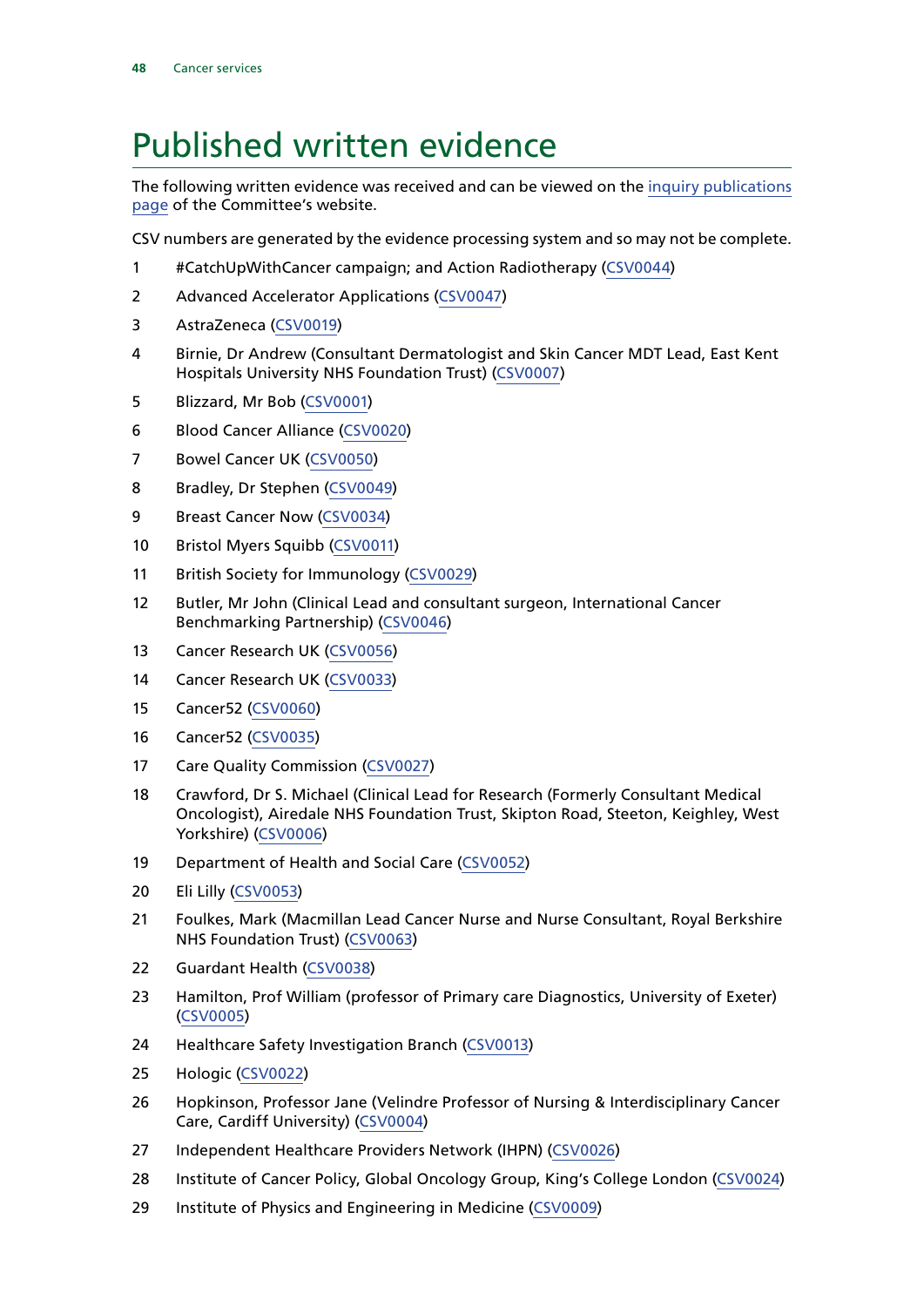- Keep Up With Cancer ([CSV0031\)](https://committees.parliament.uk/writtenevidence/38585/html/)
- Less Survivable Cancers Taskforce ([CSV0061\)](https://committees.parliament.uk/writtenevidence/41124/html/)
- Less Survivable Cancers Taskforce; Guts UK; Action Against Heartburn; British Liver Trust; Pancreatic Cancer UK; The Brain Tumour Charity; and Roy Castle Lung Cancer Foundation [\(CSV0030](https://committees.parliament.uk/writtenevidence/38584/html/))
- MSD [\(CSV0039\)](https://committees.parliament.uk/writtenevidence/38654/html/)
- Macmillan Cancer Support [\(CSV0036\)](https://committees.parliament.uk/writtenevidence/38622/html/)
- Macmillan Survivorship Research Group< Health Sciences, University of Southampton ([CSV0028](https://committees.parliament.uk/writtenevidence/38574/html/))
- Marsh, Dr Elizabeth (Senior Lecturer, University of Derby) [\(CSV0017](https://committees.parliament.uk/writtenevidence/38528/html/))
- Metcalfe, Emma [\(CSV0058](https://committees.parliament.uk/writtenevidence/40667/html/))
- NHS Digital [\(CSV0062\)](https://committees.parliament.uk/writtenevidence/41125/html/)
- NICE (National Institute for Health and Care Excellence) ([CSV0025](https://committees.parliament.uk/writtenevidence/38557/html/))
- Neptial, Judith [\(CSV0064](https://committees.parliament.uk/writtenevidence/43603/html/))
- Outreach Research & Innovation Group ([CSV0023](https://committees.parliament.uk/writtenevidence/38547/html/))
- Ovacome [\(CSV0043\)](https://committees.parliament.uk/writtenevidence/38695/html/)
- Pancreatic Cancer Action [\(CSV0018\)](https://committees.parliament.uk/writtenevidence/38529/html/)
- Pancreatic Cancer UK ([CSV0010\)](https://committees.parliament.uk/writtenevidence/38481/html/)
- Philips UKI [\(CSV0042\)](https://committees.parliament.uk/writtenevidence/38673/html/)
- Price, Professor Pat (Chairman, #CatchUpWithCancer campaign, Action Radiotherapy) [\(CSV0055](https://committees.parliament.uk/writtenevidence/40664/html/))
- Prostate Cancer UK ([CSV0045](https://committees.parliament.uk/writtenevidence/38714/html/))
- Roche Products Ltd [\(CSV0008](https://committees.parliament.uk/writtenevidence/38344/html/))
- Royal College of Nursing ([CSV0032](https://committees.parliament.uk/writtenevidence/38589/html/))
- Royal College of Radiologists [\(CSV0015\)](https://committees.parliament.uk/writtenevidence/38516/html/)
- Royal College of Surgeons of Edinburgh ([CSV0059](https://committees.parliament.uk/writtenevidence/40754/html/))
- Sarcoma UK ([CSV0037](https://committees.parliament.uk/writtenevidence/38628/html/))
- Sikora, Professor Karol (Medical Director, Rutherford Cancer Centres) ([CSV0021](https://committees.parliament.uk/writtenevidence/38539/default/))
- Surgeons, Royal College of [\(CSV0054](https://committees.parliament.uk/writtenevidence/39993/html/))
- Takeda UK Limited [\(CSV0048](https://committees.parliament.uk/writtenevidence/38826/html/))
- Target Ovarian Cancer ([CSV0040\)](https://committees.parliament.uk/writtenevidence/38661/html/)
- Teenage Cancer Trust ([CSV0041\)](https://committees.parliament.uk/writtenevidence/38663/html/)
- The Association of the British Pharmaceutical Industry [\(CSV0051\)](https://committees.parliament.uk/writtenevidence/39020/html/)
- UK Clinical Expert Group for Lung Cancer and Mesothelioma [\(CSV0012](https://committees.parliament.uk/writtenevidence/38485/html/))
- UK Lung Cancer Coalition [\(CSV0014](https://committees.parliament.uk/writtenevidence/38514/html/))
- University of Oxford ([CSV0016\)](https://committees.parliament.uk/writtenevidence/38520/html/)